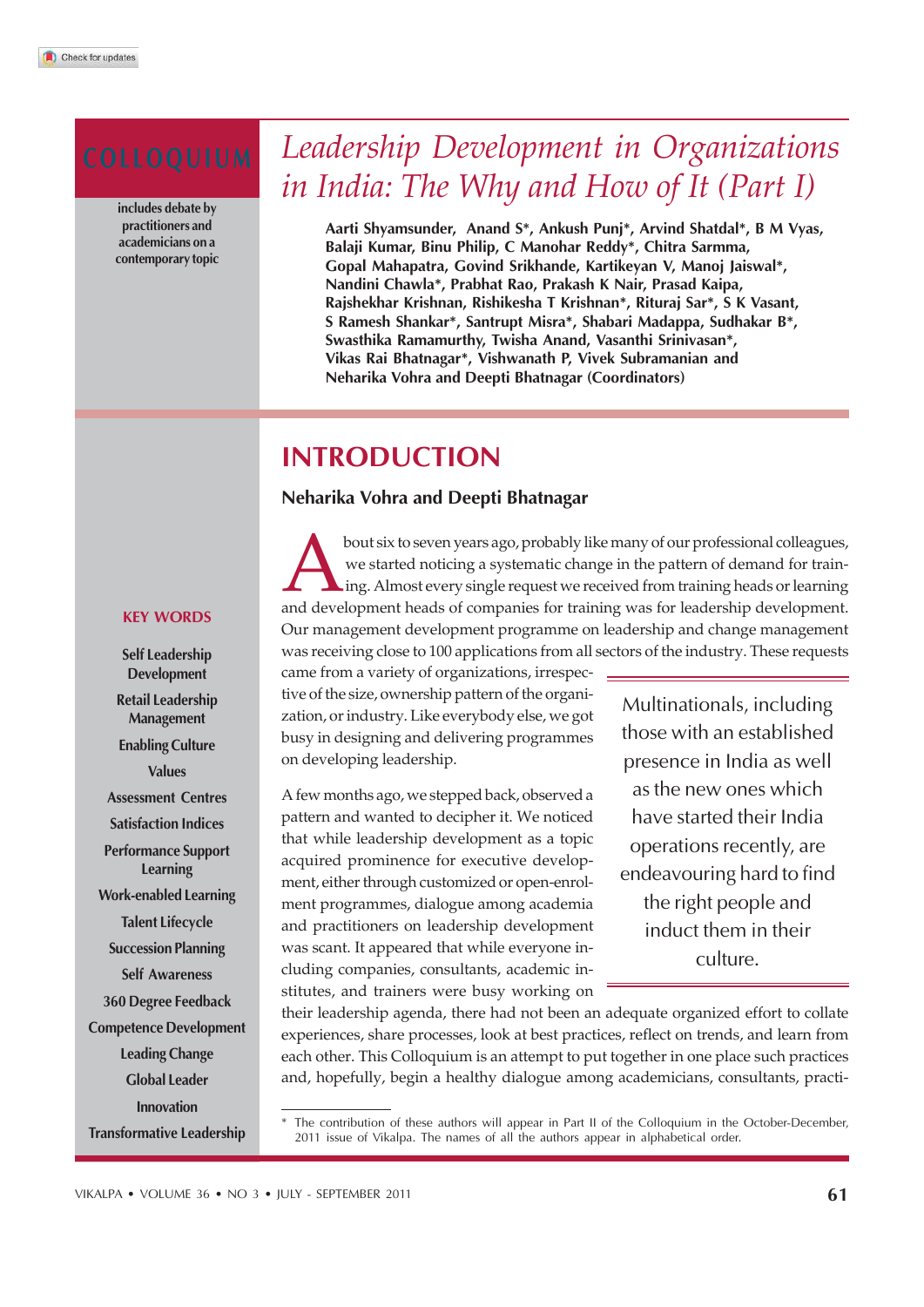tioners, and users of such practices.

In our discussions and analysis of the reasons for the deluge of leadership development initiatives, we figured that part of the answer lies in the robust economic growth of India. Many Indian companies have been growing at a rate that was inconceivable even ten years ago. Companies that grew at 3 to 4 per cent for the first thirty years of their existence — somewhat in sync with the rate of growth of the Indian economy at that time — have grown at 150 per cent in the last few years. According to the July 2011 Economic Report released by the Ministry of Finance, the overall growth rate of gross domestic product (GDP)

was 8.5 per cent in 2010-11 and the index of industrial production was 8.8 per cent. The growth of core eight infrastructure industries was 5.2 per cent in June 2011 as compared to the growth of 4.4 per cent in June 2010.<sup>1</sup>

At the organizational level, it is not uncommon to find companies expand phenomenally over the last five years – from having single-country operations to manufacturing in four countries and selling in 35 countries, increasing their workforce up to five times the number of people they had ever hired. Selling targets are set anywhere between 100 to 300 per cent as compared to the last year. Family businesses have had to choose to induct professional talent to be able to sustain and grow, and to learn to deal with countries they may have only read about in geography books. Many or-

ganizations in the public sector are being pushed to step out of their zone of comfort because of competition for their talent from private companies and intense competition for their products from China and other countries. Besides India's dominance in the field of IT and related services, of late, India has become an attractive location for multinationals to set up their Research and Development Centres. Multinationals, including those with an established presence in India as well as the new ones which have started their India operations recently, are endeavouring hard to find the right people and induct them in their culture. Growth has been triggered by both, the growth of the Indian economy as also the changes taking place in different economies across the world.

It goes without saying that such unprecedented growth brings with it attendant opportunities and challenges. One such key challenge centres around managing people. If a company had grown organically at normal pace, in five to seven years, it would have been ready with its leadership pipeline, systems for training and development, and processes for managing expectations and careers. However, given the explosive discontinuous growth, that privilege has been denied to many organiza-

tions in India.

If a company had grown organically at normal pace, in five to seven years, it would have been ready with its leadership pipeline, systems for training and development, and processes for managing expectations and careers. However, given the explosive discontinuous growth, that privilege has been denied to many organizations in India.

To illustrate what we mean by explosive and discontinuous growth, we would cite a few examples. Subhiksha (now closed), added 500 retail stores across the country between February 2007 and December 2007. The fact that people had to be identified, selected, inducted, trained, and put in front of the customers so that the operations ran smoothly and the customers kept coming back to the store, suggests formidable expectations. Equally pressing were challenges like building a desired culture, norms for working and being in the organization, and developing employee commitment and identification with the organization. Similarly, when a twenty-five year old Ahmedabad-based company acquired the largest manufacturing facility in Mexico for the same product which

they have been manufacturing, there were challenges in running the operations in a distant country where people spoke a language that probably not even one of the Indian managers understood! Streamlining the operations in the Mexico plant so as to integrate the Gujarat facility with that of the Mexico was a redoubtable task. However, as if addressing such problems was not enough, there were additional issues to resolve. For example, the right people had to be sent to Mexico; the existing staff of the acquired plant had to be won over; maybe some had to be let go and new ones had to be hired, trust had to be built from scratch, relationships had to be built with the local <sup>1</sup> http://www.ibef.org/india/economy/economyoverview.aspx government, businesses, and the local academic commu-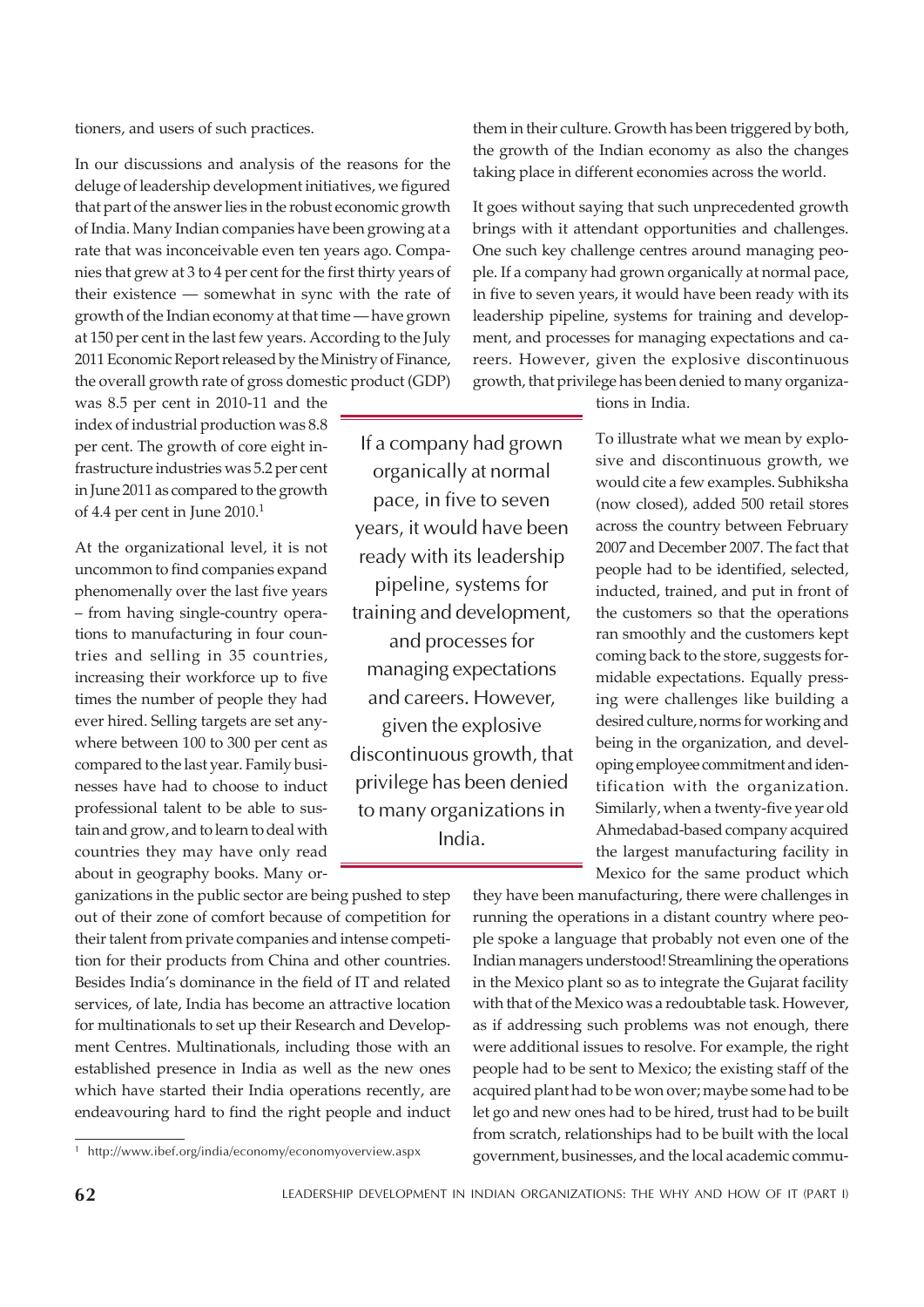nity; and profits had to be made to win investor confidence. For all of this to happen smoothly, having welltrained and committed people in leadership positions was the first prerequisite.

Multinational companies which have established shops in India over the last one decade have had to deal with similar concerns. They are faced with challenges of adapting to the Indian context while keeping the norms of the host country or company intact. Choices have to be made with respect to having expatriate managers or hiring local talent. Employees have to be hired and inducted into

the desired culture. There is stiff competition to attract managerial talent, and appropriately trained skilled and semi-skilled people have to be found.

Growth in sectors such as IT and financial services has been particularly impressive. In the last ten years, Indian companies such as Infosys and Wipro have grown 24 to 25 times in terms of the number of people they employ. For example, Infosys grew from 5,400 employees in 2000 to 1,31,000 employees in 2011. Many other organizations have equally impressive accounts. Such stories of exponential growth and related people management concerns are becoming fairly common in India. The growth of the economy has brought with it unique opportunities

and also unprecedented challenges and consequently the need for leadership development. In addition to attracting, managing, and retaining talent and the existing and new people learning new ways of doing business is the incredible task of making people comfortable with change. It goes without saying that in the face of growth and opportunities, the established ways of working might need to undergo drastic changes. Organizations cannot be managed by mechanical approaches such as organizational restructuring and reengineering. New mindsets and leadership competencies are required to lead, manage, implement, and accept changes by all employees within the organization. Thus the demand for leadership development is also fuelled by the need to develop these new leadership competencies that help in dealing with change and bringing about change.

Organizations cannot be managed by mechanical approaches such as organizational restructuring and reengineering. New mindsets and leadership competencies are required to lead, manage, implement, and accept changes by all employees within the organization.

Another facet of this change and one more reason for the spurt in demand for leadership development training, we conjecture, is because today, more than ever before, continuing with what worked in the past is just not sufficient. The old notions of positional authority and managing through command and control are fast losing their relevance. A recent study by Hay Group on best companies for leadership, observed, "Leadership in the twentyfirst century is about leading at all levels; not restricting it to title. As organizations become flatter, the best leaders are learning they must check their egos at the door and become increasingly sensitive to diversity, generational

> and geographical issues."<sup>2</sup> The workplace of the 21st century is characterized by greater complexity, ambiguity, and interconnectedness. There is undoubtedly more diversity and different value systems of the Generation Y to be contended with. Employees seek challenge, meaningfulness, and purpose in the work they do. Working towards work-life balance is not something young employees are embarrassed about. The increase in complexity and higher accountability makes it impossible to hold on to the older ways of managing and leading. Employees have to be trained to lead in more effective ways.

> It is our belief that to be able to survive

the challenges posed by growth, the changing nature of work, and the aspirations of the people, the need for leadership development has intensified.

# Defining Leadership Development

The two seemingly innocuous words, 'Leadership Development' are, of late, generating curiosity, intense debates, and multiple interpretations. There are many questions about leadership development: Is leadership development about the leader? If yes, then who is a leader? If no, then is it about developing leadership in the organization? What does leadership in the organization mean – capabilities or processes, or both? Also the attendant questions are – What are leadership capabilities? Who

<sup>2</sup> http://www.leadershipnow.com/leadingblog/2011/01/hay\_groups\_ 2010 best\_companies.html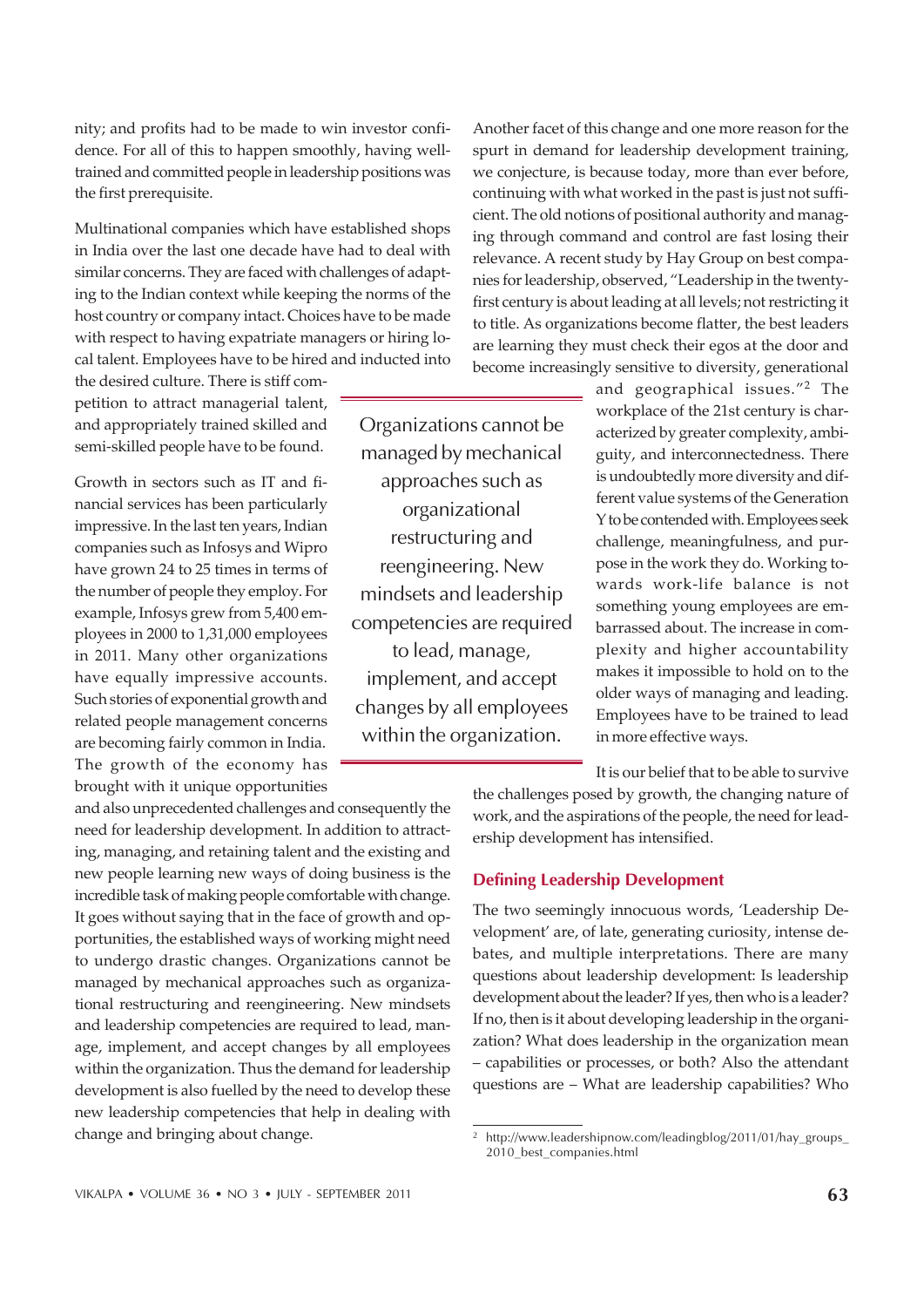defines capabilities? What does it mean to develop them? Is it a consciously designed and carefully controlled process or is it something that happens on the sideline as individuals pursue their organizational dreams? Is it both? Neither? If it is structured, who structures it, and how should it be structured? If it is the process of development, what should be developed – knowledge, skills, attitudes, or behaviours? What role, if any, do the receivers of development inputs have? What indicators dependably indicate that indeed the desired development has been achieved? If leadership development is an emergent process, then what is needed for the emergent goal of development to evolve? If it is development of the leader or leadership, then who should be the driver and who

should be the receiver? We do not claim to have answers to these questions. But we believe that the way a company or a group of managers choose to answer these questions significantly influences the route they will take to develop leadership within their organization.

However, just to give a flavour of the complexity of these questions, we would like to share some ideas on leader and leadership development. According to thinkers like Day (2000),<sup>3</sup> there is a discernible difference between leader development and leadership development. *Leader development*

is the honing of attitude, behaviours, skills, and actions that a person might need to exhibit leader-like behaviours; it is a process of 'differentiation'. *Leadership development,* on the other hand, includes focus on processes such as social influence, team leadership, attention to factors such as organizational climate and social networks towards effectiveness in organizations; it is a process of 'integration'. Leader development involves teaching communication skills, sharing, and the ability to motivate individuals through positive social influences. Leadership development helps potential leaders with the how and when of leading. In their work, McCall, Lombardo and Morrison (1998)<sup>4</sup> have defined leadership develop-

text," Leadership Quarterly, 11, 581-613.

<sup>4</sup> McCall, M W, Jr.; Lombardo, M M and Morrison, A M (1988). The Lessons of Experience: How Successful Executives Develop on the Job, Lexington, MA: Lexington Books.

Leader development involves teaching communication skills, sharing, and the ability to motivate individuals through positive social influences. Leadership development helps potential leaders with the how and when of leading.

ment as a conscious effort to provide opportunities to 'learn and grow' to selected employees. It is expected that such efforts will prepare appropriately skilled people within the organization for future needs. The opportunities provided may be in the form of assignments, projects, classroom learning, coaching or mentoring. Effective leadership development design would strategically link the opportunity to the needs of the person and the organization at that time. Quinn (1996) maintains that leader and leadership development are not independent but they mutually influence each other.<sup>5</sup> Another approach combines leader and leadership development in the objectives of leadership development in saying that leadership development programmes have three-fold objectives: (a) Situ-

> ate the leadership development programme within the existing business logic and the desired culture; (b) Match the leadership development needs to the programme for development; and (c) help individuals develop and grow in their personal skills and attitudes.<sup>6</sup>

### Intent of this Colloquium

It is not our intention to engage in a debate on which is the best approach for leadership development. In our experience, we have found that most organizations are in fact trying in their own way to define leadership devel-

opment. Some have made major strides in this direction. Others are experimenting and evolving new approaches. However, the efforts, experiences, learning from experiences from various organizations, sectors, and industry are not all available in one place. Thus as a humble first step, this Colloquium brings together the current practices of leadership development from a few practitioners, consultants, and academicians in one forum. We believe that this will help us to begin a dialogue on leadership and processes nurturing it within organizations.

Summarizing the above discussion, one can conclude that organizations today face the dual challenge of finding and retaining people who are willing to lead in these Day, D V (2000). "Leadership Development: A Review in Con- interesting times, and also steadily developing their lead-

<sup>5</sup> Quinn, R E (2004). Building the Bridge as You Walk on It, San Francisco: Jossey Bass.

<sup>6</sup> www.hillconsultinggroup.org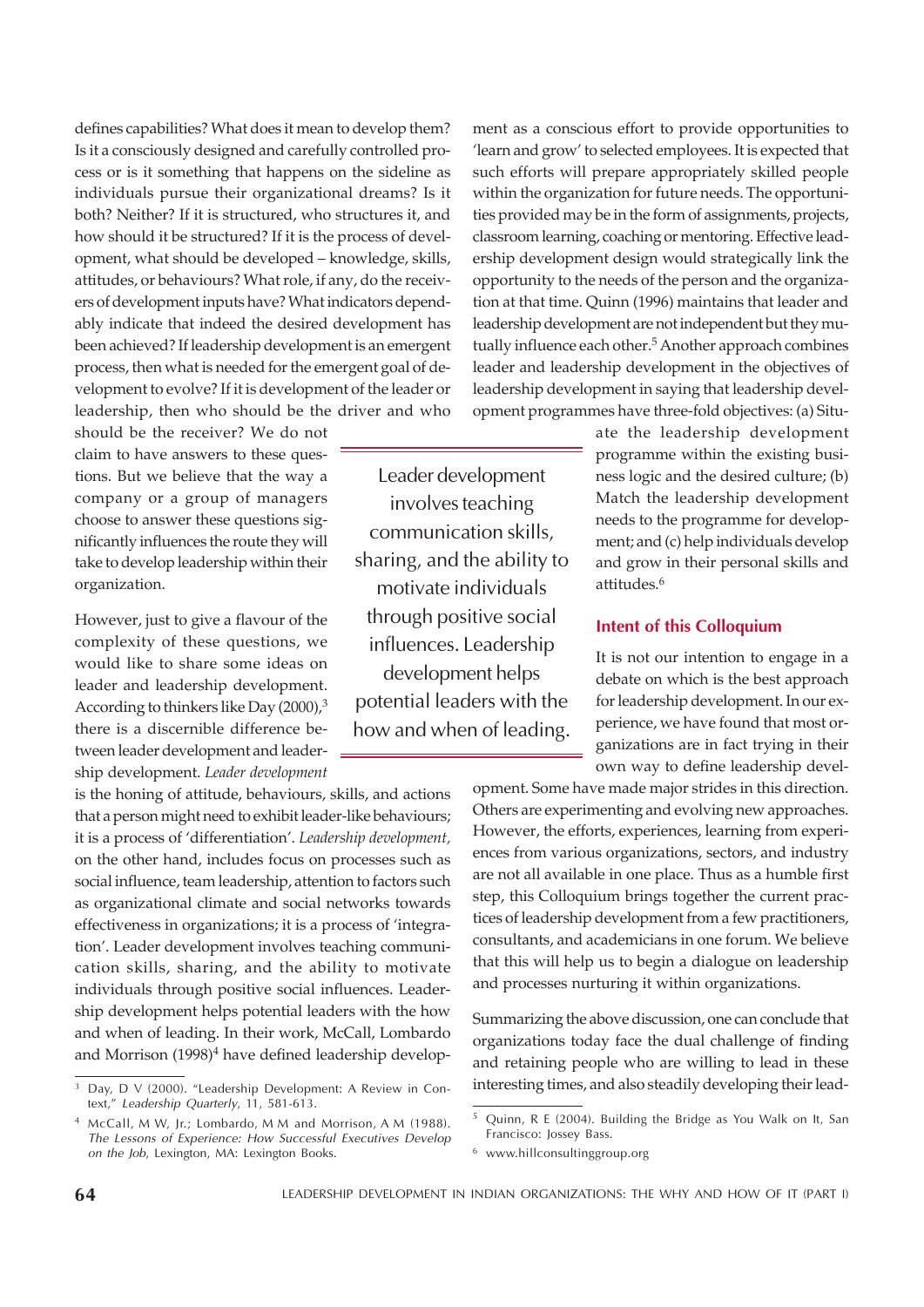ership pipeline. It is possible that after having invested heavily in training, several of those who were trained leave for other opportunities. The challenge for organizations is to train and enhance leadership skills among a large base of employees and also keep them engaged with the organization. This Colloquium presents some interesting perspectives and experiences.

In trying to be broadly representative, we wanted perspectives from organizations in the public sector, private sector, cooperatives, family business, and the multinational to be shared. Similarly, we wanted sectors such as manufacturing, software, finance and banking, retail, and service to be represented. We also wanted experiences from small, medium, and large organizations to be included. We hope that our final collection carries some flavour of each of these. In addition, the Colloquium carries a few contributions from consultants and academics active in the area of leadership development.

Our own experience of selecting contributors and reaching out to them was exigent and educative. We offer to our readers of this Colloquium a bouquet of varied approaches to leadership development in India. We hope that the variety and diversity will lend richness and depth

to the readers' engagement with the issue of leadership development. However, in trying to include several voices, the Colloquium became very long and the journal page limitations came in the way. It was simply not possible to carry the entire collection in one issue. We were asked to take a difficult call – have an unwieldy colloquium or split it into two parts. After much agony and deliberation, we opted for the latter. We decided to carry experiences from the manufacturing sector in the next issue (Aditya Birla Group, Ashok Minda Group, BEL, HUL, Lupin, Muruggapa Group, Siemens, and TCL). The next issue will also carry the perspectives on developing global leadership skills by Mark E Mendenhall. The present issue features experiences of the service sector (GCMMF, HDFC, Shoppers Stop), the IT sector (IBM, Infosys, IT Multinational, Microsoft) and views of two consulting organizations, the Kaipa Group and Vistas Consulting. We invite you to read these contributions to enjoy a productive and thought-provoking experience and wait for our next issue. Part II of the Colloquium would carry the leadership development journey into a different terrain of manufacturing and would also present insights drawn from the rich array of all the experiences included in the two issues.

# Leadership Experiments at GCMMF

#### B M Vyas

# Historical Background of Gujarat Cooperative Milk Marketing Federation (GCMMF)

The Kheda district of Gujarat, well-known also as<br>Charutar Pradesh, is a delta between two perennial *Charutar Pradesh*, is a delta between two perennial rivers, Mahi and Sabarmati, consistently receiving good rains. Inhabitants of this region are widely believed to be among the most enterprising and hard working community in Gujarat.

Since milk was produced in abundance in this region, the British Government had given monopoly rights to Polson Dairy to collect milk from Kheda district and supply to Mumbai and to the British Army. For many years, Polson used this monopoly right to its great commercial advantage, and paid extremely low prices to milk producers, especially during the winter months when milk production would be much higher.

The milk producers were agitated due to this exploitation. When they went to complain to Sardar Vallabh Bhai Patel about this patently unfair treatment, he advised them to organize themselves into a cooperative which would procure, process, and market milk and milk products. If successful, their cooperative could remove the middlemen so that the major part of the consumer's rupee could be passed on to the milk producer. Sardar Patel sent Morarji Desai to organize the milk cooperatives. Morarji Desai, in turn, entrusted the job to Tribhuvandas Kishibhai Patel to lead this cooperative movement. Tribhuvandas became the founder of the Amul Cooperative movement. He hired Verghese Kurien as the Manager.

The Kaira District Cooperative Milk Producers' Union Ltd. (KCMPUL), Anand was registered in 1946. The Un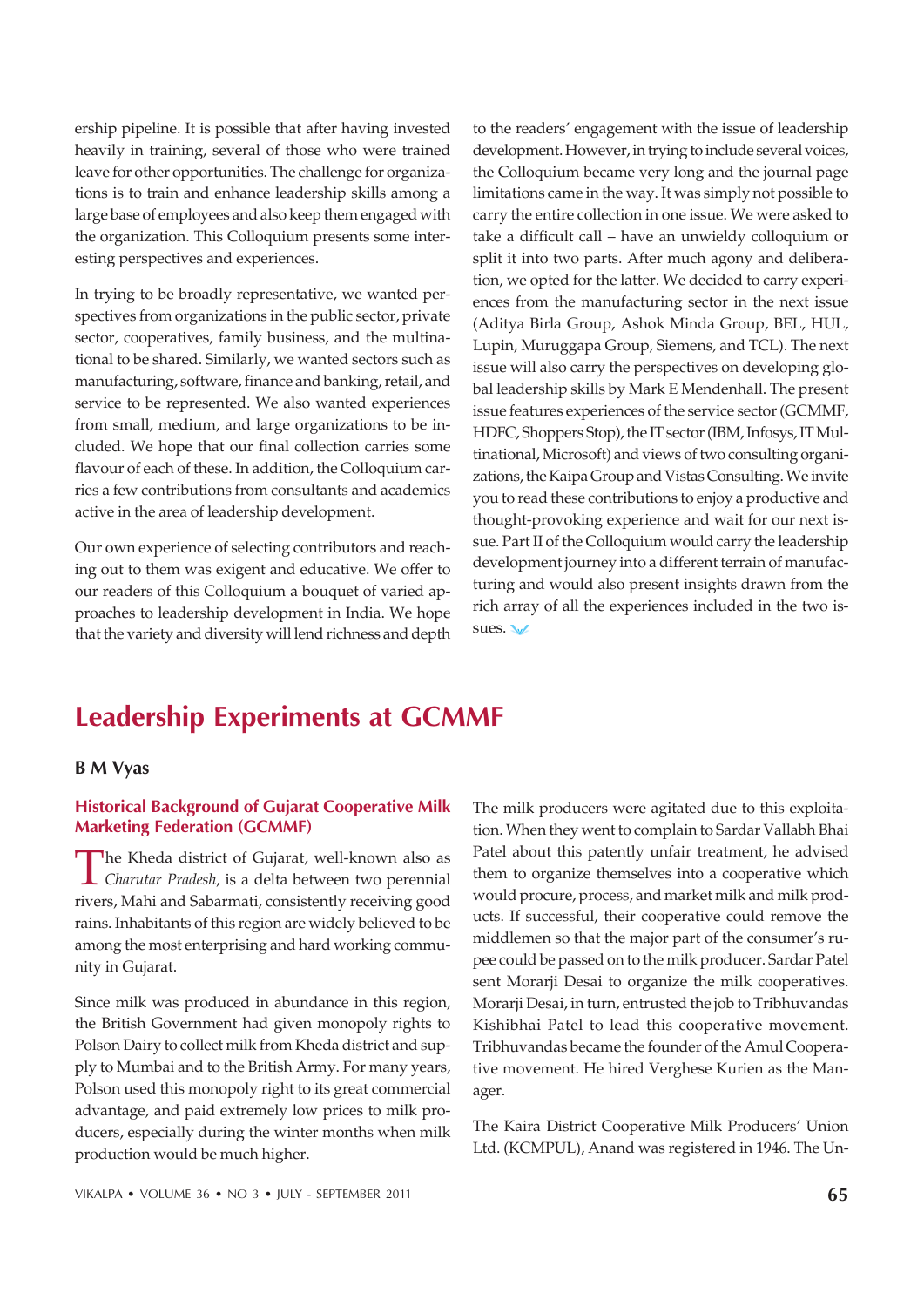ion established the brand name 'Amul' in 1955. By 1964, Amul had emerged not only as a well-known brand for milk and milk products like butter, but also as a successful development model. In 1965, the then Prime Minister, Lal Bahadur Shastri saw the potential and created the National Dairy Development Board (NDDB) and asked Dr. Verghese Kurien, to replicate the model on a nationwide level, as he had successfully done with Amul since 1949. With more Amul-like cooperatives coming up in Gujarat, in 1974, the Gujarat Cooperative Milk Marketing Federation (GCMMF) was founded to provide an overarching umbrella organization for the milk cooperatives. Dr Kurien successfully led the GCMMF and NDDB for many years. Sustained and focused efforts resulted in a high level of professionalism in the procurement, processing, and marketing of milk and milk products, modernization of the Indian dairy industry, and raising it to the global standards.

In later years, farmer leaders visiting Amul would often request Dr Verghese Kurien, the then Chairman of the GCMMF, to identify a professional of his calibre to lead their cooperatives in their areas. In response, Dr Kurien would say, "There are many Institutes to produce a Kurien, but there is none to produce a Tribhuvandas. You give me a Tribhuvandas and I will give you

a Kurien." Tribhuvandas, a respected freedom fighter, was well known for his ability to organize farmers of that region and to keep them together.

The above quip by Kurien implied that though there were schools to produce managers, the real challenge was to develop quality leadership among the farmers. I was not clear about the meaning of leadership – Who is a leader and how can leadership be developed? Does developing leadership mean putting in position of authority a few trusted and competent individuals who would share their vision with people and guide them to move in that particular direction? Or, is it possible to develop a large base of leaders – people who can enable others to solve their problems themselves, especially in rural India? These thoughts would make me restless and I would wonder where and how to look for answers. I was unclear and my search for convincing answers continued.

Several years later, when I took over as the Managing

Director of the GCMMF to my good fortune, Dr Kurien was the founder Chairman of GCMMF. He allowed me a lot of space and freedom, so that I could dare to experiment towards developing some new models of leadership, and evolve some possible answers to my questions about the meaning and role of leadership. I share below a few such experiments with regard to self leadership development. I cannot claim to have obtained great success or final answers to my questions. In fact, there were some failures along with limited success. But I feel that nonetheless my learnings are worth sharing.

# Self Leadership and Learning: A New Approach and Some Experiments

Our society has numerous problems and most people look up to the government or others to take the lead in finding a solution. Most people who provide such services or so-

Though there were schools to produce managers, the real challenge was to develop quality leadership among the farmers.

lutions expect to be compensated for their effort through adequate payment of dues. Rarely would anyone do anything meaningful out of self-motivation. Organizations try to solve their problems by creating positions of authority and placing their preferred employees in those positions that would have the responsibility to solve organizational problems. This often ends up building a bureaucratic struc-

ture with selected people in positions of power who may initially be very upbeat about the prospects, but their response and enthusiasm towards solving organizational problems often slows down with the passage of time.

### Developing Together an Agenda for Change and Skills to Achieve It

I wanted to evolve a new approach towards leadership in milk cooperatives. I put up a small team of young field workers (officers) to conduct a research in villages to identify a few important issues/problems that farmers wanted to solve. Such officers were trained in change management and also in the process of designing solutions to a problem.

Our design team researched and designed solutions, created training materials, and trained a battery of about 1,000 field workers who in turn carried out training across thousands of chairpersons, secretaries, and committee members of the village cooperatives and also a large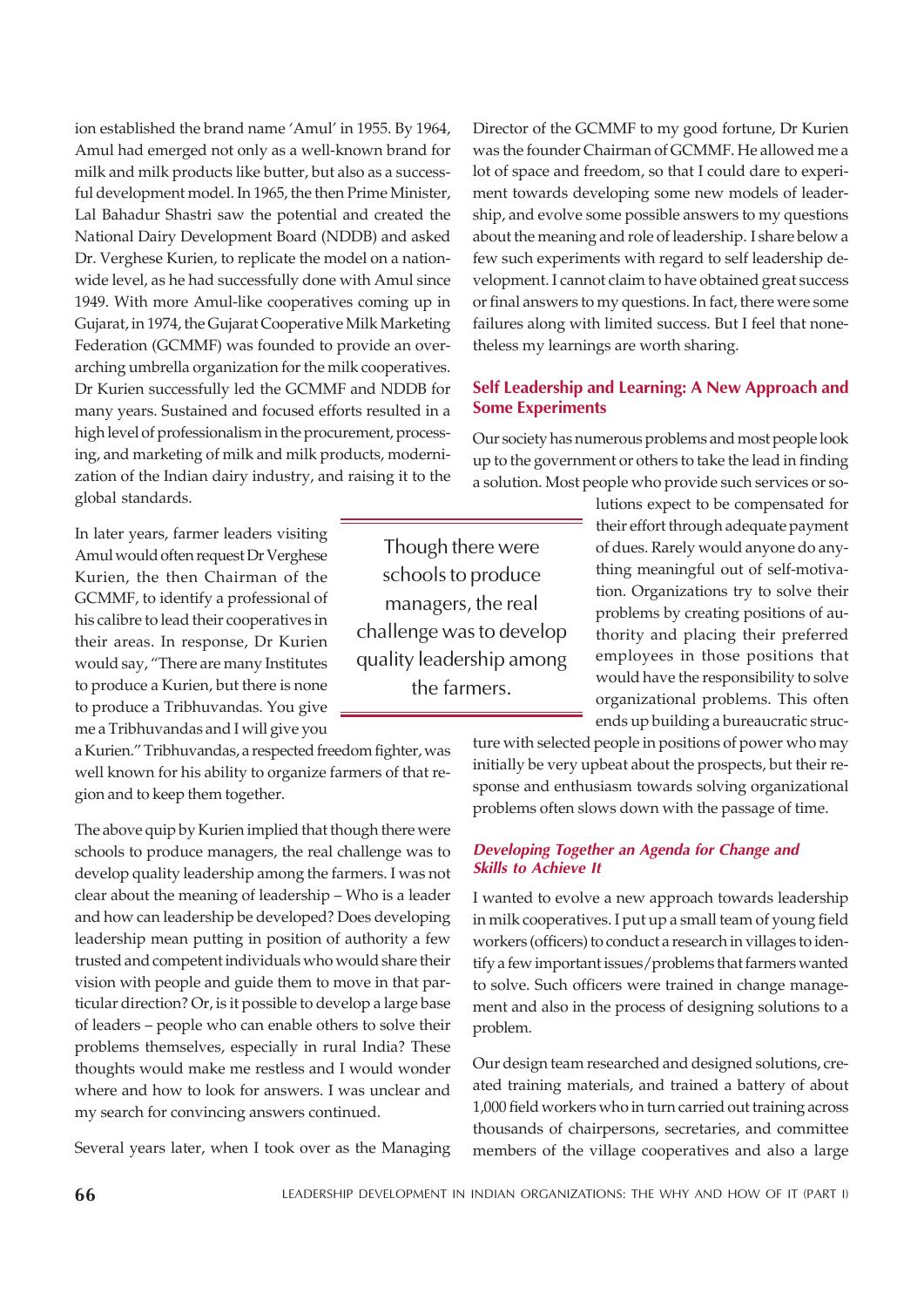number of milk producers in 10,000 villages on select problems and their solutions. Farmers were encouraged to come forward and take charge of their problems themselves. The success of the first awareness programme with regard to 'What and Why We Need to Change' and later on the initiatives like 'Clean Milk Production', 'Housekeeping' and 'Installation of Quality System ISO 9000' in village cooperative societies gave a lot of confidence to the design team and also to the participants.

#### Building Vision Mission Strategy at the Village Cooperative Level

It was then decided to conduct a Vision Mission Strategy (VMS) Workshop for all the village dairy cooperatives with the expectation that the milk producers themselves

would arrive at a vision for their dairy cooperatives, the goals of the cooperatives and the strategy they would follow to achieve their goals. In a typical VMS workshop, the design teams presented factual data with analysis and described the current issues and challenges. For example, water is the main raw material for milk production. It is, therefore, very important to have an assured perennial availability of good quality water, have a system and facilities for proper storage and distribution of water, and develop practices to ensure that enough water is available to the cattle. The issues debated in the workshop included questions like: If water is the key to increased milk production, then what are the gaps and what action should be taken by

the Management Committee and members on their own without waiting for external inducement to fill the gaps?

The goals and action plans were discussed, debated, and documented. Efforts were made to understand the current situation with regard to pressing issues such as cattle breed and its management, disease and its management, feed and fodder production, membership strength and its enhancement, human resource issues and procuring and use of technology such as installation of bulk milk coolers, automated milk testing machines, computers, etc. It was found that once the two-day VMS workshop was attended by 200 plus milk producers of the

Organizations try to solve their problems by creating positions of authority and placing their preferred employees in those positions that would have the responsibility to solve organizational problems.

This often ends up building a bureaucratic structure with selected people in positions of power.

village with the Management Committee members, their decisions and goals were aligned with the implementation schedule, which was then put up on the notice board of the office of the cooperative. The progress was regularly reviewed during Board meetings.

Such workshops were conducted in about 7,600 villages between 2006 and 2010 and are being continued till date. It is my belief that those villages where members took charge and implemented such vital goals are bound to throw up farmer leaders who have done something on their own for common good without the politicians' or Government's inducements.

#### Improving Quality at the Village Cooperative Level

Five years ago farmers were not even fully aware of how liberalization and globalization would impact them. They did not understand the importance of creating green cover through tree plantation for their villages. They did not realize the importance of cleanliness for their main business of milk collection, processing, and marketing. They did not know how to put Quality Systems in place in Village Society by having ISO 9000 or why they needed to install state-of-the-art automatic bulk milk coolers and automatic milk testing and weighing machines.

Awareness about these issues was raised among the villagers by involving them. The Chairpersons and Management Committee members of the village dairy cooperatives were encour-

aged to take the lead and make every member aware of the key concerns, and motivate them to participate on their own. Thus the Chairman and nine Managing Committee members provided leadership to the cooperative in this area. The same team would lead a discussion of the benefits of the 'Cold Chain Building' (installing bulk milk coolers) and convince members to go for it and run it efficiently. Again, they would discuss with members the meaning and advantages of getting ISO 9000 certification, audit, and rectification for their village milk cooperative, and convince them to bring clean milk, remove shoes as they entered the cooperative society building,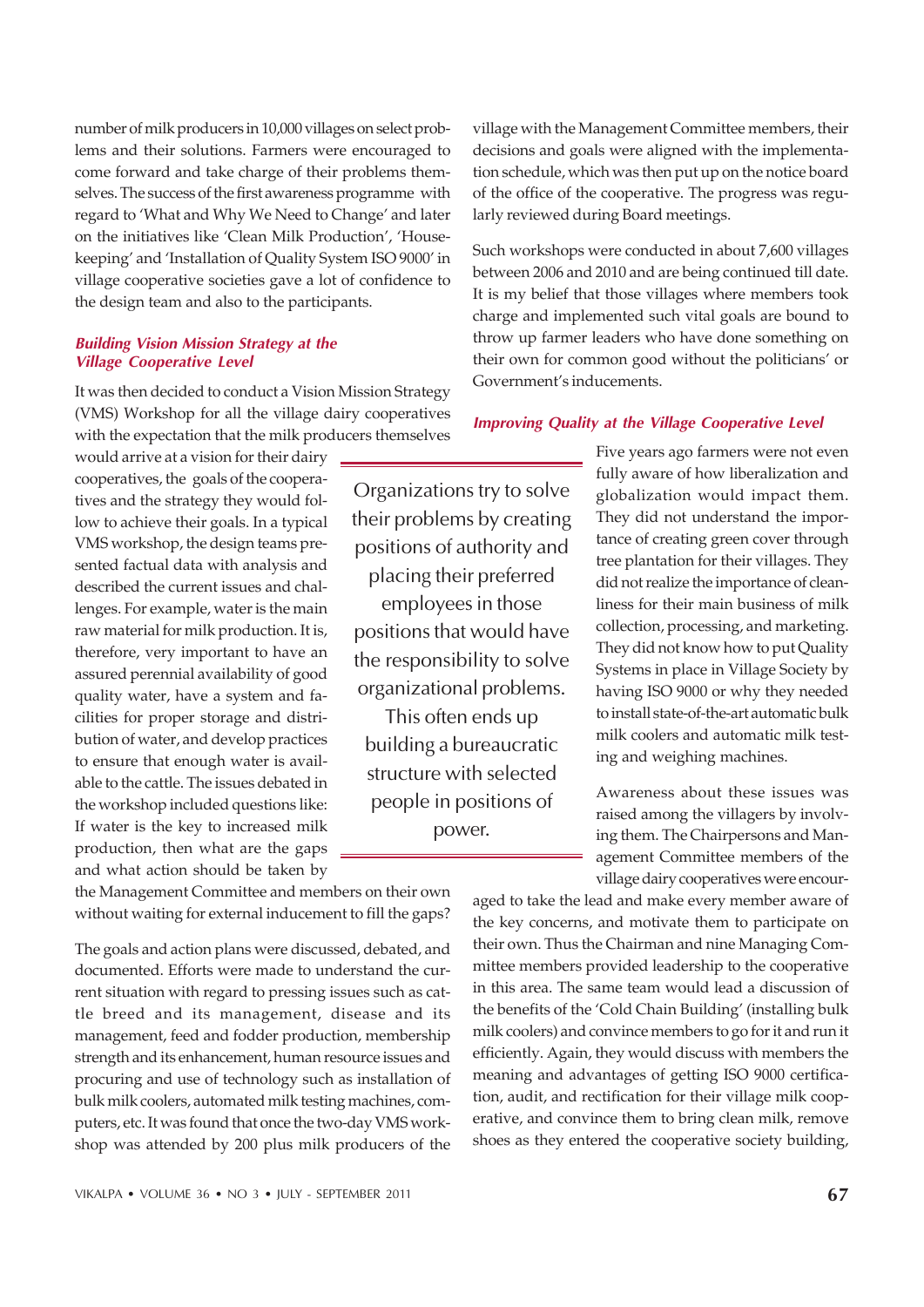and not smoke or eat *gutka* on the premises. Close involvement of farmers would make them feel proud if their cooperative received the ISO 9000 certification. The farmers felt embarrassed and ashamed in case the certification was suspended for deviations.

As a result of these efforts, all the village dairy cooperatives are today ISO 9000 certified. You may ask any Chairman or Management Committee member of a milk cooperative the meaning of ISO and its advantages, and you will get an informed and convincing reply. Even a casual conversation with an ordinary milk producer will impress you with the extent to which the members value their certification and the care they take to maintain the

expected standards. In the last five years, thousands of bulk milk coolers and automatic milk collection systems have been installed all over Gujarat.

The increasing competition due to liberalization and impact of WTO led to the realization that doing business would be extremely competitive and that a focus on Total Quality Management (TQM) would be very important. And therefore, as a unique measure, several TQM initiatives were extended to our business partners whether it was the farmer producer in the village or a wholesale distributor in a metro town or its most sophisticated production unit. A number of TQM initiatives

which ran successfully across the organization included *Kaizen*, Housekeeping, Small Group Activities, and *Hoshin Kanri* (policy development). It was believed that these initiatives would create a culture of transparency, openness, and leadership in the organization.

#### Going Green: Involving Farmers

Sometime in 2006, I started dabbling with the problem of the need for green cover in our villages. I believed that if India had to become Green, the forest departments cannot do so single-handedly — the farmers have to be involved. Running the 'Green India' campaign on television, and actually turning India 'Green' are two different propositions. I strongly feel that our greatest asset is our people resources at the grass-roots and they need to be engaged in the right direction, including for the green initiative.

Running the 'Green India' campaign on television, and actually turning India 'Green' are two different propositions. I strongly feel that our greatest asset is our people resources at the grass-roots and they need to be engaged in the right direction, including for the green initiative.

It was felt that there was a need to sensitize farmers about global warming. Moreover, the tree cover is fundamental for good rains as rains enhance ground water level, which is a pre-requisite for Animal Husbandry and Dairying. Milk Producers of Gujarat have understood that tree plantation is essential for Dairy Development and that it is an important measure to check climate change and global warming.

I wanted awareness and involvement of farmers in greening Gujarat and hence asked the Design Team to devise a programme for inspiring and involving milk producers to plant one sapling each on August 15, 2006 between 9.30 and 10.30 am on an experimental basis. As a

> first step, we set up a target to plant at least 2 million trees.

The Design Team consisting of 50 procurement officers from different milk unions and 1,000 trainers worked on the idea. The trainers conducted programmes in villages and encouraged farmers to take up the idea. All Chairpersons, Management Committee members, Secretaries of village cooperatives were involved at the planning and preparation stage. The design team developed an Activity plan and methodology for conducting tree plantation. They identified village level coordinators and arranged tree plantation awareness programmes. Roles

and responsibilities were assigned to each member. The District Forest Officers and the government authorities were contacted for obtaining the plan. The tree plantation awareness was cascaded to all villagers so that they could collect the required tree saplings. Logistics were worked out for delivery of saplings at least three days prior to the Independence Day. On the day of the tree plantation (15th August), after the milk collection and flag hoisting ceremony, saplings were distributed to members from milk cooperative societies. The members took oath to protect the saplings and accept the responsibility for successfully growing them into trees. The actual sapling plantation was carried out by members at their identified places — in their farm, home, common plot of villages, schools, etc. The Chairman and MDs of Milk Cooperatives also participated in the sapling plantation activity.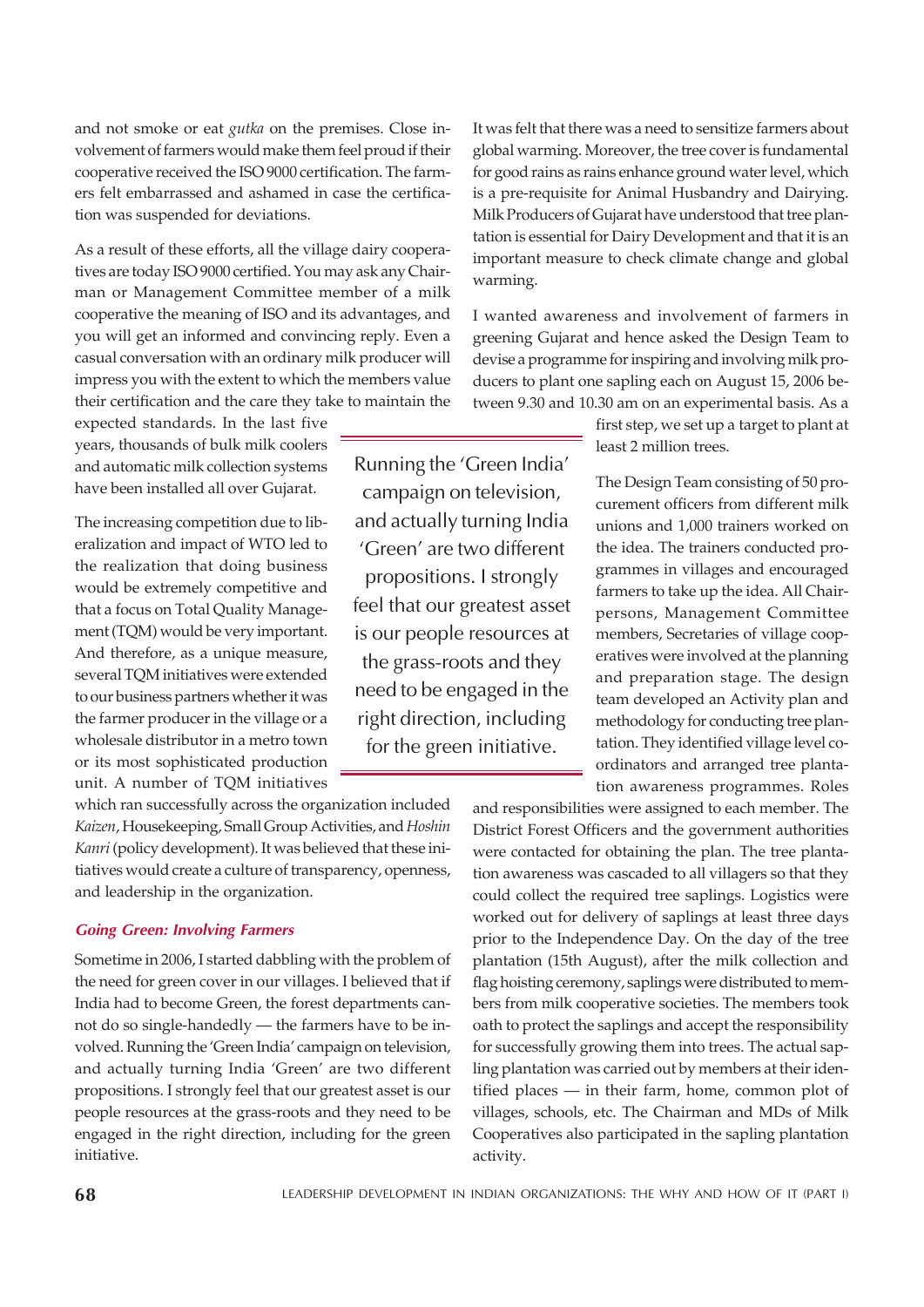On August 16, 2006, the Design Team reported that 1.8 million saplings had been planted on the Independence Day! This achievement was celebrated and it was decided to speed up the process and inspire farmers to plant three saplings each. Accordingly, on August 15, 2007, during the flag hoisting ceremony held in the village dairy cooperative offices, saplings were distributed to all members in 13,000 villages. The farmers were advised to keep three pits ready in advance. Between 9.30 and 10.30 am, 5.5 million saplings were planted voluntarily.

The farmers were given a choice to select the type of saplings and their choices were procured by the village co-

operatives. An evaluation showed a survival rate of more than 45 per cent over the next five months. This initiative was further intensified to plant saplings at the rate of five per farmer and include fruit trees like mango, chikoo, etc. In the years 2009 and 2010, about 8.8 million trees were planted each year. Between 2007 and 2009, out of a total of 15.6 million saplings planted, 8.4 million survived, indicating a survival rate of 53 per cent. The initiative has subsequently got rooted in the dairy cooperative model.

This initiative of farmers has been recognized nationally and internationally. In fact, GCMMF has won Srishti's G-Cube (G3 - Good Green Governance)

Award 2010 in the Service Category for the fourth consecutive time. The "Amul Green" movement has also been recognized and selected for the award of the best environment initiative in the "sustainability category" by the International Dairy Federation.

In all the above cases, young leaders in their early thirties came forward to drive the change management processes. They helped in convincing other members, carrying them along with their movement, and implementing significant initiatives by sacrificing their time and in the process learning the most valuable lessons of leadership through experimentation.

My belief, that the leadership that gets built through selflearning practices is not party- or politics-driven and therefore does not need government props, has been strengthened. It will sustain over the years even without external support. Once a person has experienced the ability to move people towards a common agenda, he will surely recognize its power.

### Conducting Self Leadership Programmes at the Village Level

I once attended a transformational spiritual leadership workshop conducted by a leading spiritual organization. However, I felt that just my attending it was of no use. All the Board members and others must undergo a similar programme so that they are able to transform the way we all lived and worked. I felt only such transformation could

My belief, that the leadership that gets built through self-learning practices is not party- or politics-driven and therefore does not need government props, has been strengthened. It will sustain over the years even without external support.

sustain the success of GCMMF in the coming years. With the help of the leaders of the organization, I organized a short programme for the Board members. Subsequent meetings with the head of the organization led to the design of a 4-day programme on self-leadership. The purpose was to expose all of the village cooperative members to principles and practice of self management and meditation. The workshop was expected to infuse discipline, selfmanagement, and leadership skills in the participants while teaching them the values of life, and urging them to not treat selling of milk as a pure commercial act. Many such programmes were conducted from 1997 to 2009.

Even today, I feel happy when I go to visit the milk cooperatives. I find a large number of members embodying the values discussed in the programme.

#### Outcome of the Experiments

When 10,000 Chairpersons, and their 90,000 Managing Committee members come forward and lead milk producers to implement these changes, handle the difficult process of managing change themselves, overcome the difficulties, experience the successful and not-so-successful results they encounter, it would give them a rare and invaluable experience in leadership and embolden them to take higher level of initiatives.

Hopefully, through these and other similar initiatives, the villagers would get a chance to 'manage change' directly. The people who work with involvement and ex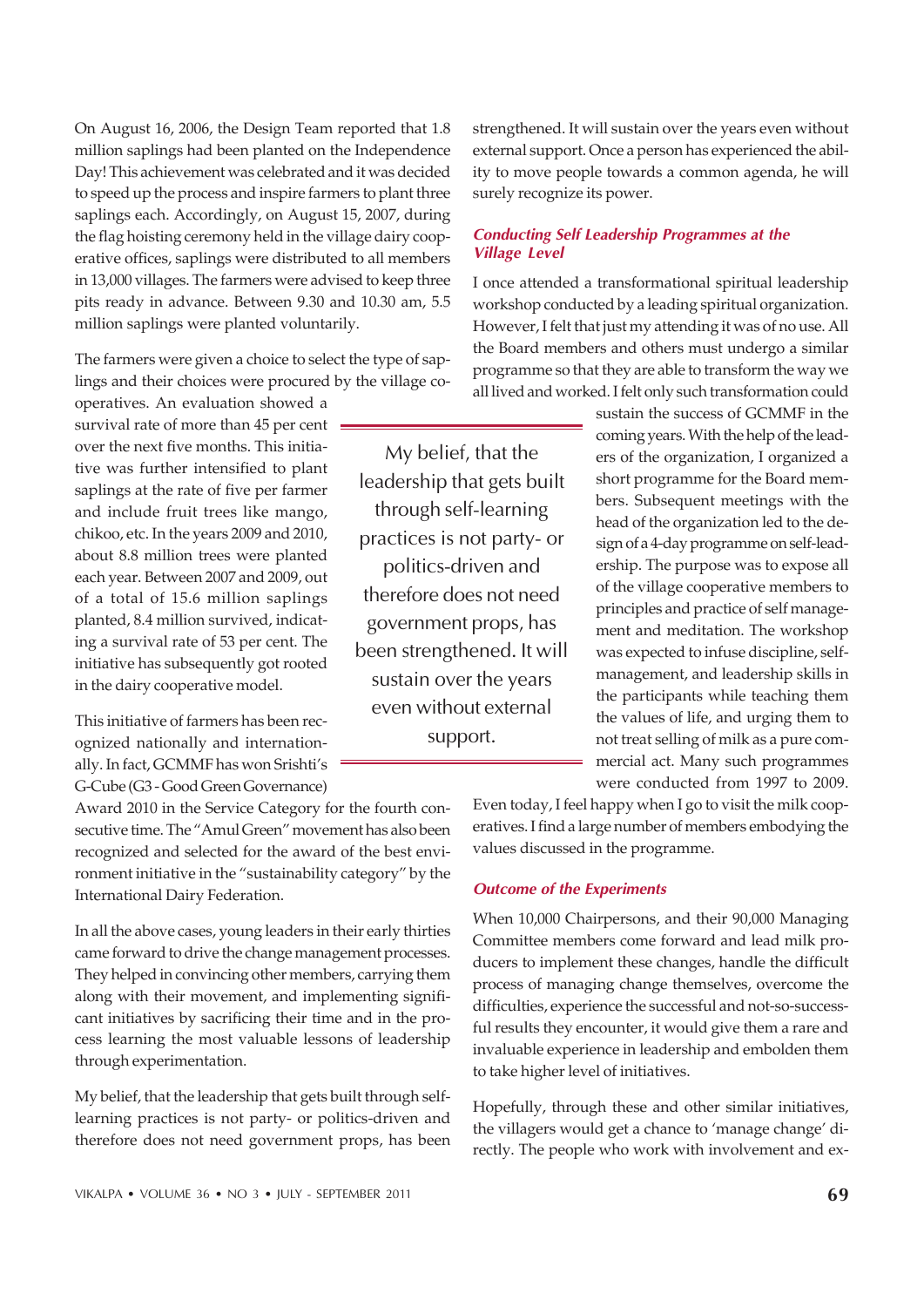traordinary drive emerge and get accepted as milk producers' leaders.

Many of the present leaders (Cooperative Chairpersons and Management Committee members of village milk cooperatives) are very young and eager to learn and grow. Thanks to the various initiatives, there has not been a leadership vacuum as the old members moved on. I believe that some of the initiatives gave the opportunity to thousands of youth to experience and exercise leadership and thus helped to churn and bring the cream on the top.

By sharing these experiences, I wish to urge others to examine and look at alternative ways of developing leadership. I have tried some unique experiments and I feel that if they can be continuously refined and consistently implemented, we may throw up a different breed of leaders, not only in the villages but also in the country. I hope that at least a few of those village cooperative members who have experienced these initiatives or have participated through self-initiative and drive will emerge as good leaders sooner or later. I am fully convinced that we have to pursue the path of grooming young leaders relentlessly.

# Leadership Development at HDFC Limited

# Prabhat Rao and S K Vasant

TDFC is India's first retail housing finance company.<br>Promoted in 1977, it is currently one of the largest<br>originators of housing loans in India. The primary objec-DFC is India's first retail housing finance company. Promoted in 1977, it is currently one of the largest tive of HDFC is to enhance residential housing stock in India through the provision of housing finance on a systematic and professional basis and to promote home own-

ership throughout the country. It has contributed to increasing the flow of resources to the housing sector through the integration of the housing finance sector with the overall domestic financial markets. Since its inception in 1977, HDFC has financed over 3.8 million housing units with cumulative loan approvals amounting to Rs. 3,732.46 billion (US\$ 83.46 billion) and cumulative loan disbursements amounting to Rs. 3,025.33 billion (US\$ 67.65 billion). It also offers technical assistance and consultancy services in mortgage finance to new and existing mortgage finance institutions in several countries in Asia, Africa, and East Europe. It has 203,966 shareholders, 74 per cent of them being foreign investors.

HDFC has committed to learning by continuous improvement. It considers people as its most valuable assets and therefore believes in their continuous learning and development. The Company maintains that the rate of learning has to be faster than the rate of change in the environment.

non-resident Indians, it has offices in London, Dubai, and Singapore and service associates in Kuwait, Oman, Qatar, Sharjah, Abu Dhabi, and Saudi Arabia – Al Khobar, Jeddah and Riyadh.

Till mid 90s, the housing market comprised of very few

players along with HDFC. Since then, the competitive landscape has significantly changed, redefining the nature of business. HDFC accelerated the learning process to counter the competition and reviewed the value proposition it offered to its customers. Thus it vigorously focused on the need to invest in leadership at all levels in the organization.

# Organization Structure

HDFC has an organization structure that has a broad span of control at each level. The Company is managed by a Board of Directors comprising eminent personalities who are specialists in various fields. A team of Regional Business Heads based at different Regional Offices across the country are sup-

HDFC has a wide network of 289 offices catering to over 2,400 towns and cities spread across India. To cater to the ported by Business Heads and Branch Managers who are responsible for managing business at their respective locations.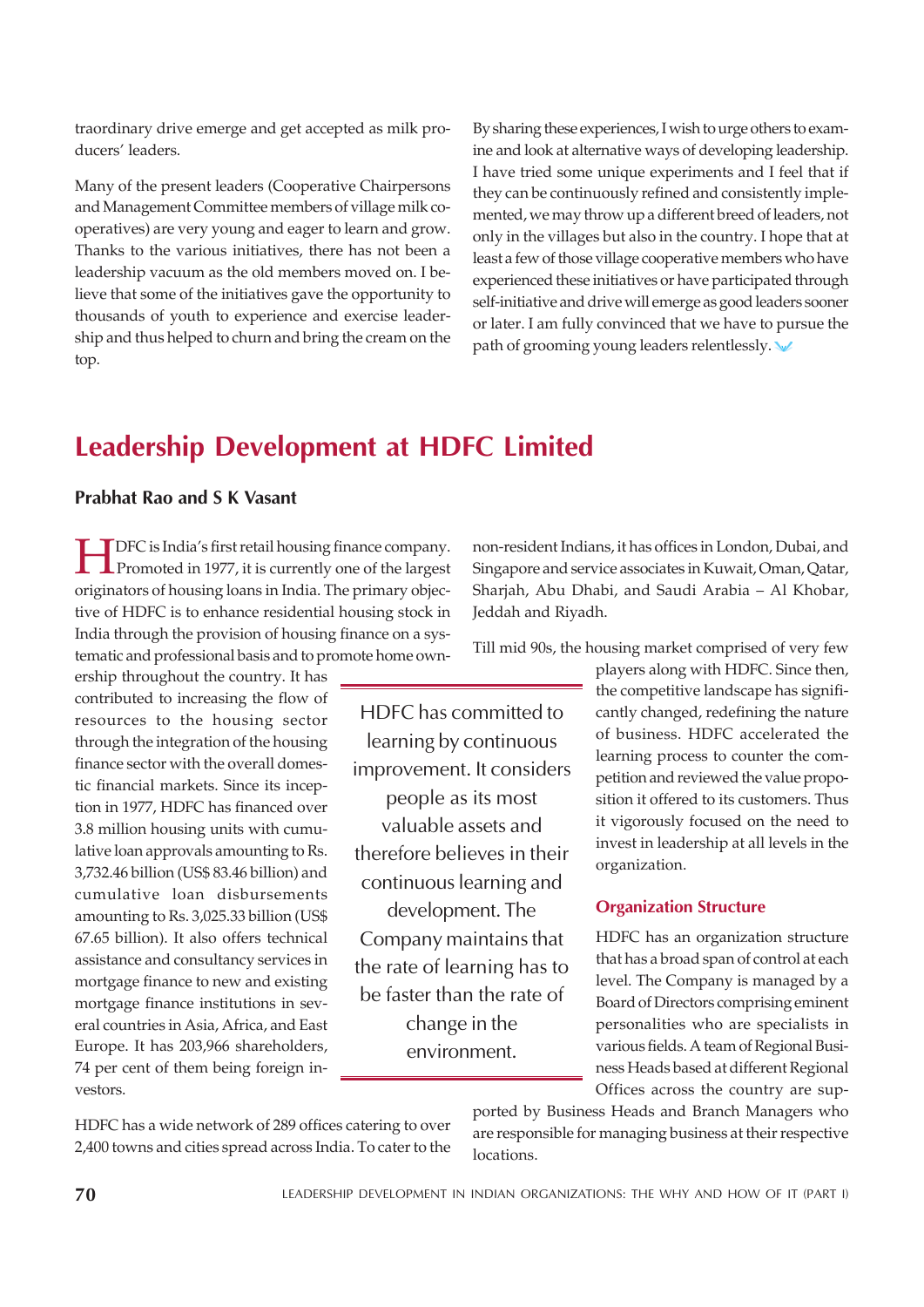# Employee Profile

HDFC has a strength of more than 1,700 employees, which includes over 800 professionals from the fields of finance, law, accountancy, management, marketing, and engineering. Over 500 staff members form part of the middle and senior management executives. The overall ratio of males to females in HDFC is 80:20. Around 15 per cent of the Senior Management team comprises women, all of whom are professionally qualified.

#### Learning in HDFC

#### Philosophy

H T Parekh, the Founder Chairmain of HDFC said*, "HDFC's finest investment is in its human resources. It draws its personnel from many disciplines. They are building blocks on which the company's performance and productivity are based."*

HDFC has committed to learning by continuous improvement. It considers people as its most valuable assets and therefore believes in their continuous learning and development. The Company maintains that the rate of learning has to be faster than the rate of change in the environment. It recognizes the need for accelerating the learning process within the organization to enhance competitiveness and

thereby contribute to stakeholder value. On-going training, both in functional and behavioural areas, ensures that the customer experience is enhanced continuously.

HDFC as an organization has been built on the basis of fairness, kindness, efficiency, and effectiveness. A genuineness of purpose with transparency in execution has been a major building block, providing the foundation for learning organization. At HDFC, the emphasis is on **"***learning by doing***"** and the objective is not to make the same mistake twice over.

The Company focuses on employee's career development to ensure that their aspirations are aligned with the organizational goals. It has a highly motivated team of professionals and has one of the lowest employee attrition rates in the industry. The consistent high growth rate over the past 33 years has provided challenging career oppor-

A genuineness of purpose with transparency in execution has been a major building block, providing the foundation for learning organization. At HDFC, the emphasis is on "learning by doing" and the objective is not to make the same mistake twice over.

tunities for young professionals, many of whom have grown to become functional heads, regional managers, branch managers, and service centre heads. The incumbent Vice-Chairman and CEO joined the organization in 1981 as an entry level manager.

Also, HDFC has been a single product company over the last 33 years. However, we have looked at creating verticals such as "loan against property" and "rural housing" which have created ample opportunities for leadership roles as well.

HDFC's strategy in line with its goals of "growing through diversification and by leveraging off its existing client

> base" is to create new companies like the HDFC Bank, HDFC Life, HDFC Asset Management Company, HDFC Ergo, and other such companies. The dual advantage of this strategy has been that it has been able to offer its existing clients financial products under the HDFC brand and that some senior managers have moved to these group companies into critical leadership positions.

### Learning Needs and Communication Process

The primary objective of Learning and Development function is to ensure that staff members are not only adequately

trained in functional and behavioural skills to sustain high standards of service, but also evolve as learning and growing human beings. Learning and development are perceived as an investment. Job-specific knowledge, skills, and attitudes are identified during the performance appraisal process, through discussions with immediate superiors/managers, based on the changing business needs discussed at strategy meets, etc.

HDFC's communication process is highly penetrative and effective and is able to maintain transparency and accountability. The periodic business strategy meetings and review meetings are good examples of how communication takes place. These meetings are conducted at all levels and not limited only to the top management.

Meetings are held periodically at branch and regional levels. In the branch level meetings, the branch manager along with the employees chalk out their strategic plan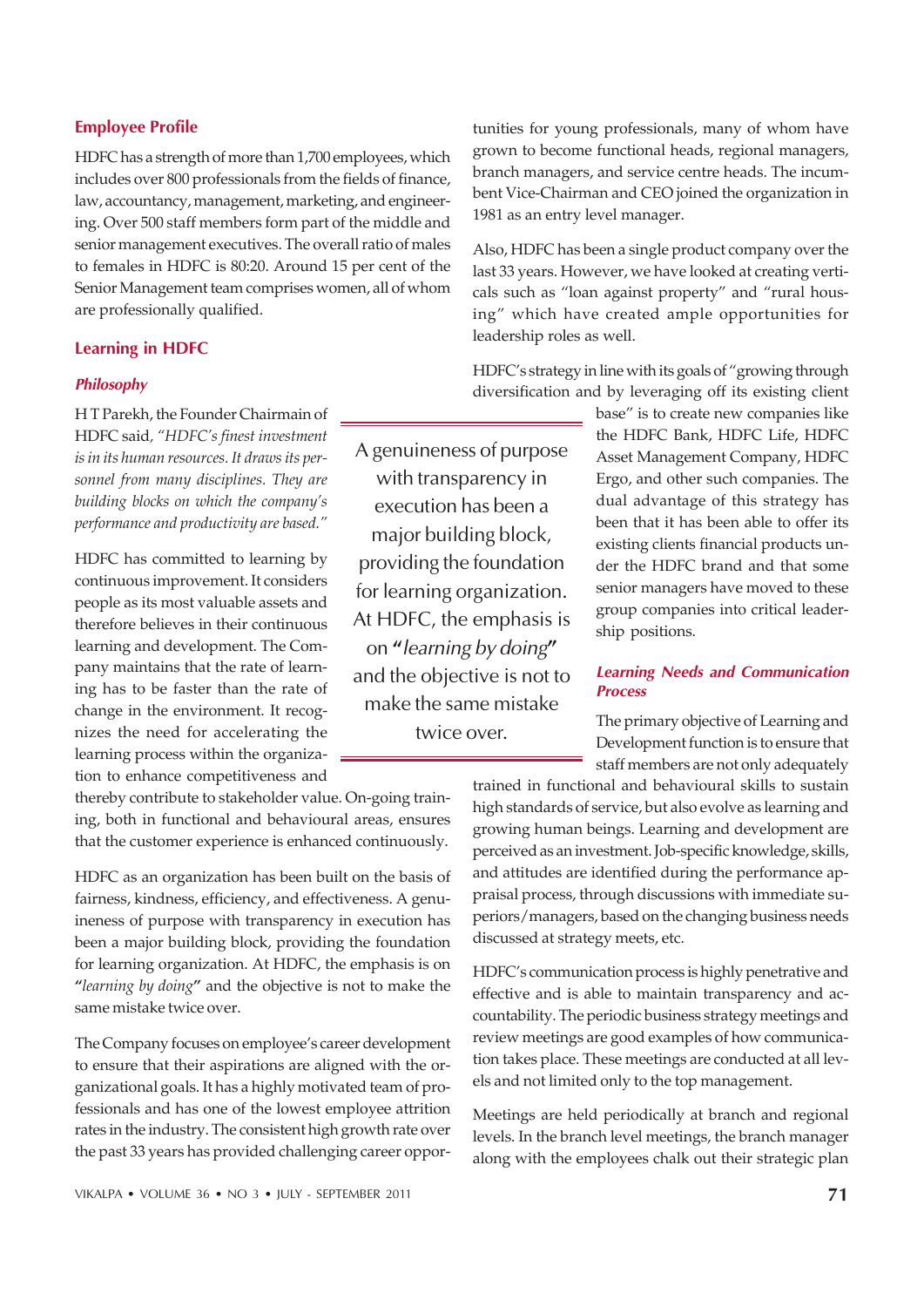for the branch, in line with the overall corporate plan. Issues including customer service, product development, operational procedure, system requirements, and profitability and training needs are discussed in detail. Generally, after such review meets, the areas in which training is required in the context of business requirements are communicated to the Learning and Development function.

Every Friday, the Top and Senior management have a conference call, where the issues of the week such as the business achieved, major issues faced, strategies of the competition, the costs of borrowing, and in which direction the action should focus, are discussed. This call is chaired by the Vice Chairman or the Managing Director. It has proved to be a very useful activity for sharing and

escalation of business related issues in a transparent and participative manner.

HDFC has a transparent performance appraisal process. Training needs are identified after assessing performance at work and discussion with appraisees. Performance is evaluated on the basis of key result areas and specific attributes. The Learning and Development Needs Assessment form is completed during the appraisal process. The appraiser and the appraisee discuss the key areas where the appraisee needs to develop his/her knowledge, skills, and attitude. Learning and development needs are also identified on the basis of internal audit reports. HDFC has also recently initiated a competency mapping exercise

We neither restrict ourselves to methodology or periodicity, nor to being thought leaders about leadership development. We believe in growing internal trainers, and stress on actual behaviour, on-thejob training, and classroom delivery as bonafide means of training.

restrict ourselves to methodology or periodicity, nor to being thought leaders about leadership development. We believe in growing internal trainers, and stress on actual behaviour, on-the-job training, and classroom delivery as bonafide means of training.

*On-the-job training:* As indicated earlier, HDFC adopts the philosophy of 'Learning by doing'. An employee learns more by actually performing. On-the-job training helps the employee to get access to their work and in relating to their tasks and role more efficiently.

*Job Rotation:* Employees should be familiar with processes in other functions. This is achieved by moving people through various functions to appreciate, learn, and understand specific processes. This enables employees

> to understand the various customer touch points in depth and the value creation process.

### Training Programmes

HDFC's aim is to create an enabling environment in which employees take the responsibility for making significant shifts in the value creation process for the customers and contribute to the goals of the company. Some of the training programmes offered to the employees, based on identified needs are:

*HDFC School:* The School provides a complete insight to the frontline staff into the operations of HDFC, its products and processes on the assets and liability side of the balance sheet. The programme is facilitated by senior line

for Branch Managers, the primary objective being identification of learning needs. Based on the information available, the HRD department develops an action plan for programmes, i.e., on-the-job training, job rotation or training through various programmes – internal, external or international.

#### Nature of Training Offered

At HDFC, we have developed a multi-pronged training strategy for developing leaders. Starting from induction, on-the-job training to international assignments and programmes, all are part of our training canvas. We neither managers.

*Enjoying Challenges Together***:** It is a teamwork-based programme that helps to clarify roles and responsibilities of each department by giving and receiving individual and departmental feedback. It helps in resolving intra/ inter-department concerns. Participants learn ways to work joyfully together, resulting in superior results.

*Executive Development Programme***:** The main purpose of this programme is role clarification — to clearly define supervisory role in the overall context of the organization and initiate specific actions to improve effectiveness.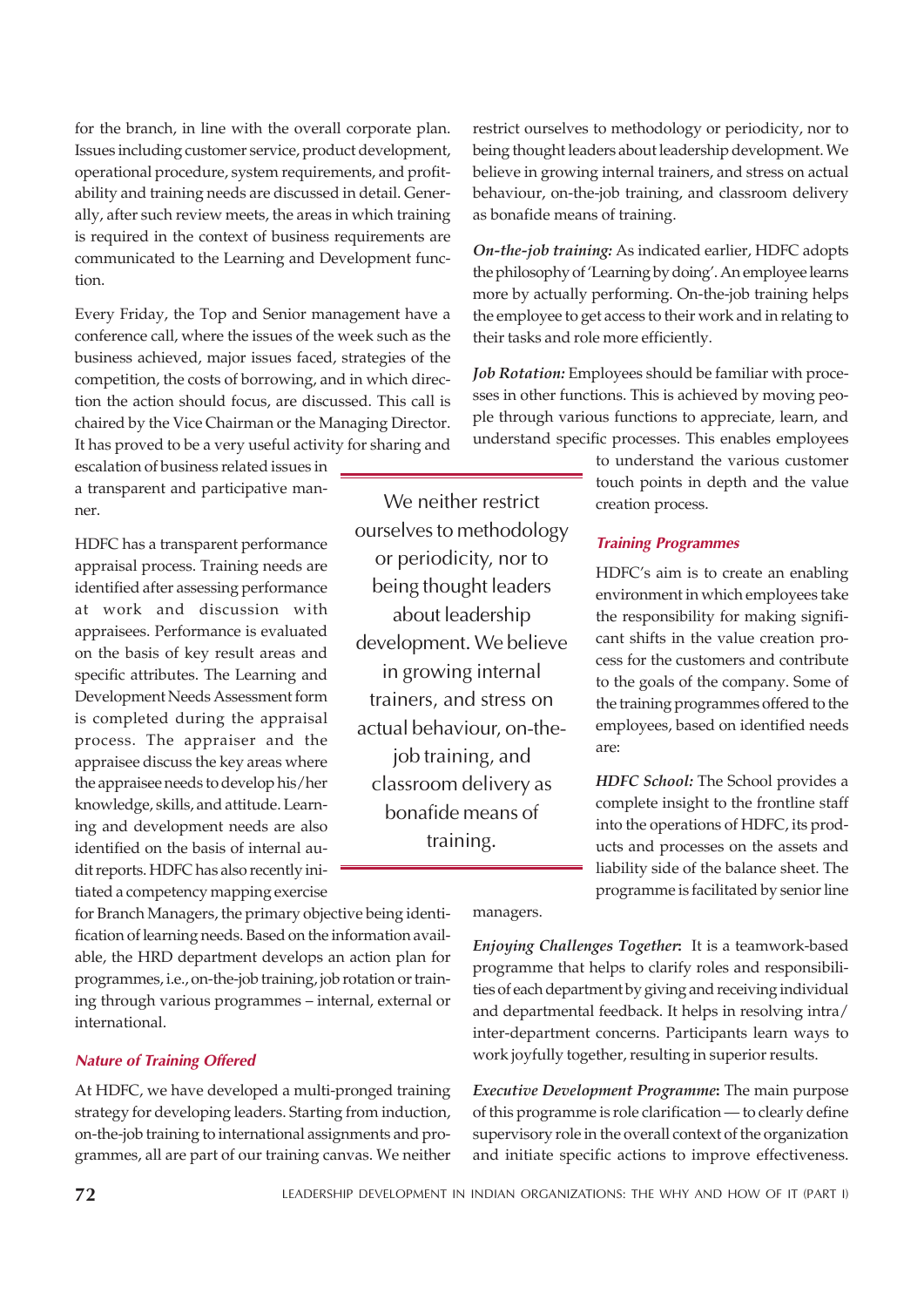Communication skills and ability to work in teams are important ingredients of the programme. Participants learn to manage time and energy better in relation to the multiplicity of expectations from their role.

*Enhancing Managerial Skills Programme***:** This programme is designed to enhance awareness, inspire, and build on both behavioural competencies and managerial skills. The objective is to enable participants to cope up with the current challenges and achieve defined outcomes. Its contents include problem solving, decisionmaking, leadership skills, self-exploration, time management, and role clarity.

# Leadership Programmes

Leadership effectiveness plays a significant role in the success of the team and consequently organizational results. It is extremely important therefore for key individu-

als in the organization to understand how they can enhance their skills and adapt their styles in response to the needs of the organization. Leadership skills facilitate learning in the organization. Leadership programmes include inputs on motivation, coaching, and counseling. They are conducted on a regular basis for Branch Heads as well as functional heads.

During 2011, HDFC initiated a Leadership Development Programme with

a reputable management institute for a select group of middle and senior managers, specifically identified for future leadership positions. This exercise was under the direct guidance of the Managing Director.

# Empowered Trainer

Empowered trainers are the driving force for organizational learning and change at all levels. While relevant information required for training is available in books, exercises, slides, films, etc., it is the skilled trainers who translate it all into powerful programmes for the organization.

At HDFC, senior executives in the line function who have necessary knowledge, traits, and inclination and drive to facilitate have been trained to be trainers in their respective functional areas. These facilitators are not only capable of scientifically identifying training needs but also

Every company has a set of written values and goals – but what sets HDFC apart is that it has institutionalized a set of practices so as to live by its values and principles.

design, develop, and deliver training programmes in their branch/region. The HR department centrally coordinates their effort and gives necessary support.

### **Mentoring**

In addition to training at HDFC, there is also a structured mentoring programme as another way to deepen leadership development across the organization. The mentoring programme assists new employees to integrate quickly into the organization; it serves as a vehicle to inculcate values of HDFC such as result orientation and team working among new employees; helps outline and draw up a competency development plan; and find aspirations and work out solutions in real time to spot and retain talent.

Mentors are carefully selected on the basis of their functional exposure and experience and trained on the mentoring process. Each employee is assigned a mentor

> and each newcomer is told in the appointment letter itself who is going to be his/her mentor. Mentors and mentees submit meeting reports to HRD at periodic intervals after each meeting.

# Neuro-Linguistic Programming (NLP)

The art of managing and leading has always been dynamic. Today it is changing more quickly and dramati-

cally than ever before. The soft skills such as the ability to understand oneself, understand people's thinking and emotions, to inspire them by 'selling' them your vision and getting their 'buy in' to this vision, are critical in every role. The NLP programmes are custom-designed after identifying specific needs for credit risk management, loan origination, and other functional staff.

# Enhancing Personal Effectiveness

This workshop is designed to empower participants to be fully in control of their lives and optimize their unlimited potential thereby enabling them to achieve breakthroughs at work as well as in personal life. "Enhancing Personal Effectiveness" provides an opportunity and a platform to the participants to explore the strengths and weaknesses of one's own self and become capable of developing one's potential to the fullest, while handling weaknesses effectively.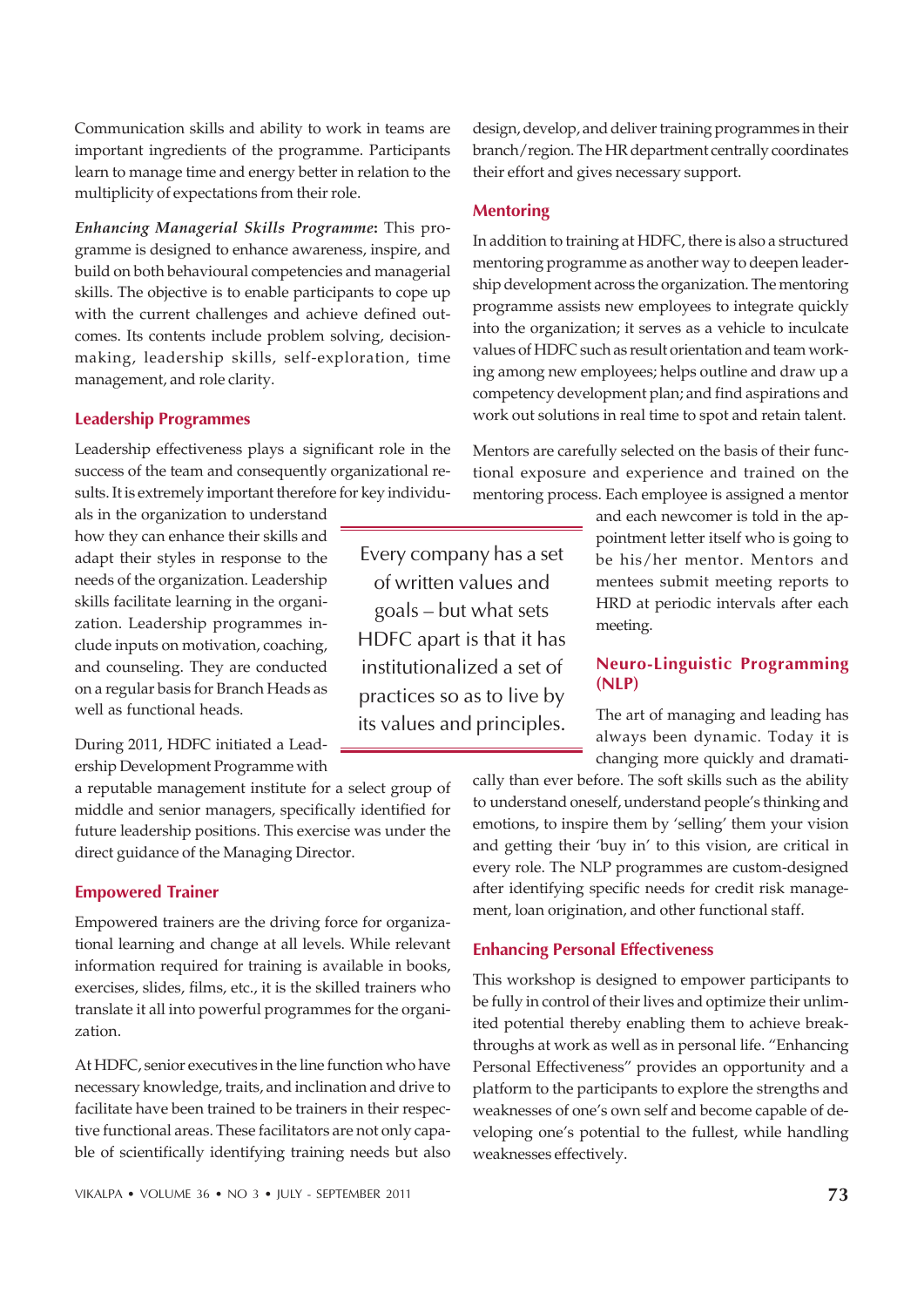#### Time and Stress Management

This programme is conducted in order to help participants to manage their time and priorities better and handle stress in positive ways to achieve results. Employees learn to keep track of their time expenditure and accordingly identify and eliminate time wasters. They learn the benefits of delegation, thereby releasing more time for creative work.

### External Training Programme

Based on the identified needs, employees are nominated for external programmes conducted by various institutions and professional bodies, management institutes, etc.

# International Programmes and Exposure

Selected staff members are nominated for international training programmes conducted by institutions of repute abroad. Some of them have also visited various mortgage and retail lending institutions in USA and Europe to study various products, processes, and work practices followed in these institutions – especially those related to use of technology.

These study assignments have been instrumental in the development of new products as well as benchmarking some processes in HDFC. For some of the consulting assignments taken up by HDFC for vari-

ous corporate and countries, middle management staff is usually inducted into the team in order to nurture them and develop in them an international/global perspective.

# Overall Implementation Plan for HDFC Training Programmes

After the learning needs of the employees are identified, learning initiatives are planned to fulfill the requirements and accordingly participants attend different training programmes. Pre-programme questionnaire is sent to the nominees. Questions are framed such that it provides a clear picture of the role of nominee and specific skills wherein s/he needs development. After receiving the

The people who work at HDFC do not view themselves as employees or see the company as an employer. Senior management has instilled among employees a feeling that "the company belongs to us as much as we belong to the company." This gives them a sense of being part of an extended family.

questionnaire from the nominees, it is compiled and analysed. Accordingly, the programme is designed/finetuned and data is shared with the facilitators of the programme. Participants in the programme are usually from various branches and departments. The programmes are designed for maximum interaction amongst participants through discussions, role-plays, case studies and many more activities, which leads to better bonding amongst the participants. At the end of the programme, participants fill in the programme feedback questionnaire, where they rate the programme as well as the facilitators, which is compiled and shared with the facilitators and the senior/top management.

### Training Management System

The training database is utilized for the purpose of updating needs identified through the performance appraisal process and other process mentioned earlier. Participation of employees is updated on a regular basis and data is available through various report options. All staff members have access to their respective training related information. Functional heads, branch managers, and regional managers can access training related data for their respective staff.

### Infrastructure for Training

HDFC has a professional learning centre, Centre of Housing Finance (CHF), at Lonavla. It was set up in 1990 to pro-

vide functional and soft skill training to its executives from all locations in the country. CHF also conducts international training programmes on housing finance management and organizational development for housing finance companies in Asia, Africa, and East Europe.

#### HDFC Culture

At HDFC, leadership development is not limited to assessment and training. We believe that leaders can be developed and kept in an organization only by having a consistent organizational culture. Each employee must embody the culture. The organization believes that it is this corporate culture or "the HDFC way of doing things" which forms the foundation for long-term success.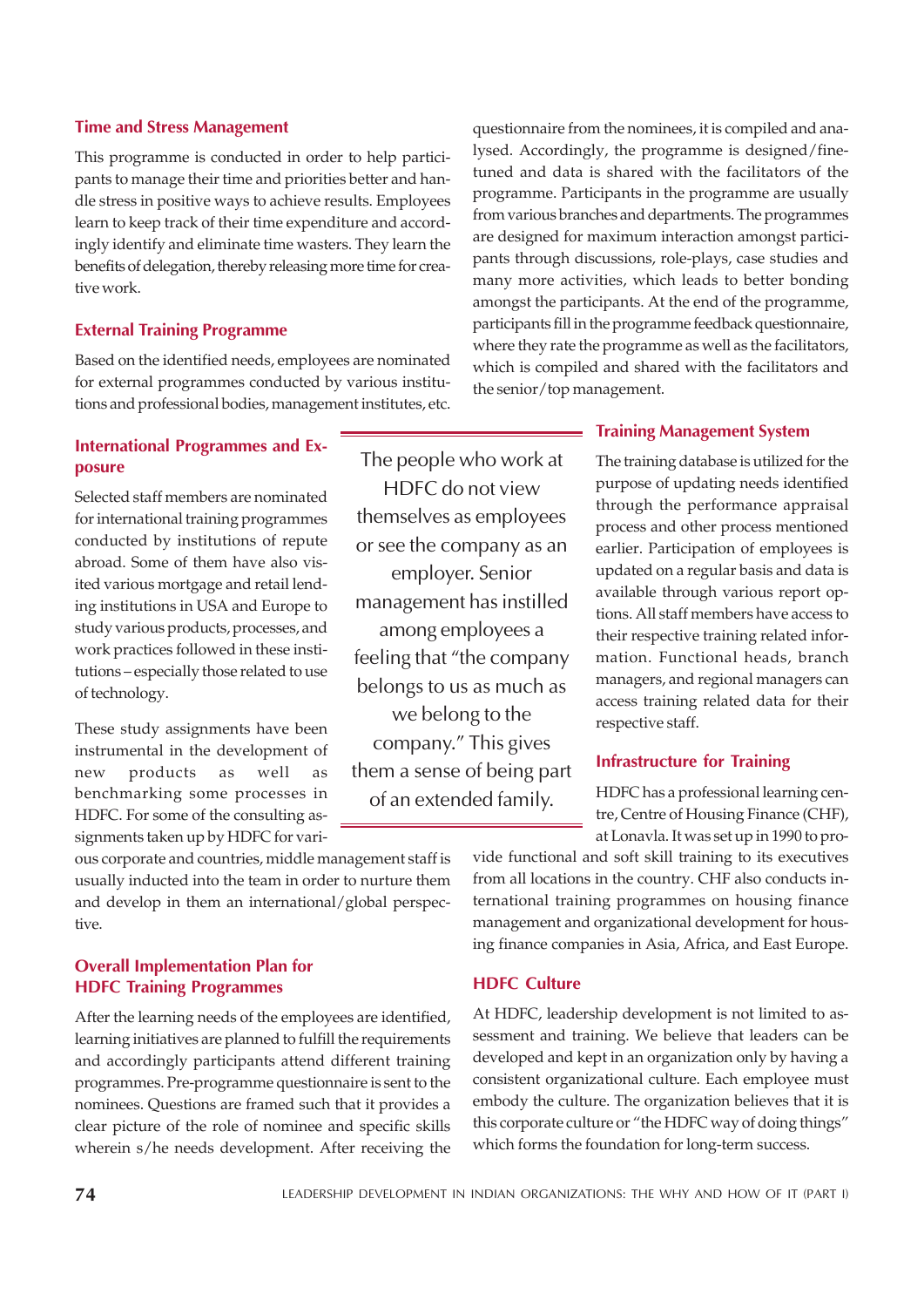Every company has a set of written values and goals – but what sets HDFC apart is that it has institutionalized a set of practices so as to live by its values and principles. At the heart of these practices is the organization's firm commitment to building long-term, mutually supportive

relationships with all its key constituencies: its employees, investors, depositors, borrowers, and regulators.

HDFC has built a principle-centred organization – based on fairness, kindness, efficiency, and effectiveness. It has built trust between people, strengthened communication, and adopted a participative style of management. The company works with an open-door policy. Everyone knows each other and people can walk into the office of the Chairman, Vice-Chairman and CEO, Managing Director or Executive Director to raise their concerns and have them addressed.

HDFC values strong teamwork, interpersonal relationship, and supportive leadership. Senior managers want a lot of inputs with the initiatives of planning and decision making to come from all employees, irrespective of their hierarchy. Employees are expected to exercise and accept leadership, thereby learning to lead and follow

HDFC has proved that an organization based on strong business ethics, an impeccable enlightened leadership, can not only survive, but also continue to remain a market leader even in an aggressively competitive market.

simultaneously. Senior management view leadership as a creative process and depend on fluid communication – up, down, and across the organization, thus ensuring free sharing of information.

The people who work at HDFC do not view themselves

as employees or see the company as an employer. Senior management has instilled among employees a feeling that "the company belongs to us as much as we belong to the company." This gives them a sense of being part of an extended family.

HDFC's robust growth story and impressive business results, coupled with numerous prestigious awards conferred over the years for, *inter alia,* investor relations, corporate governance, corporate social responsibility, ethical management, etc., seem to endorse the

fact that its leadership development efforts are yielding good dividends. HDFC has proved that an organization based on strong business ethics, an impeccable enlightened leadership, can not only survive, but also continue to remain a market leader even in an aggressively competitive market. Perhaps, all the above have resulted in the creation of a very strong HDFC brand.

# Retail Leadership Development: The Theory and Practice at Shoppers Stop

# Govind Shrikhande

# Govinda Pyramid

E veryone in India knows about the Govinda Pyra-mid,<br>which celebrates the birth of Lord Krishna, through **T** veryone in India knows about the Govinda Pyra-mid, a ritual of *'Dahi Handi' (pot full of curd)*. The entire atmosphere, created by the rains, a *'Handi'* suspended high in the air, a joyous *'Toli'* (Group) of *Govindas*, stretching themselves to the ultimate to reach the pot, and the boisterous crowd cheering them, is a 'Must See Experience'.

Apart from the formation of an eye-catching symmetrical structure, there is a hidden management principle in this wholesome fun activity, which is not quite apparent.

The Govinda Pyramid is a combination of several levels of varying competencies that tries to attain a goal, in this case, the *'Dahi Handi,'* through a coordinated team effort.

The bottom level brings in experience, strength, maturity, and planning to the Pyramid. The middle level adds flair to push the boundaries, provides tough support in execution and also gives flexibility. The top level triggers agility, speed, nimbleness and a youthful urge to beat the goals.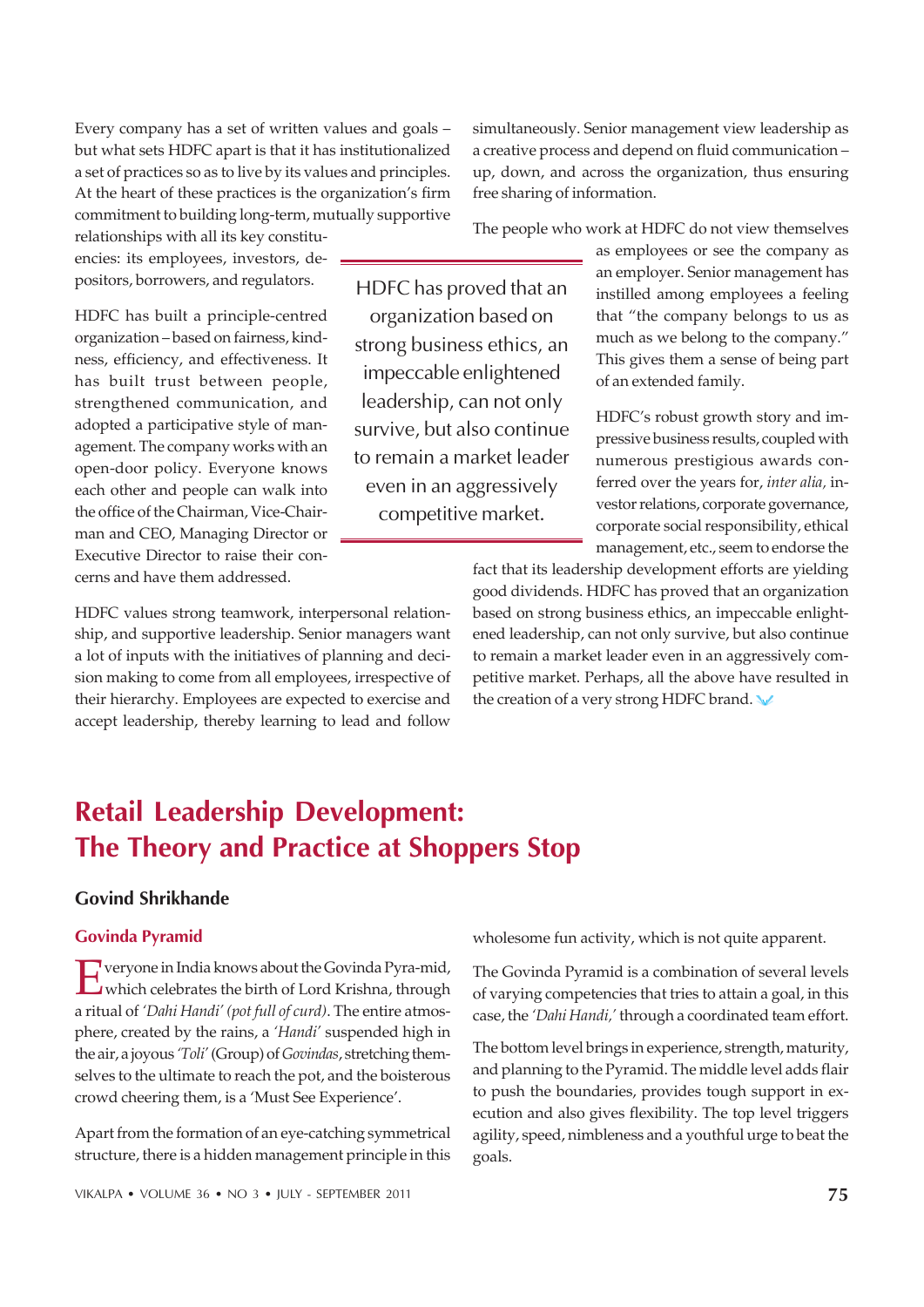If all the three levels had the same qualities and competencies, then the *'Toli'* would never achieve the task of breaking the *'handi'*. It is the combined effect of team work and an appropriate mix of competencies that help the *'Toli'* to plan, execute, and break the *Handi*.

What is the significance of this Pyramid to Retail Leadership Management?

# Indian Organized Retail

India has been a country of traders from time immemorial. It is a land of *'dukandaars'* (shopkeepers) with more than 15 million retailers spread across the country. Organized retail, however, has been slow

to start – with ration shops, textile chains, and footwear chains, ruling the roost, from 1960's to 1990. 1991 saw the birth of Shoppers Stop, the first Department Store Chain of India. This was followed by many other chains and formats, post-economic liberalization of 1995. A number of chains including apparel and electronics retailers came up in the new open economy. But it was only after 2001 that the pace of modernization of the Indian retail gathered momentum.

A lot of new formats emerged — from Hypermarkets and Home Stores, to Mobile Stores, F&B Outlets, and Multiplexes. Awareness and aspirations rose along with the rising consumer income. Malls became the new

recreation centres and popular hang-outs for family and friends. Consumers also became more demanding, fashionable, and knowledgeable. Double income families had the additional means and aspirations to make their dreams come true.

As the industry exploded at a break-neck pace, the biggest challenge was talent management. The other big challenges included:

- High cost of rents
- High competition from both organized and unorganized sectors
- Low margins

• Poor infrastructure.

Multi-tax structure cutting across the states and the Centre further added to the complexity. Retail business is dependent on a growing economy. Whenever the economy falters, retail sales are the first to take a dip as consumers prefer to save or postpone their expenses, and when retail sales go down, a lot of retail companies go down under, as we saw during the last few years.

The key foundation of retail success has definitely been talent management. Most management effort is dedicated to attracting, retaining, and growing talent. This strategy has worked wonders for Shoppers Stop as can

> be seen from its history of growth. Launched in 1991, as a men's-wear store, covering just 4,500 sq ft space, it has not only expanded across India, to 43 stores and 3.5 million sq ft in the department store format but has also started other formats like Homestop, Crossword, Hypercity, Airport Stores, etc., over the last twenty years,

> The network of Shoppers Stop outlets covers 19 cities across India. While the department store is positioned as a house of brands for fashionable families — stocking apparel and non-apparel fashion brands – both international and national, Hypercity stocks food, grocery and general merchandise catering to the maximum wallet share of the customers. HomeStop and Crossword have a niche segment covering home and

books, music, toys, and stationery. All the formats have won several national and international awards. As of date, there are more than 4,500 associates working from Siliguri to Chennai.

# Retail Leadership Management at Shoppers Stop

When organized retail started in India – very few people saw it as an attractive employment opportunity. While most of them were worried about losing their Sundays and holidays – the days of high retail sales – some felt that it was a tiring job – standing throughout the day in a store, waiting for their 'God' – 'The Customer' to arrive, and a few gave silly reasons like – "who will marry us!!"

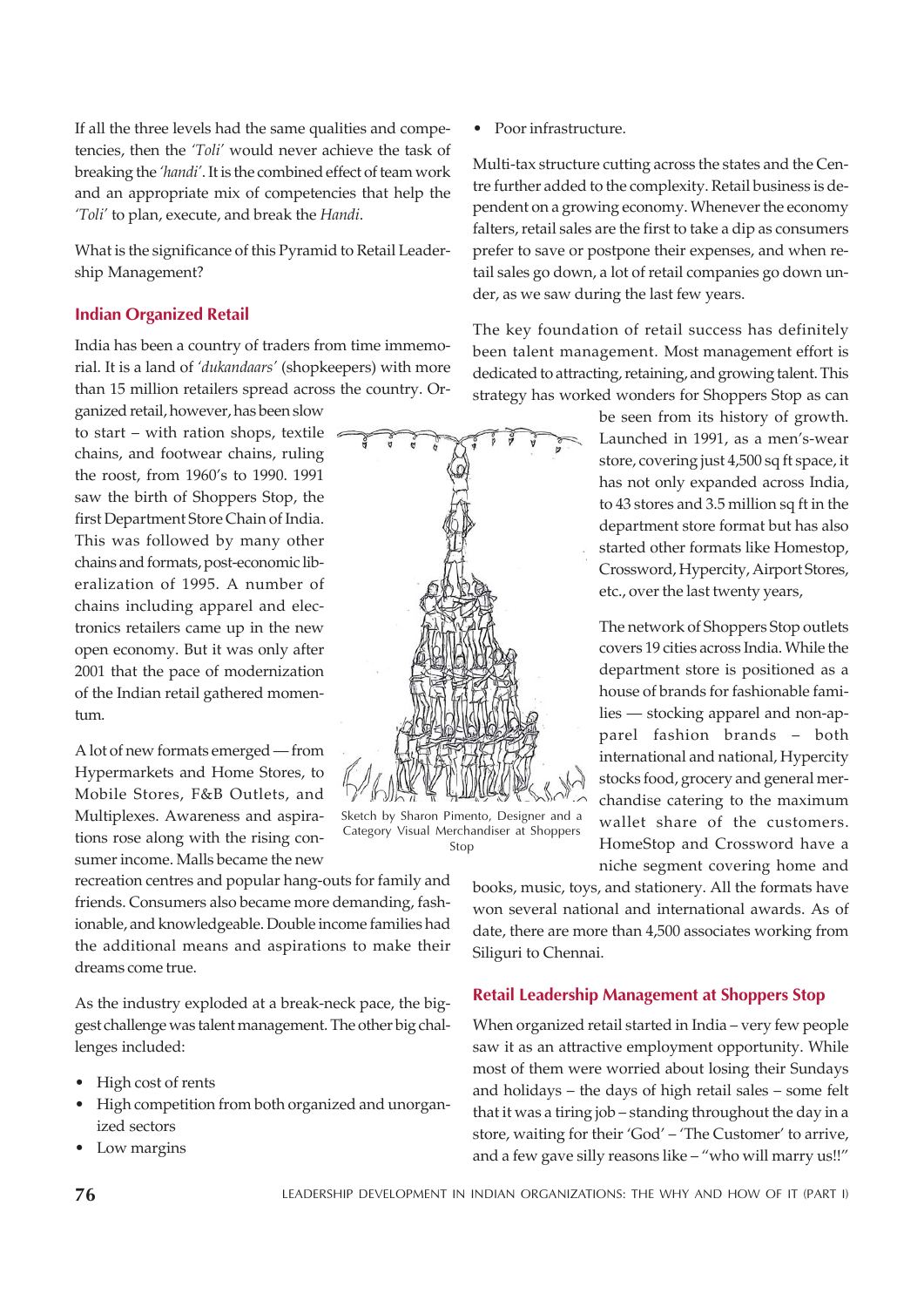VIKALPA • VOLUME 36 • NO 3 • JULY - SEPTEMBER 2011 77

So, we had a tough time, recruiting people at all levels.

For an outsider, retail is a simple job of selling merchandise at a profit. In reality, it is much more complex, involving both science and art of retailing. The retail Industry requires three kinds of roles/skill sets:

a) The Buying, Merchandising and Design (B&M) Team works to create the merchandise offering, considering the target customers. This team comprises Fashion graduates, MBAs, designers, etc., who work on fashion insights, sourcing skills, and customer understanding and is the backbone of the organization. The merchandise assortment is completed by working along with designers, manufacturers, and brands, and

ensuring the right size and price along with timely availability. Creating an assortment requires experience, a proper understanding of fashion and consumers' needs, and the ability to innovate and identify winning products.

b) The Operations Team works on achieving sales by actually servicing the customers and delivering the sales targets. This team is the 'Army and Face' of the retail organization. They are young, energetic, and live-wire go-getters. This group mainly consists of under-

graduates and graduates, along with MBAs and accountants.

c) A Third team, which is an amalgamation of various teams, makes the whole cycle of attracting, retaining, and transacting with the customer seamless. This group consists of marketing wizards, CAs, architects, IT experts, lawyers, engineers, accountants, HR experts, and MBAs. They design and deliver great stores, recruit and retain the right talent, manage the supply chain and information chain, manage costs and profits, draw agreements, and sign retail spaces.

This also brings us to the parallel between the Govinda Pyramid and Retail Structures!

The B&M team is the bottom level of the pyramid, which provides experience, knowledge, and strength to produce an attractive assortment for the customer. Their planning creates the platform for winning. The middle levels which are a combination of all enabling teams, are the backbone of the pyramid and hold the structure together. The top level is the operations and front-end sales team. This is the army that serves the customer with a smile and delivers sales. This team is nimble, young, and raring to go, puts in long hours of work, and picks up the *Dahi Handi*.

Only when all the three levels work together, can the '*Dahi Handi'* be won.

# Retail Career Paths at Shoppers Stop

Everyone wants to grow fast in their career. Some are ca-

The key foundation of retail success has definitely been talent management. Most management effort is dedicated to attracting, retaining, and growing talent. This strategy has worked wonders for Shoppers Stop.

pable, while some others are not. Some grow through experience and time spent in the organization. Others may grow through delivery of job. Yet some others grow through impressing and influencing the boss.

Organizations need a fool-proof system that would nurture the right talent for the right job at the right time. In a growing organization, maintaining the pipeline for current and future jobs is a key challenge. The attrition levels in retail are phenomenally high and further add to the challenge.

Realizing that the challenge could not

be met in an *ad hoc* manner, we developed systematic processes and tools for assignment of people to appropriate roles, ensuring that the leadership pipeline is filled with the right people. To facilitate career growth of employees, we developed the Assessment Centre, clarified the career path for each role, and then mapped them for selected employees. For example, a Customer Care Associate can grow to be a Store Head, by clearing stages of Baby Kangaroo, Department Manager, ROM, to a Store Manager over a 8 to 10 year period. A Management Trainee can start off as a Department Manager, post-training, and then grow to a ROM, Store Manager, Area Manager, and Regional Head to an All India Operations Manager's position. Similarly, each individual Customer Care Associate can see a path for his/her growth – in Role & Designation. On the B&M side, a Management Trainee can grow from an Assistant Merchandiser to Deputy Merchandiser,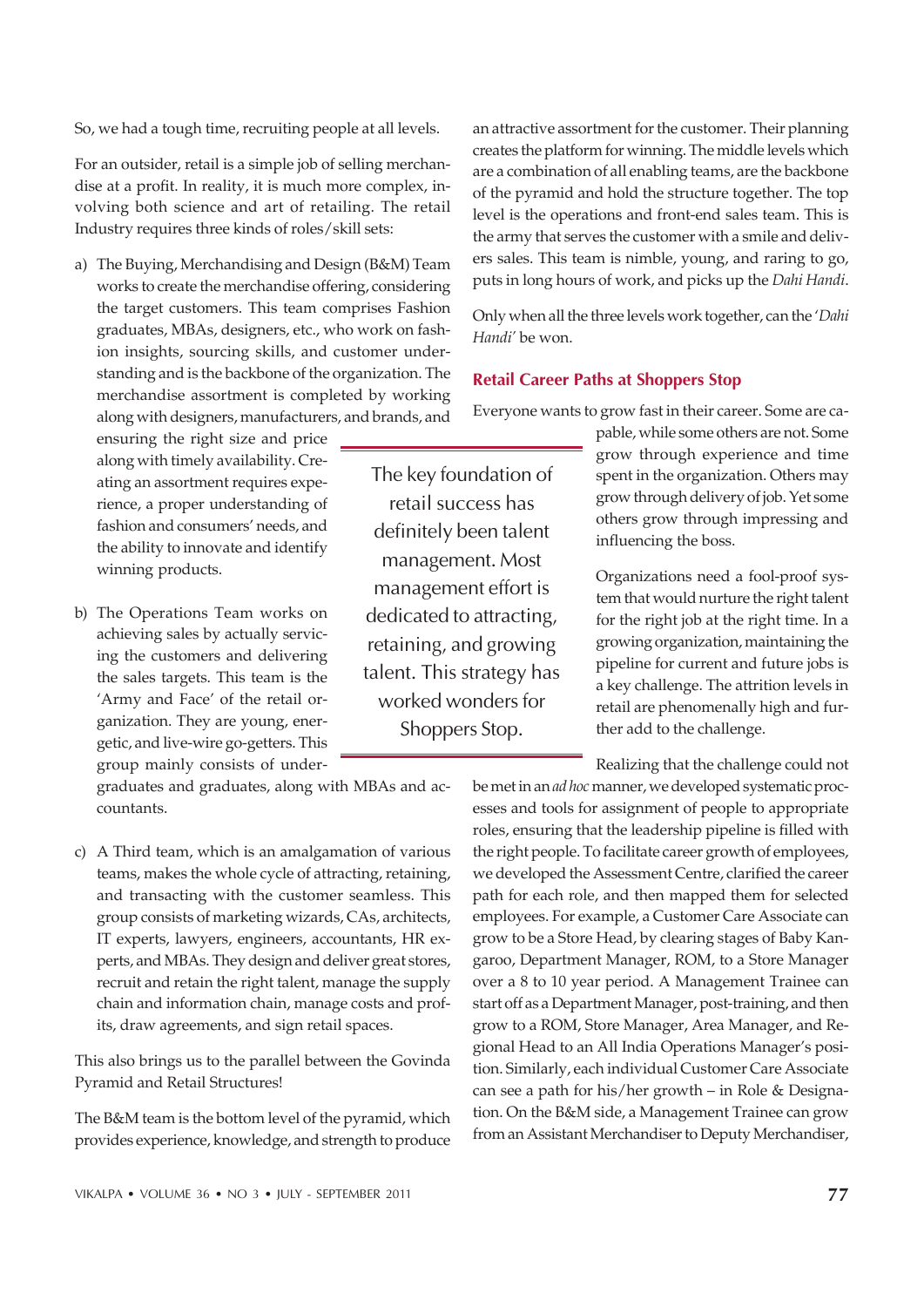Merchandiser, Assistant Category Manager, Category Manager, Trading Manager, and finally to B&M Head, over a 10 to 15 year period.

The Heads of both the functions have the prospect of leading the All India Functions of B&M and Operations and can ultimately become the COO, CEO, or Head of the Company or Divisions.

### Assessment Centres

We adopted the Assessment Centre methodology almost 10 years back to identify the right talent for the next level. We intended to scale up at a pace of more than 20 per cent

every year by adding a lot of stores across India and this needed a large pool of talent at every store level and at the Services Office – a team that could scale up their capabilities along with the growth of the Company.

The Assessment Centres determine the individuals' ratings against specific competencies that are required for a specific role. The design was adapted from an international programme that was used as a benchmark. The top management itself went through an assessment programme to understand the relevance of the programme and check out their own competencies. This method uses a combination of tools such as group discussion, personal interview, case study, in-basket/trays, mathematical/analytical puzzles, etc.

We use a mix of internal and external assessors depending on the role and its importance. We also train assessors internally, as the number of Assessment Centres conducted every year are pretty large.

The level of difficulty and competencies change as per the role and level. While grade promotions can happen through yearly appraisals and experience, role change has to go through assessments, especially in the two key streams of operations and buying and merchandising.

From the beginning, we have faced two objections to this method:

• Many participants feel that it is like a one-day cricket match. If they underperform on that day - they lose at least six months to a year.

Organizations need a foolproof system that would nurture the right talent for the right job at the right time. In a growing organization, maintaining the pipeline for current and future jobs is a key challenge. The attrition levels in retail are phenomenally high and further add to the challenge.

• The assessment does not consider participants' onthe-job performance.

We have used the feedback to strengthen the process and make it bias-free. Also, with multiple tools to check competency, the one-day failure is actually not a reality. This is communicated to our employees to assuage their fears and criticisms. Additionally, Development Centres have been set up to provide our employees with an opportunity to acquire skills that may be needed in the future.

The Development Centres were started two years after the Assessment Centres were operationalized. Typically,

> the Development Centres act like 'Semi Final Programmes'. They identify the key issues in an individuals' competency portfolio, after which, the HR team tailors a programme for improvement in each of the parameters. This is done through projects, team work, case studies, store visits, exposure, and mentoring. Once an individual has gone through a programme at the development centre, he/she is better prepared for an Assessment Centre, and even those who fail are in a better position to accept the results than earlier, as they acknowledge and understand the efforts underlying the whole process.

> We also have a unique programme – *Baby Kangaroo* – at the starting point of

a Customer Care Associates' career. It utilizes the concept of a Mother Kangaroo and her Joey whom she protects and nurtures till he/she is ready to take off on its own. All fresh front-end Associates who spend a year on the job are eligible to appear for the Programme. After clearing the Assessment Centre Programme, the Associates go through MAST (Managerial and Supervisory Training) spread over 37 days. They are mentored under an experienced supervisor before they take on the actual role. As an organization, we believe that every manager should be capable of conducting training; and hence, these Associates go through 'Train the Trainer' programme and are assessed on the delivery skills in areas like customer service, retail selling skills, and product knowledge, etc. Apart from the above, associates are trained through vari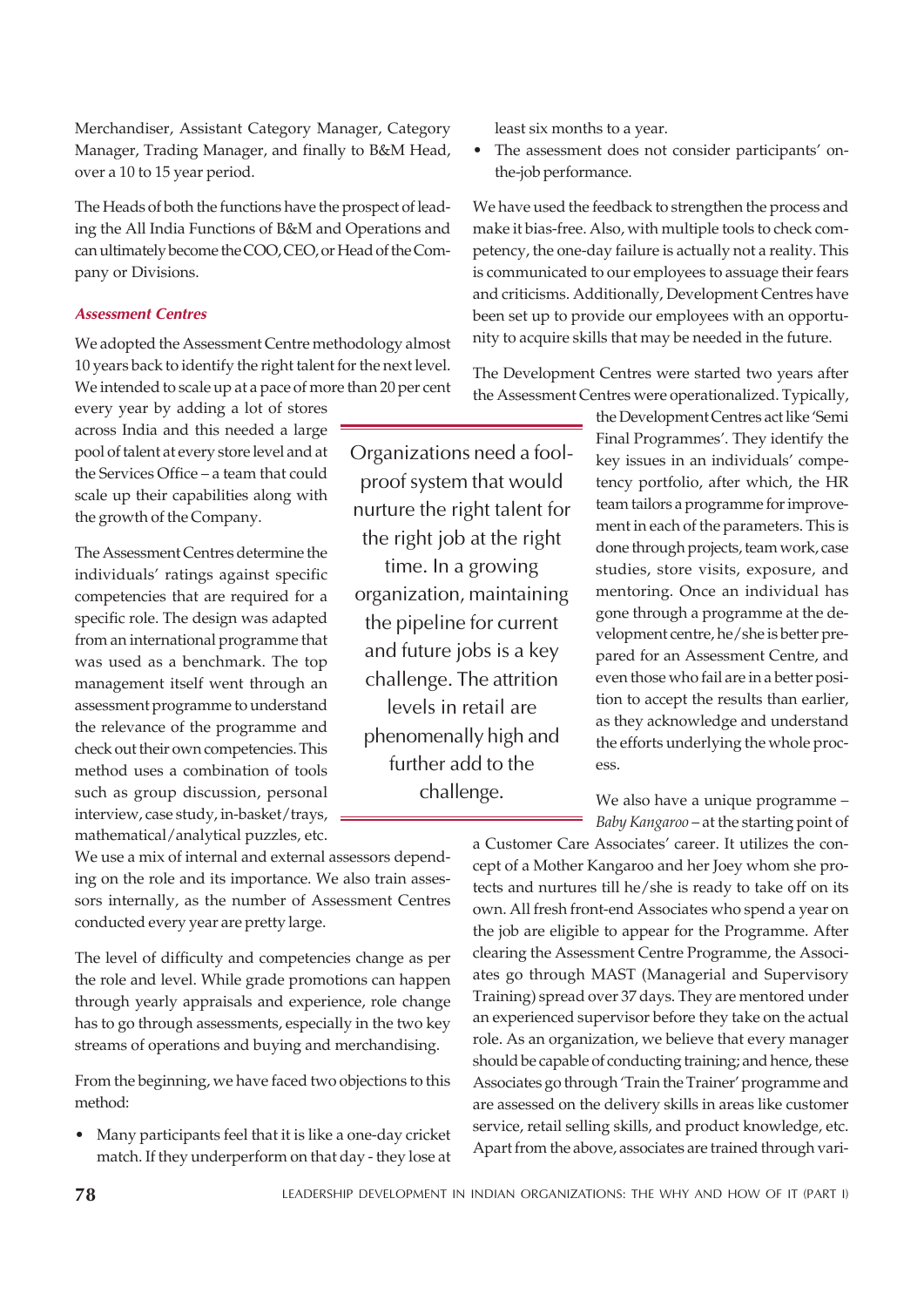ous courses to take up bigger responsibilities.

Being a member of the IGDS (Intercontinental Group of Department Stores), we nominate all our key managers for the *Strategic Retail Management* **(**SRM) Programme conducted by them. Managers from all functions including operations and buying and merchandising have attended the Programme which has helped in enhancing their strategic perspective. We identify young potential managers and nominate them for the "IGDS High Potential Programme**"** annually. Our exchange programmes help them understand the best practices adopted.

The front-end team is working 365 days of the year – through Diwali and Christmas, sacrificing their holidays to serve the customers. Over the years, we have therefore made conscious attempts to develop the culture of empathy and respect through various initiatives.

this method has provided us with the CEO, B&M Heads, Trading Managers, Category Managers, Store Managers, etc., and majority of them have actually delivered brilliantly in their jobs. This reaffirms our belief that it is a robust programme which has grown from strength to strength.

### Enabling Culture

At Shoppers Stop, we believe that it is important to have an enabling culture in the organization that encourages performance, openness, and growth. Retail, as we saw earlier, requires different kind of competencies and talent

for different roles and it is important to bring empathy among the various team members spread across the stores located in various cities. This is especially required as the front-end team is working 365 days of the year – through Diwali and Christmas, sacrificing their holidays to serve the customers. Over the years, we have therefore made conscious attempts to develop the culture of empathy and respect through various initiatives.

# Common Designation

The starting point of all these initiatives has been the removal of overt signs of hierarchy by introducing a common designation, 'Customer Care Associate,' for all the team members. From the Managing Director to the Store Planner or the front-end Sales Associate – each one is first referred to as Customer Care Associate. The Associ-

> ates feel proud to share the same designation; it helps reinforce that all employees are part of one team that exists because of and for the customer who is paying for their salary. It encourages the team to be humble and united and on par with each other. It enhances the service leadership qualities amongst all managers.

# Values

We have carefully chosen and adopted the following key values which guide the behaviour of all the employees:

retailers like, Woolworths from Australia, Bloomingdales from USA, Printemps from France, Central from Thailand, and Parksons from Malaysia. The programme is run by the IGDS secretariat and all members can send two or three nominees. The partcipants are guided by the CEO of one of the IGDS companies. They present their report in the bi-annual/annual summits of IGDS. In another initiative – The Hi Pot Programme – Managers interact with their counterparts from global retail compa-

nies, enhancing their knowledge of best retail practices.

IGDS membership is only by invite and consists of only one department store from each country. It has famous

#### Learnings and the Way Ahead

The biggest challenge in all such assessments is the fairness of the Centre and the belief of the participants in the system followed by the Centre.

As mentioned earlier, we have tried to instill faith in the system by using trained assessors – both internal and external. The HR Head also runs through the results to ensure that there is no bias in the assessment. One needs to continuously improve and update the tools, cases, and assignments as Associates get used to various tests over the years. Over the past 10 years,

Four years ago, Shoppers Stop started the practice of singing an Anthem every day at 10.45 am in all the stores and service offices across the country. Very few organizations have utilized the force of a song to get their teams charged up.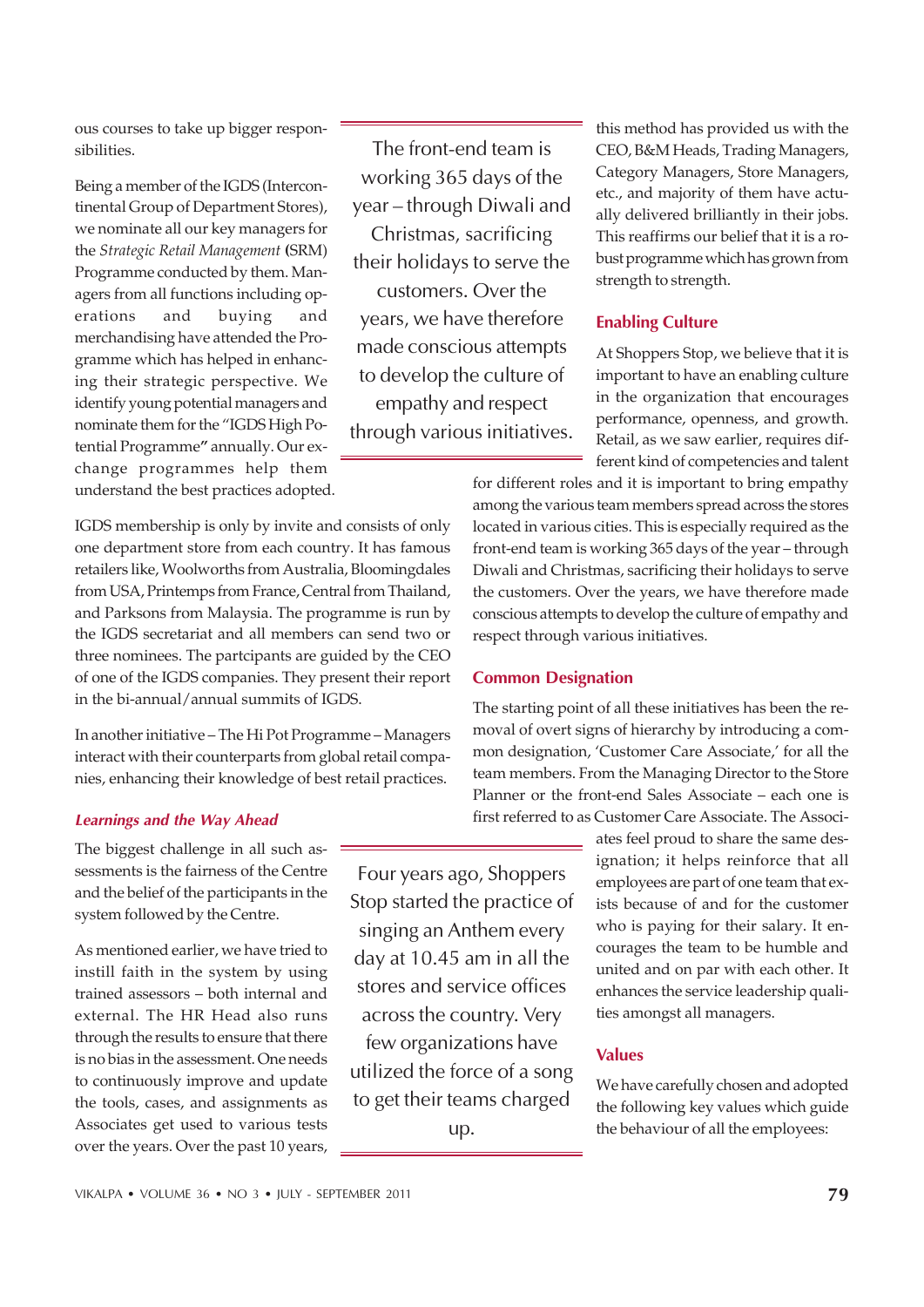- We will not take what is not ours
- We will uphold the obligation to dissent
- We will have an environment conducive to openness
- We will have an environment for innovation
- We will have an environment for development
- We will have willingness to apologize and forgive
- We will respect our customers' rights
- We will create an environment of trust
- $\bullet$  We will be fair
- We will be socially responsible.

These values help the team to face various challenges that appear from time to time. For example, although we do not accept any gifts, we continue to receive gifts on various occasions. These gifts are deposited in the CEO's Office and auctioned every year, the proceeds from which are sent to CRY.

# Satisfaction Indices

Shoppers Stop commissions three annual satisfaction surveys which are conducted by an independent international research agency. The surveys include Customer Satisfaction Index

(CSI), Associate Satisfaction Index (ASI), and Partner Satisfaction Index (PSI). The results of the surveys are treated as interdependent and in combination, indicate the health of the organizational culture in dealing with its customers, associates, and supplier partners.

It is firmly believed that if associates are happy, then both the customers and supplier partners would be happy. The surveys are not treated as mere rituals undertaken to increase the 'feel good' factor of managers. Instead, they are given weightage in the Balance Score Card of every individual's performance appraisal. The ASI/CSI scores help the managers to take corrective actions and improve performance.

# Anthem

Four years ago, Shoppers Stop started the practice of singing an Anthem every day at 10.45 am in all the stores and service offices across the country. Very few organizations have utilized the force of a song to get their teams charged up. The Anthem, "*Hadh Se Aage*," written by Gulzaar, sung by Sonu Nigam, and composed by Ram Sampath is unique in its power to bind and inspire people. This song

Within the retail Industry, we boast of the most loyal and long-serving retail management team. Majority of the top management team members at Shoppers Stop have spent more than ten years in the organization.

unites all employees in the spirit of delivering a service standard that is beyond the capabilities of individual employees. It also helps the store to start the day with an adrenaline rush that keeps the employees in high spirits. Most employees feel that it creates a sense of oneness in all the stores and offices across the country.

# Concluding Comments

We, at Shoppers Stop, have always believed in team power as the key factor for success in retail. Our efforts in attracting, training, retaining, and

growing the talent pool have met with success in different metrices. Within the retail Industry, we boast of the most loyal and long-serving retail management team. Majority of the top management team members at Shoppers Stop have spent more than ten years in the organization. Our Associate Satisfaction Scores along with PSI and CSI have held on well. Our attrition in the back-end has been relatively low. Most importantly, majority of the top positions have been filled by internal candidates. We are extremely thrilled to share that the Govinda Pyramid does work well and can meet international metrices and challenges head on.

# Leader and Leadership Development at IBM

# Rajshekar Krishnan

This perspective has two distinct parts. One, which<br>gives an overall description of IBM's leadership de-<br>velopment philosophy and method and the other which his perspective has two distinct parts. One, which gives an overall description of IBM's leadership de-

provides a portrayal of who is a leader. The first piece is descriptive and the second piece is contemplative and comes out of the experience of the writer in his current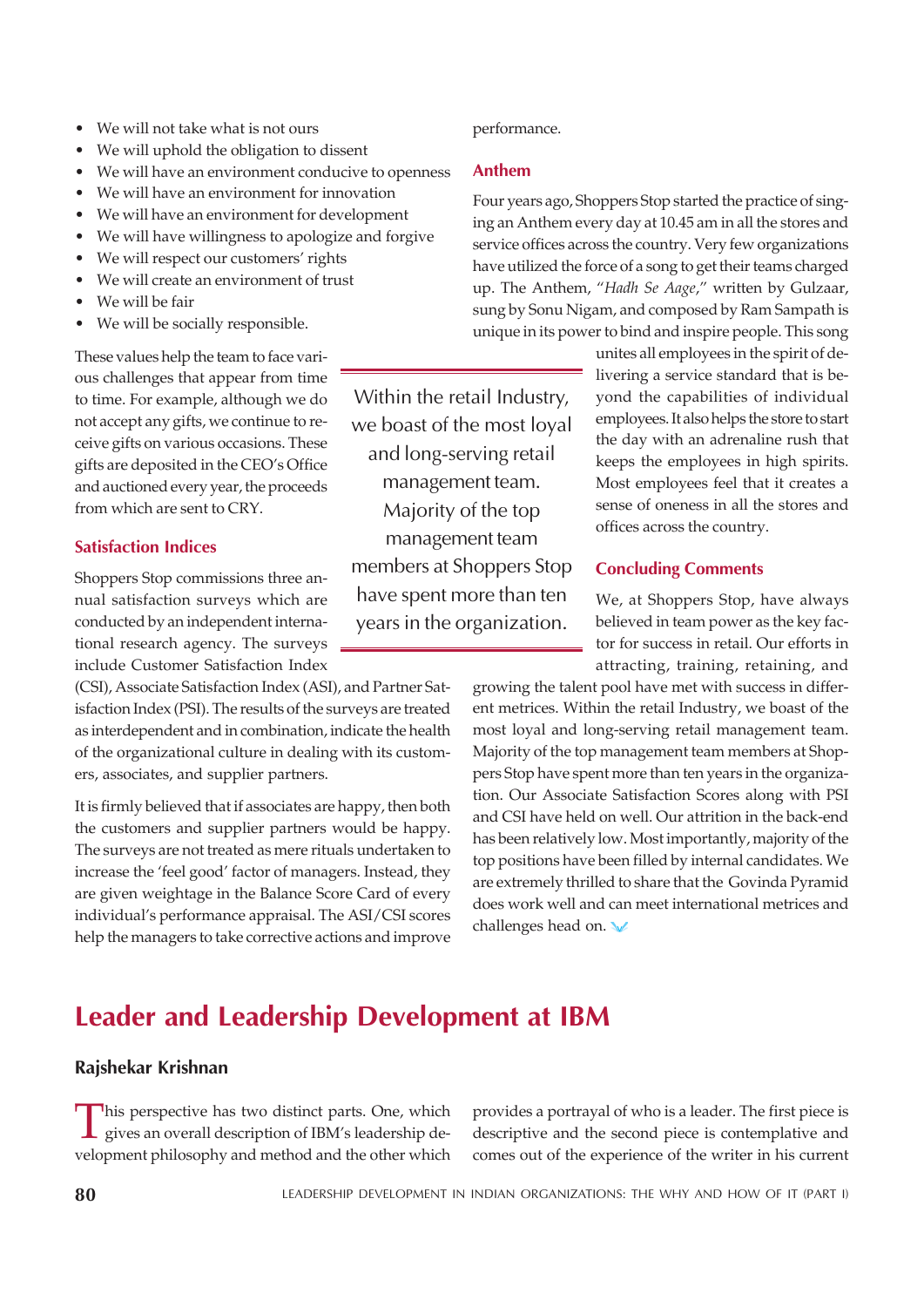role and his philosophical stance towards life and being.

# Part A: The Organizational Journey of IBM into Leadership Development

It is appropriate to begin this article with a quote of Lou Gerstner from his book '*Who Says Elephants Can't Dance?*"- *"The work-a-day world of business isn't about fads and miracles. There are fundamentals that characterize successful enterprises and successful executives:*

- *They are focused*
- ï *They are superb at execution*
- ï *They abound with personal leadership."<sup>7</sup>*

As Noel Tichy says, "A number of management theorists don't buy the argument that leadership is the key factor in determining an organization's success; they assert that

a winning culture or efficient work processes, or any number of ancillary attributes are the *sine qua non* of success. I agree with them that those things are important. But leadership takes precedence over everything else ….. Without leaders, good results are a matter of random chance, and therefore unsustainable."<sup>8</sup>

IBM is celebrating its centenary this year which is a testament to its sustained success. It has weathered numerous storms and crises over the years and is seen as a dominant force in the technology sector. It has produced generations of leaders across national cultures – leaders, who have successfully

carried forward the corporate mission in their respective countries. What is the secret of IBM's sustained success? What has been the rationale behind its leaders' achievements and how does it develop leaders to sustain growth and momentum? This article seeks to address these questions from the perspective of a leadership development professional as well as an IBMer who heads the leadership development practice for IBM India.

While the values are universal in their applicability to all IBMers, it is the leaders who are exemplars and embodiments of the values. The crux of leadership development at IBM is in the socialization and internalization of values.

### Values

As Sam Palmisano, the Chairman and CEO of IBM, says in the booklet on IBM values which is given to every IBMer on joining: "Many companies define themselves in terms of technologies, products, pricing or even individual personalities. This can work well for a time, but when the world changes, they often find themselves adrift. Just look at our own industry. Its history is littered with companies that had their moment in the sun but they no longer exist or are largely irrelevant. I believe that is because they anchored themselves – their business models, brands, and cultures – to things that did not endure. IBM was different. From its inception nearly a century ago, our company has been grounded in strongly held beliefs. These values shaped our market place identity, our policies and practices. They committed IBM to a broad definition of

> leadership – to be a trusted partner for customers, a reliable long-term investment, a progressive employer, and a responsible corporate citizen. They guided the company through decades of extraordinary change."

> The current generation of IBMers is unlike any of its predecessors. Majority of our workforce in India has been with IBM for fewer than five years. And, while earlier IBM used to hire most of its people straight out of school, today, it also hires many experienced professionals, and many more come into IBM through outsourcing and acquisitions. These differences pose challenges in sustenance of the IBM culture.

Questions such as: How do we ensure, despite our size and complexity that we work as a unified team, in a manner that delivers on the promise of IBM's brand and business model? How do we deal with the changed expectations of the IBM workforce gaining significance? We recognize that values must be genuinely shared; they can't be imposed top down.<sup>9</sup> They must be genuinely shared values. The values are the connective tissue that has longevity.<sup>10</sup>

Gerstner Jr., Lois V (2002). Who Says Elephant's Can't Dance ? London: Harper Collins Publishers, pp 217.

<sup>&</sup>lt;sup>8</sup> Tichy, Noel and Cohen,Eli (2003). Why are Business Leaders Important in Business Leadership, New Delhi: Jossey Bass, Wiley Eastern, pp 4-5.

<sup>9</sup> Palmisano,Samuel J (2004). Our Values at Work –On Being an IBMer.

<sup>&</sup>lt;sup>10</sup> Kanter, Rosabeth Moss (2010). Leadership in Globalizing World in Hand book of Leadership Practice, Boston: Harvard Business Press, pp 580.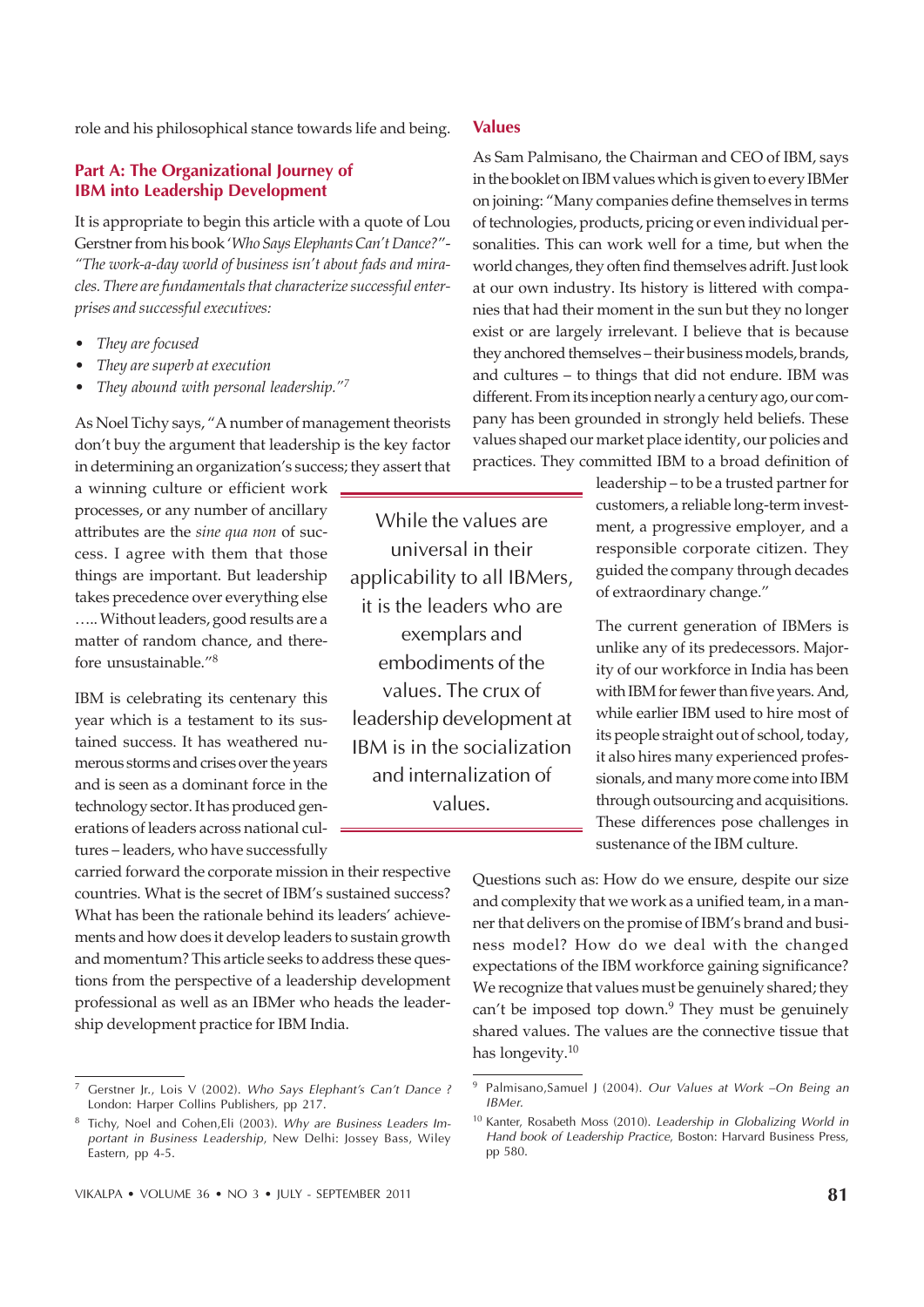One of the early leadership actions that Sam Palmisano took when he became the Chairman and CEO was to refresh the IBM values through a unique participative process involving Web chats open to all IBMers. The values distilled from the exercise are presented below:

- Dedication to every client's success
- Innovation that matters for our company and the world
- Trust and personal responsibility in all relationships.

It is these values that are the fundamental drivers of leadership behaviour at IBM. While the values are universal in their applicability to all IBMers, it is the leaders who are exemplars and embodiments of the values. The crux of leadership development at IBM is in the socialization and internalization of values.

Socialization at IBM is driven at multiple levels:

*The first level is for the new employee*. *Succeeding @ IBM* is a two-year programme designed to provide all new employees with the resources they need to develop into fully realized IBMers starting from the moment they choose to join the company.

*The second level is designed for the newly appointed managers*. In the leadership development intervention for new managers, called *Basic Blue for IBM leaders*, practising leaders and executives provide instruction on values and In the context of IBM, it is the values that provide the fabric of developing one's leadership capabilities. While it is assumed that all leadership development is selfdevelopment, the organization plays a crucial role in providing the opportunities and tools for growth.

# Systematic Leadership Development: How IBM Develops Leaders?

It is interesting to step back in time and hear Thomas J Watson Jr., "Our training methods at that stage (1957) were still surprisingly primitive. We had our sales school and machine school, but nothing to teach a person how to be someone's boss. A branch manager would call a salesman in and say, "You're promoted to assistant manager. Be careful with people, don't swear and wear a white shirt"…….I took one of our most gifted sales managers and put him in charge of executive development. At first he was using cases straight from Harvard Business School. I took him aside one day and said, in my usual undiplomatic way, if our company was going to be unique, we had to teach something unique. He said, I thought

> you want them educated to be good managers. "You don't understand," I said, "I want them educated in IBM management: communications, supreme sales and service efforts, going to a guy's house if his wife is ill, seeing if you can help out, making post-death call." You couldn't read that in some other manual. They were practices we had built up over the years, and new IBM managers had to know them in addition to technology. So, he changed direction and the training system became so good that eventually we made a rule that people could not manage anything until they went to management school. The course lasted two weeks to six weeks, and I made sure that I or another top executive visited

their own leadership journey within the organization.

*The third level is for the senior managers* and is titled, *The Integration & Values Team (I&VT)*. Senior leaders from around the world, who occupy key positions in IBM are selected by the Chairman to work as a team to integrate IBM based on its values. Members are viewed as an asset of IBM, not as representatives of the individual unit or position to which they are assigned. It is expected that I&VT members will act in the best interest of the enterprise first.

each group of trainees that went through because it was critical for them to see who they were working for."<sup>11</sup>

Leadership development has come a long way since the humble but dramatic beginning described by Watson. To understand IBM's current leadership development efforts, a few fundamentals of the situation need to be considered. IBM is the world's largest information technology company; its revenues are in the order of \$100 billion per annum; currently, it has operations in 170 countries. It has 400,000 full-time employees, 50 per cent of its

<sup>&</sup>lt;sup>11</sup> Watson Jr., Thomas J (1990). My Life at IBM and Beyond, New York: Bantam Books, Father, Son & Co, pp 303.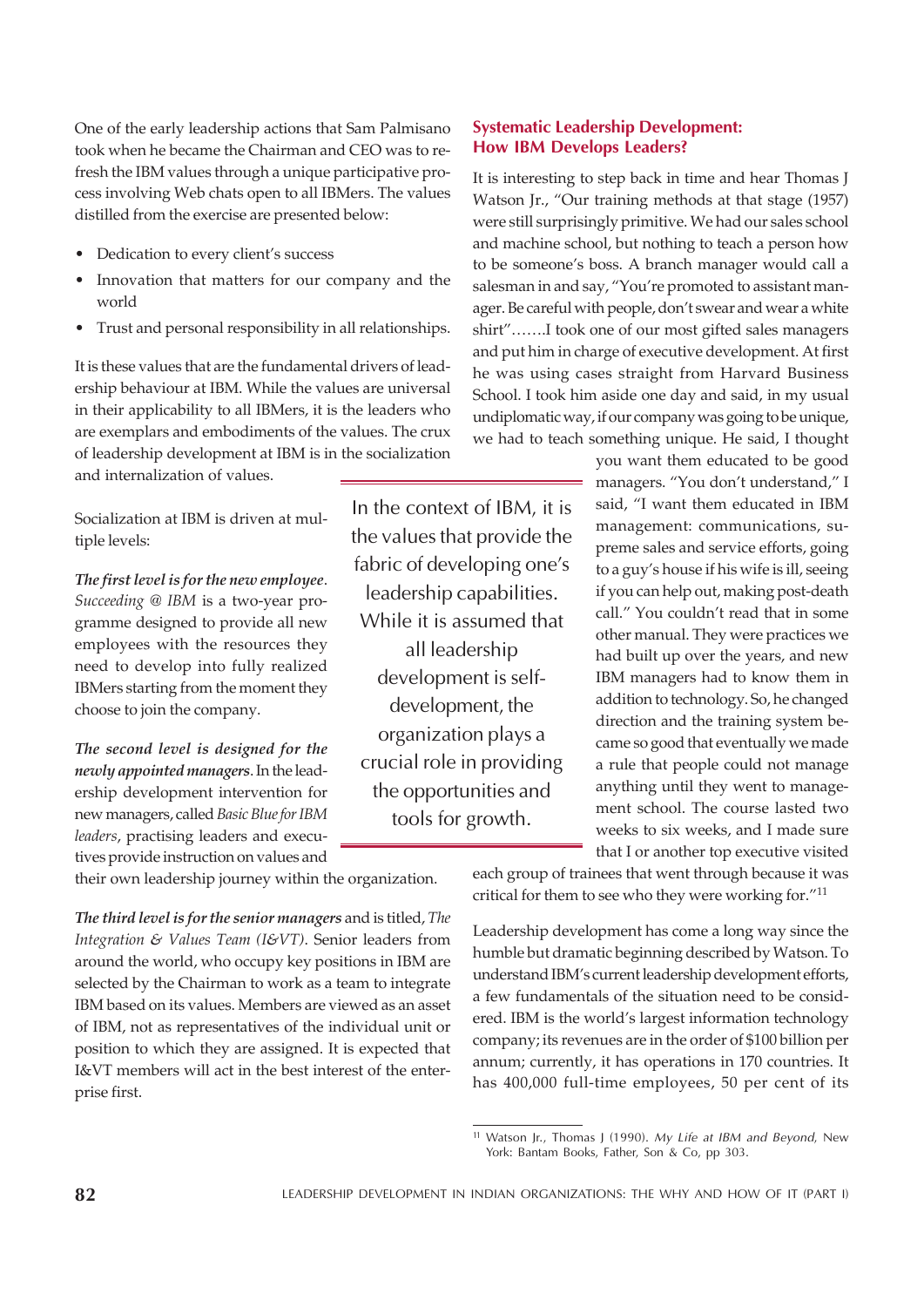workforce has less than 5 years of service with IBM, and 40 per cent of its employees work remotely that is not from a traditional IBM office.

As a globally integrated enterprise, the compulsions are to make informed choices in global market, secure unique value in a network of open partners, leverage the power of global assets, embrace open collaboration and knowledge sharing practices, and operate seamlessly across boundaries via value, processes, and skills. Given these challenges, it is imperative to have a charged and electric leadership and leadership pipeline too for the present and the future!

The Integrated Leadership Development Plan deployed by IBM is understandably colossal in conception and mammoth in execution. It is divided into three phases:

*Planning –* This phase consists of the following elements:

- Defining all roles across IBM
- Creating success profile for all leadership roles
- Defining demand for leadership roles through business unit and market
- Identifying critical gap role (requiring accelerated development and recruitment).

*Pipeline Identification and Development –* This phase consists of:

- Regularly evaluating leadership competencies of those in leadership positions
- Assessing leadership potential and functional skills with verification.
- Providing guidance on potential career paths and personalized development plan
- Providing innovative and extensive experiences and developmental opportunities.

*Placement –* This phase consists of:

- Defining bench strength of each leadership role ensuring diversity
- Specifying a slate of candidates, with diversity and high potential for each leadership opening
- Having a disciplined process for placement through candidate-opening drills
- Conducting annual review of leadership at all levels.

There are multiple processes and reviews to loop these phases together in a coordinated fashion across geographies and technological support through innovative applications and tools designed to support and track every element of each phase to ensure desired outcomes, i.e., a constant and ready supply of the right leaders for the right jobs at the right time.

# Leader Development

IBM's 4-tier learning blend has provided an industry-acclaimed approach to corporate learning; and not just for IBMers, it has been adopted by Fortune 500 companies around the world.

In the context of IBM, it is the values that provide the fabric of developing one's leadership capabilities. While it is assumed that all leadership development is self-development, the organization plays a crucial role in providing the opportunities and tools for growth. IBM has established a 4-tier learning blend. In fact, IBM's 4-tier learning blend has provided an industry-acclaimed approach to corporate learning; and not just for IBMers, it

> has been adopted by Fortune 500 companies around the world.

# Traditional Classroom Training

Traditional classroom learning is a solid component of the IBM Leadership Development model. This mode of learning has many advantages. It transfers knowledge in a highly controlled environment, eliminating work distractions to allow for safe skill practice and deep reflection on fundamental principles. It enables peer learning, relationship building, social networking, and face-to-face role-play practice,

and provides an opportunity to learn via mistakes without impacting workplace results. Although traditional classroom learning offers reflection and safe practice, it is arguably not the best approach for all kinds of learning. The workplace itself can provide the ideal venue for gaining certain new work task skills and knowledge and thus forms the second tier of leadership practice.

# Performance Support Learning

A second learning approach happens when carefully targeted and measured guidance is delivered at the exact moment of need, without interrupting the flow of work. Research suggests that employees become more productive more quickly, and through experience, they can understand more intuitively the relationship between subject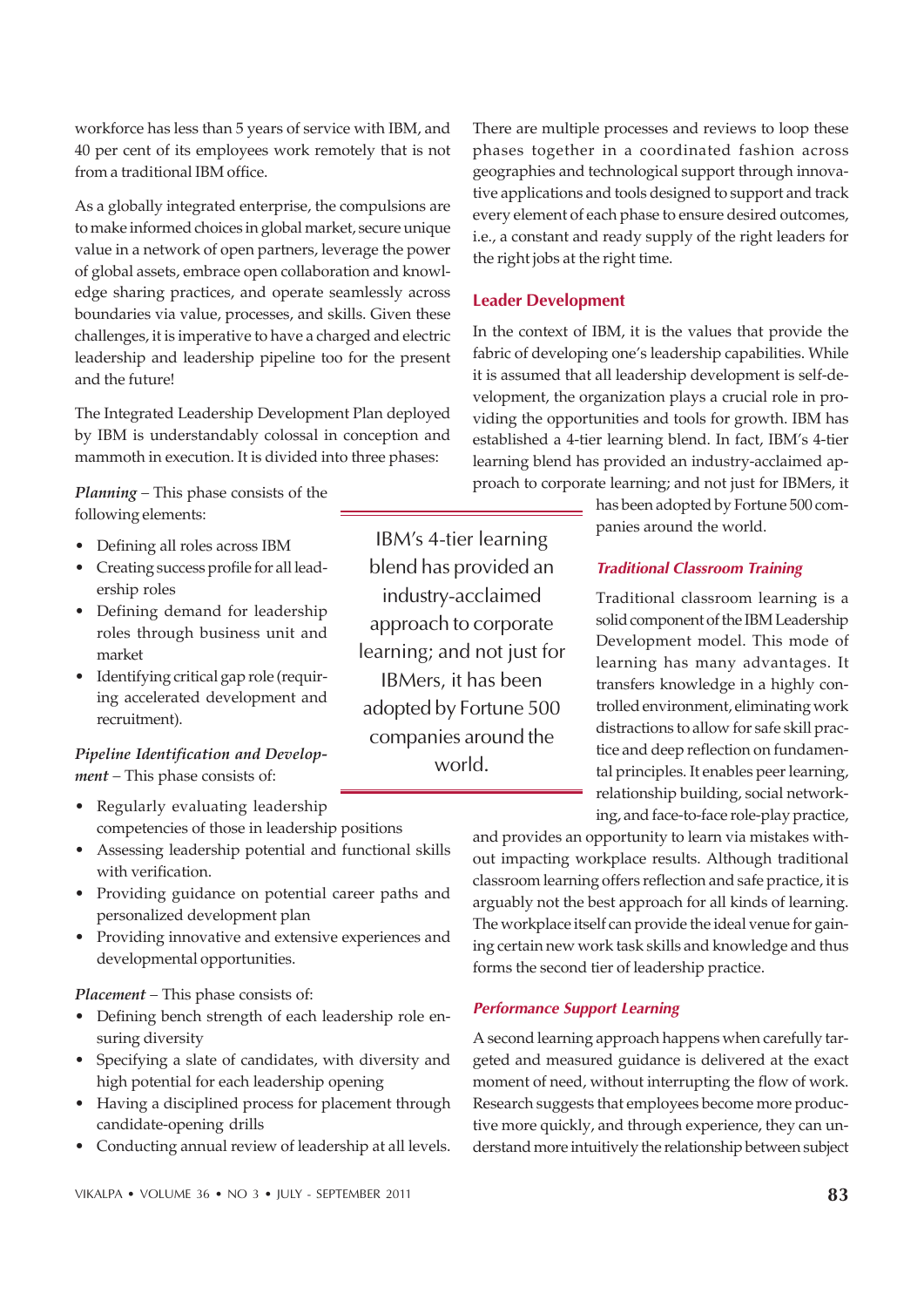matter and the work (Gery,  $1991$ )<sup>12</sup> when support is provided to them at the time when they need it. The metaphor for such work-embedded learning, is the automobile's Global Positioning System that automatically and instantly informs lost drivers about where they are, where they need to go, and how to get there – exactly when they need to learn that information. A spell-checker is another common example of Performance Support Learning, in which learning occurs directly within the work task or work environment itself. This experience-based approach enhances knowledge and skill as its application occurs immediately and in context within the workflow. IBM's

world-class technologists have been designing, deploying, and developing Performance Support Learning into its Leadership Development workplace applications for years, most recently leveraging social networks via "IBM Excaliber" a just-in-time expert locator, and "Lotus SameTime" an instant messaging tool.

But Performance Support Learning alone may not allow for the reflection needed to convert knowledge into understanding. Nor will experience alone necessarily help learners extend their insights beyond the immediate application. Performance Support teaches "what works," but not "why it works." The learner may not see how principles of the new behaviour can be applied to new and different situations.

IBM's world-class technologists have been designing, deploying, and developing Performance Support Learning into its Leadership Development workplace applications for

years, most recently leveraging social networks via "IBM Excaliber" a justin-time expert locator, and

"Lotus SameTime" an instant messaging tool.

learning to drive on real roads, through real on-road experiences, sometimes with a teacher alongside providing guidance to stimulate proper understanding and reflection – and sometimes the teacher not being present. It cultivates skill transfer to new and different situations by meaningful interactions that happen directly within the context of work, yet with the focus on learning and understanding principles, underlying the enacted skills.

So, while the primary goal of Performance Support Learning is to help the employee to perform a task (with learning being a secondary outcome), the primary goal of

> Work-enabled Learning is learning. With Work-enabled Learning, the workplace task is chosen specifically as a learning opportunity first and foremost. Task accomplishment, though important, is not its main objective. Work-enabled Learning draws upon two research-supported approaches: (a) experience and (b) observation. $^{13}$

> IBM Leadership Development calls this design 'PARR', (Prepare, Act, Reflect, and Review). It is the learner's purposeful, guided way to acquire knowledge and skills in an immediate and relevant setting through primary experience. But primary experience is not the only route to building and improving workplace skills.

#### Observational Learning

What is needed in conjunction with both traditional classroom learning and performance support learning is a third approach – one that provides both the workplace context and the opportunity for deeper understanding and reflection.

#### Work-enabled Learning

Our third approach is called Work-enabled Learning, which uses the workplace as a learning environment, bringing the learning to the work. The workplace becomes the "classroom "and the work tasks become learning activities, that enable observation and experience and reflection and review. The metaphor is the student driver More than five decades of research in social learning theory (Bandura, 1986, 1997)<sup>14</sup> suggest that observational learning is a powerful teacher, as well. Watching an accomplished and knowledgeable peer or colleague perform a task is another effective way to begin acquiring a skill, especially if the learner has the opportunity to debrief afterwards, ask questions, and review what she/ he witnessed.

Work-enabled Learning embraces the reality that most of the employee learning occurs directly in the workplace.

<sup>&</sup>lt;sup>12</sup> Gloria Gery (1991). Electronic Performance Support Systems. Tolland, MA: Gery Performance Press.

<sup>&</sup>lt;sup>13</sup> Based on the works of Jean Piaget, John Dewey, Karl Lewin, David Kolb, and Chris Argyris.

<sup>14</sup> Bandura, A (1986). Social Foundations of Thought and Action: A Social Cognitive Theory. Englewood Cliffs, NJ: Prentice-Hall. Bandura, A (1997). Self-efficacy: The Exercise of Control, New York: W H Freeman.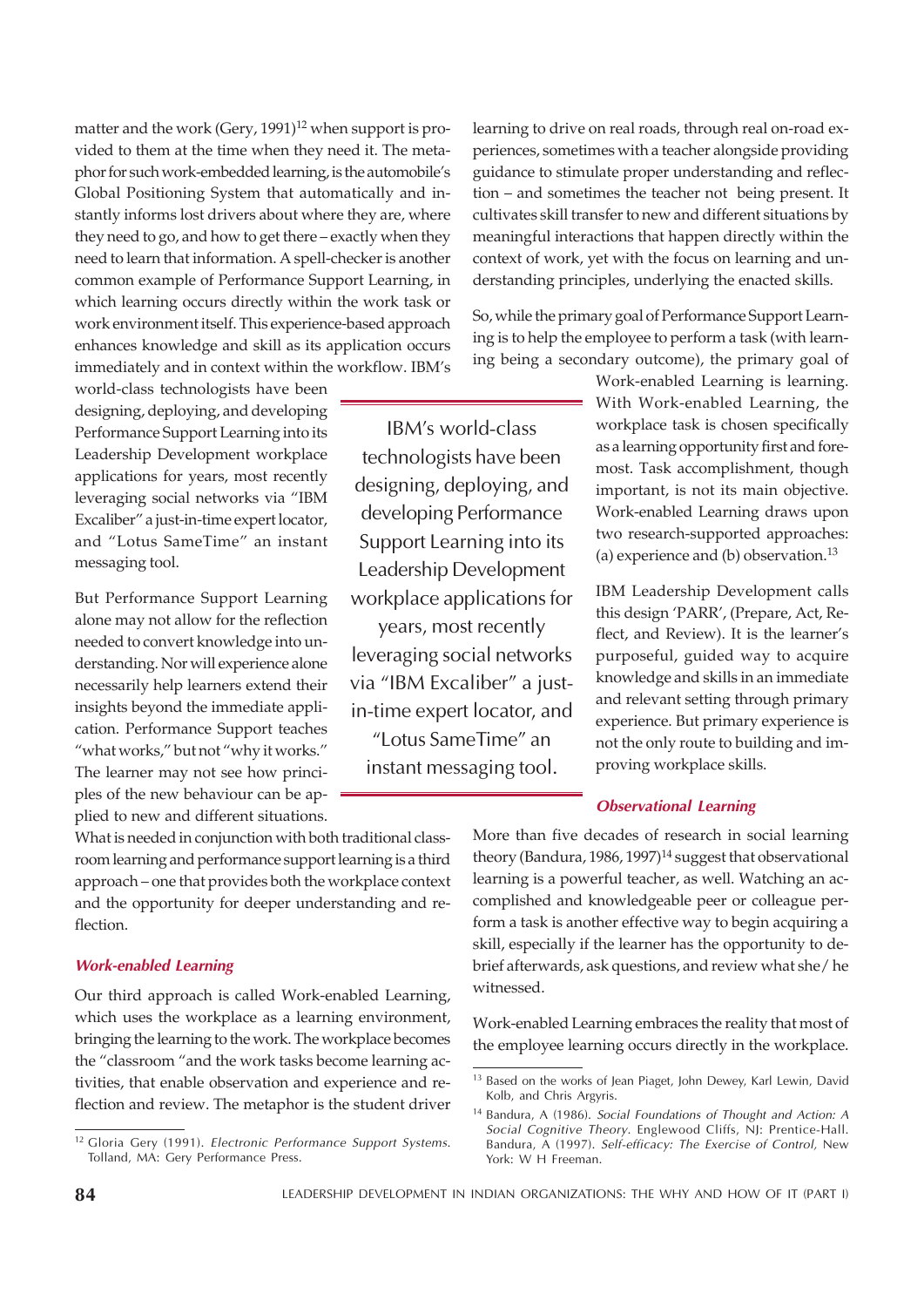"We're making real a whole new approach to learning," says Ted Hoff, IBM's Vice President of Learning, "one that's truly embedded in work, truly pervasive day to day, not just courses." It also builds a workplace learning approach that reflects the long-standing tradition of master and apprentice, working together, learning from each other and enables employees to learn from each other on the job via networking technologies, expert connections, and instant communication such as Lotus SameTime.

There is no doubt that IBM is a technology company. "But this is not just about technology," says Steve Bartomioli, Director of IBM Leadership Development. "This is about learning – developing IBM leaders and employees through a more relevant, personalized, collaborative and – more so than ever – a work-enabled learning environment". Work has changed. Over the past decades, global employment in the manufacturing sector has fallen – from 40 per cent of total employment to less than 18 per cent. The service sector has risen from 14 per cent to more than 35 per cent. Demand for skilled jobs has risen from 40 per cent to 85 per cent, creating with it ever new knowledge gaps and skill gaps. [(Merrill Lynch, 2000]). IBM tries to keep ahead of these trends by customizing the learning efforts of its leaders.

According to the U S Dept of Commerce, "At least 80% of employee learning happens in the workplace." A

recent US Department of Labour study found that "Workplace learning is widespread across many employee interactions and serves to fulfill most learning needs, perhaps as much as 70 per cent." The learning is "ongoing, often unrecognized, and involves knowledge and skills that are attainable and immediately applicable." Whether the number is 70 per cent or 80 per cent or even 50 per cent, it is large enough for us to rethink how best to leverage the workplace to enable employees to learn the ever-changing, essential skills.

Using this methodology and approach, IBM India has been able to train a majority of its employees and is confi-

Over the past decades, global employment in the manufacturing sector has fallen – from 40 per cent of total employment to less than 18 per cent. The service sector has risen from 14 per cent to more than 35 per cent. Demand for skilled jobs has risen from 40 per cent to 85 per cent, creating with it ever new knowledge gaps and skill gaps. IBM tries to keep ahead of these trends by customizing the learning efforts of its leaders.

dent of its depth of leadership talent for the growth of the company in India and elsewhere.

# Part B: A Personal Journey into Writing of this Colloquium and Defining Leadership

When I was invited to contribute to this leadership colloquium, I was pleasantly surprised and dashed off my immediate acceptance without giving a thought. I was

> also secretly thrilled, taking the invitation to mean that I had "arrived" and felt pompous about me having something to say and the world wanting to listen to it! However, life intervened and my grandiloquent thoughts were kept in abeyance while I got engrossed with the day-to-day professional work – I would have loved to say "grind" but it does not behove a professional leadership development leader to say so!

> Nevertheless, here I find myself on a quiet Saturday morning , in front of my lap top, keying these words and wondering what to do to live up to my promise. The last five words woke me up to realities of life and I realized that we all have to live up to our promises – some made to others, some made to ourselves, and some as conceived by our parents, teachers and well-wishers and some also by our detractors (alas there are many of them!)

I have prided myself on my extensive reading but realized that I had seldom

tried my hand at serious writing. I realized that this was going to be a baptism by fire: I had read about authors who had disciplined themselves to write 10,000 words a day. If they could do it, I thought surely I could, especially when my article word limit was 5,000 words. Arithmetically, half-a-day's work. I should be done by lunch! Except that I was not a professional writer!

I fell into a reverie musing over my struggle when I heard voices. These voices were talking to me in my head quite animatedly about the very topic that was bemusing me and I am happy to record this colloquy for you the reader.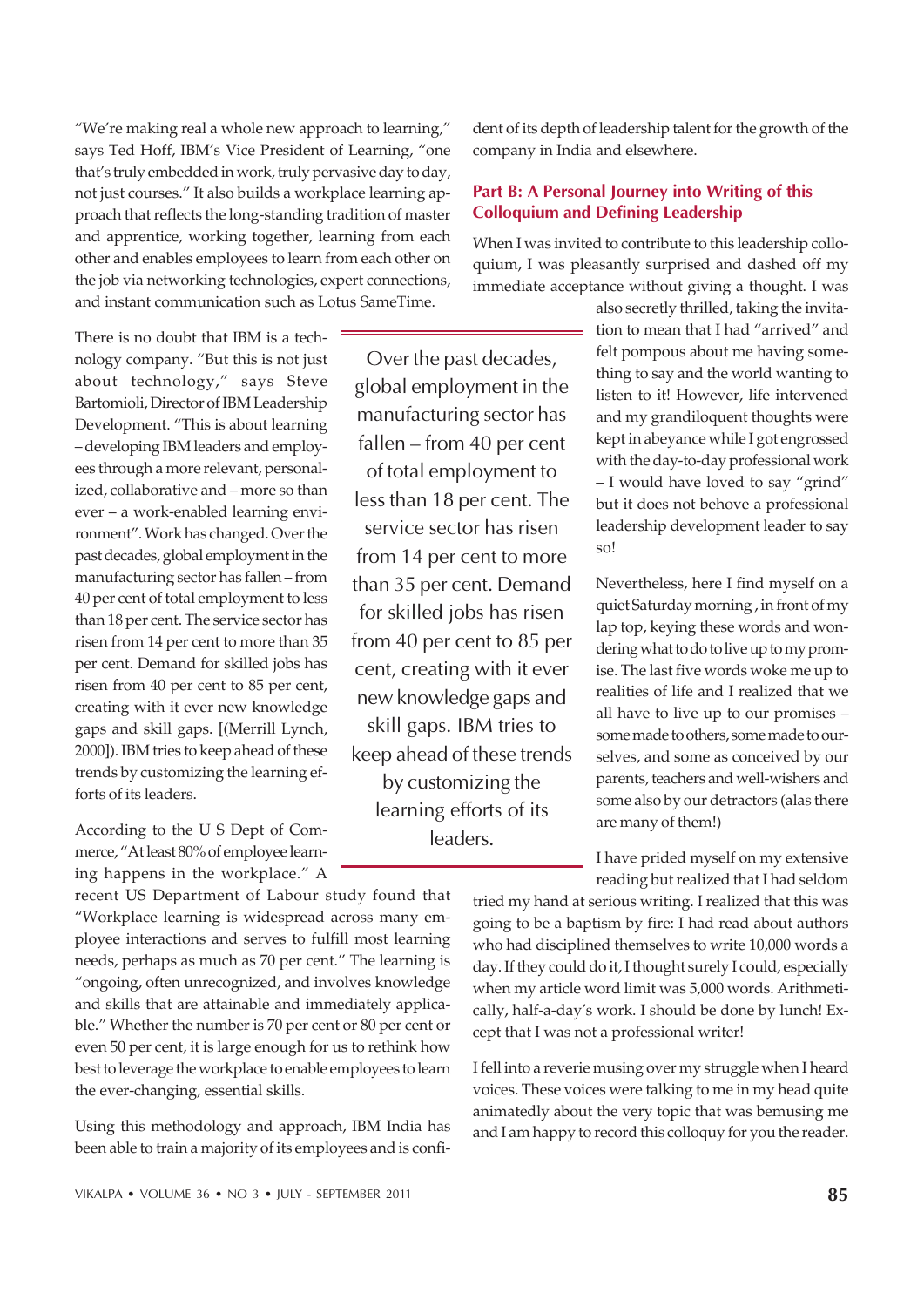Myself : How do people write ? I want to know as I am having a writer's road block!

Overself : Well, writing is but the grandchild. The parent is thought and the grand parent is awareness – the self in all human beings. People can write when they have been thinking about something for a long period of time. But the ability to think clearly is powered by self- awareness.

Myself: I do not know who you are but your answer sounds interesting. Now, tell me who are you and can you help me write a 5,000 word article for the Leadership Colloquium? I confess I have not done much thinking on leadership and as to the self-awareness part of what you said, I am unaware of what you mean by it!

Overself: Leadership without self awareness! What have

we descended to? But let me begin at the beginning and state who I am. I am your higher self – the self that you are not aware of because I am veiled behind all your thoughts, emotions, and actions. When you reach me, you have full awareness of yourself. This higher self in you is similar to the higher self in others and we are all parts of the universal self. I can definitely teach you all about leadership and writing an

article is mere modification of the medium of expression – the substance is unchanged. So why don't you ask me your questions on leadership?

Myself: Whew! You have given me some weighty philosophical dope! But in the spirit of your own response which was to begin at the beginning, let me do so by asking you a basic question: What is leadership? Once I have your definition, I can build my understanding.

Overself: Brevity is the soul of wit: so here is a brief definition. Leadership is selfless service.

Myself: What do you mean by selfless? I thought you mentioned a few minutes ago that you were the higher self and therefore present in all beings and also a part of the universal self, etc. So, how can there be service without you?

Overself: A turn of phrase really! Selfless service actually means ego-less service: where you work for larger purposes and not your own petty gains. And you must be full of the higher self to get rid of your lower self which is the ego and the pettiness in you.

Myself: Do you really find such leaders in the real world? I thought leaders are the ones who drive you towards their goals and their objectives.

Overself: What you call their goals and objectives should really be a larger cause, mission or purpose, and not a personal agenda. Only when the self that is serving is the universal self and not the personal egoistic self that leaders are truly serving.

Myself: Is that all there is to leadership? Sounds simple! Yet there are very few leaders who can be called true leaders, by your definition. Why is true leadership so rare?

> Overself: Yes, leadership is very simple. True leadership is rare because there are very few who have complete self-awareness and are in touch with their higher selves. The people whom you call your current leaders are wayfarers on the path – they are in search of themselves. Till the search is successfully completed, the demonstration of true leadership would but be partial and incomplete.

Myself: You are making leadership sound like a mystic's quest!! I thought it was very practical: vision, mission, strategy, tactics, operations and all that stuff. Not to speak of competitive success and the next quarter's earnings.

Overself: The world is nothing but the mind. And the mind is nothing but the reflection of the higher self. So, when you are united with the higher self, the world is yours and all material success will come to you.

Myself: Sorry, that is unacceptable. Conversely, does it also mean that those who have material success are united with their higher selves? How do you explain material success in the absence of any unity with higher self? After all, corporations are all about material success. My opinion is that no unity with higher self is required for corporate success.

Overself: Ah! I should have added the phrase 'long lasting material success'. As you are an observant and very practical person, tell me why do corporations fail after a successful stint? And, what kind of corporations are long-

True leadership is rare because there are very few who have complete selfawareness and are in touch with their higher selves.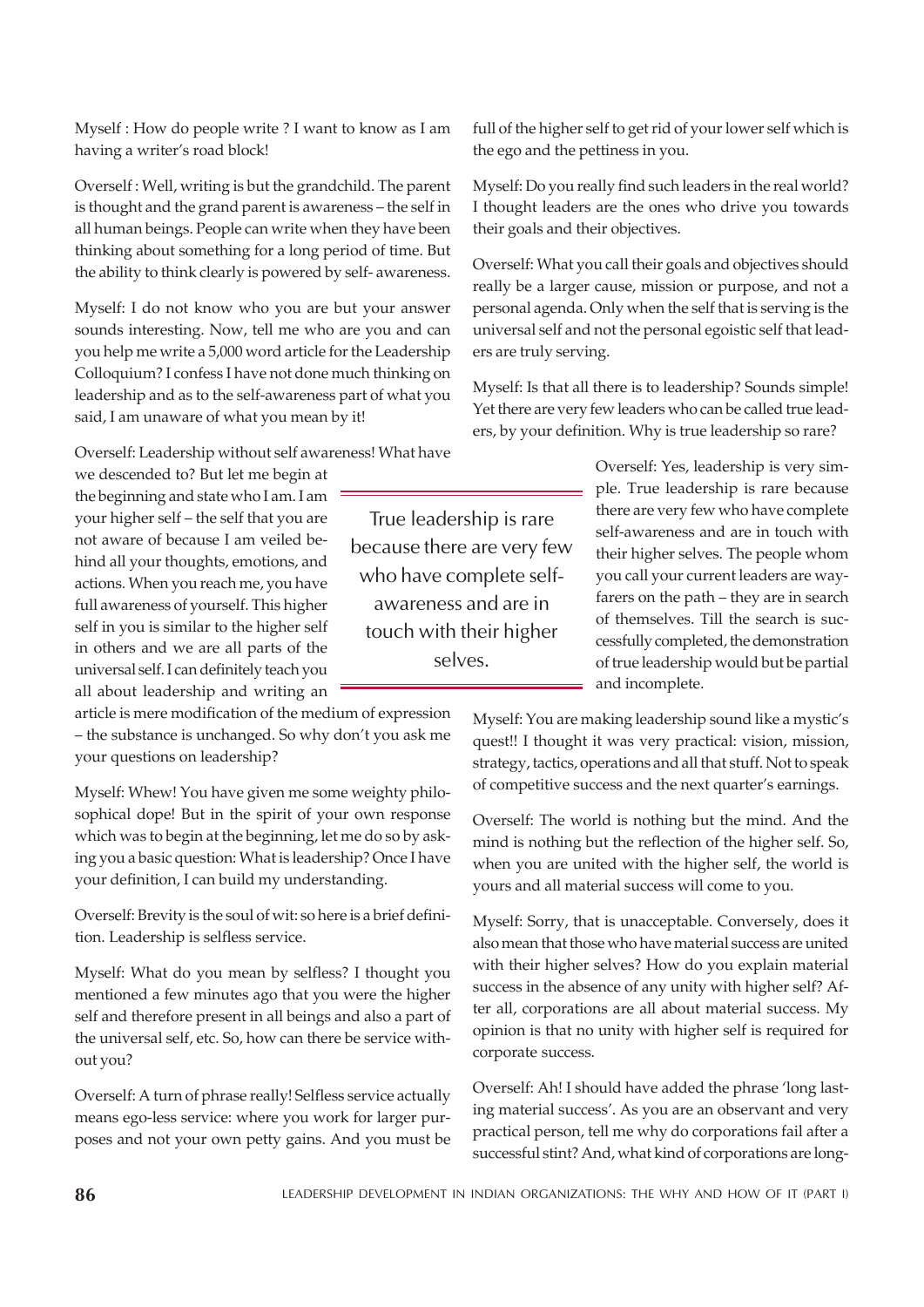lasting? Unless they are linked to eternal values which emerge from the higher self, there is little chance of enduring success.

Myself: You have given me a view of leadership from the peak of a mountain. It seems too distant. Tell me something that I can do now.

Overself: What you can do now is very simple. Always remember that in the sky of your mind, I am the sun. Pay attention to the task at hand in the brightness of my light. Do not cast your shadow. Pay Attention. Pay Attention. Now. Now.

 I woke up from my reverie and discovered it was time for lunch. And that I had indeed said all that I had wanted to say.

As I completed this piece and wrote the part A, I realized that my being at IBM had influenced my views about leadership that had given me the conviction and energy to work on the leadership growth journeys of thousands of young people at IBM.

# Growing Leaders at Infosys: An Evidence-based Approach to Leader Development

# Prakash K Nair, Aarti Shyamsunder and Chitra Sarmma

*"The primary purpose of corporate leadership is to create wealth legally and ethically"*

> N R Narayana Murthy Founder & Chairman Emeritus, Infosys

"Where have all the leaders gone?" asked Bill George, in his notable and much admired work, *Authentic Leadership: Rediscovering Secrets to Creating Lasting Value* (George, 2003).<sup>15</sup>

While George's book was published in 2003 during the Enron crisis, we know that this question is still relevant today. In fact, the situation has gotten worse. Bernie Madoff and most recently Rupert Murdoch's examples are evidence of serious, chronic leadership gaps. It is a similar story back home in India, with our scams now reaching monumental proportions. A conceivable root cause that underlies this crisis is the acute scarcity of ethical leaders, leaders with values. Bennis (2009) captures this gaping hole in leadership well in the very first chapter of his book, *On Becoming a Leader*, where he pronounces that "the stage is littered with flawed and disappointing leaders."<sup>16</sup> The seriousness of these gaps is not lost on those of us who are tasked with developing lead-

<sup>15</sup> George, W (2003). Authentic Leadership: Rediscovering the Secrets to Creating Lasting Value, CA: Jossey-Bass.

ers. Such high-profile leadership failures and scandals including more dated examples such as Enron, Satyam, Lehman Brothers, and AIG, among others, have emphasized the need for a scientific, value-driven approach to the selection, management, and development of organizational leaders.

Since its inception in 1981, values have been the cornerstone of the Infosys philosophy. The founders, starting with N R Narayana Murthy, have shown unwavering and unflinching adherence to values. In the book, *Leadership @ Infosys*, Narayana Murthy points at values as the singular most critical factor that will sustain Infosys into the future (Barney,  $2010$ )<sup>17</sup>. This definitive statement demonstrates the primacy of values in the way we grow our business and in the way we grow people, including our leaders.

The emphasis our senior-most leaders, including Mr. Murthy, have always placed on values is not lost on our various stakeholders, including clients. As a leader in IT and business consulting services, Infosys has been privileged to enjoy a reputation of ethical conduct and highintegrity leadership. Yet, recognizing the potential risk of failed leadership and the necessity of developing a healthy pipeline of future leaders, the Infosys Leadership Insti-

<sup>&</sup>lt;sup>16</sup> Bennis, W (2009). On Becoming a Leader, NY: Basic Books. <sup>17</sup> Barney, M (Ed.) (2010). Leadership @ Infosys, Penguin Books India.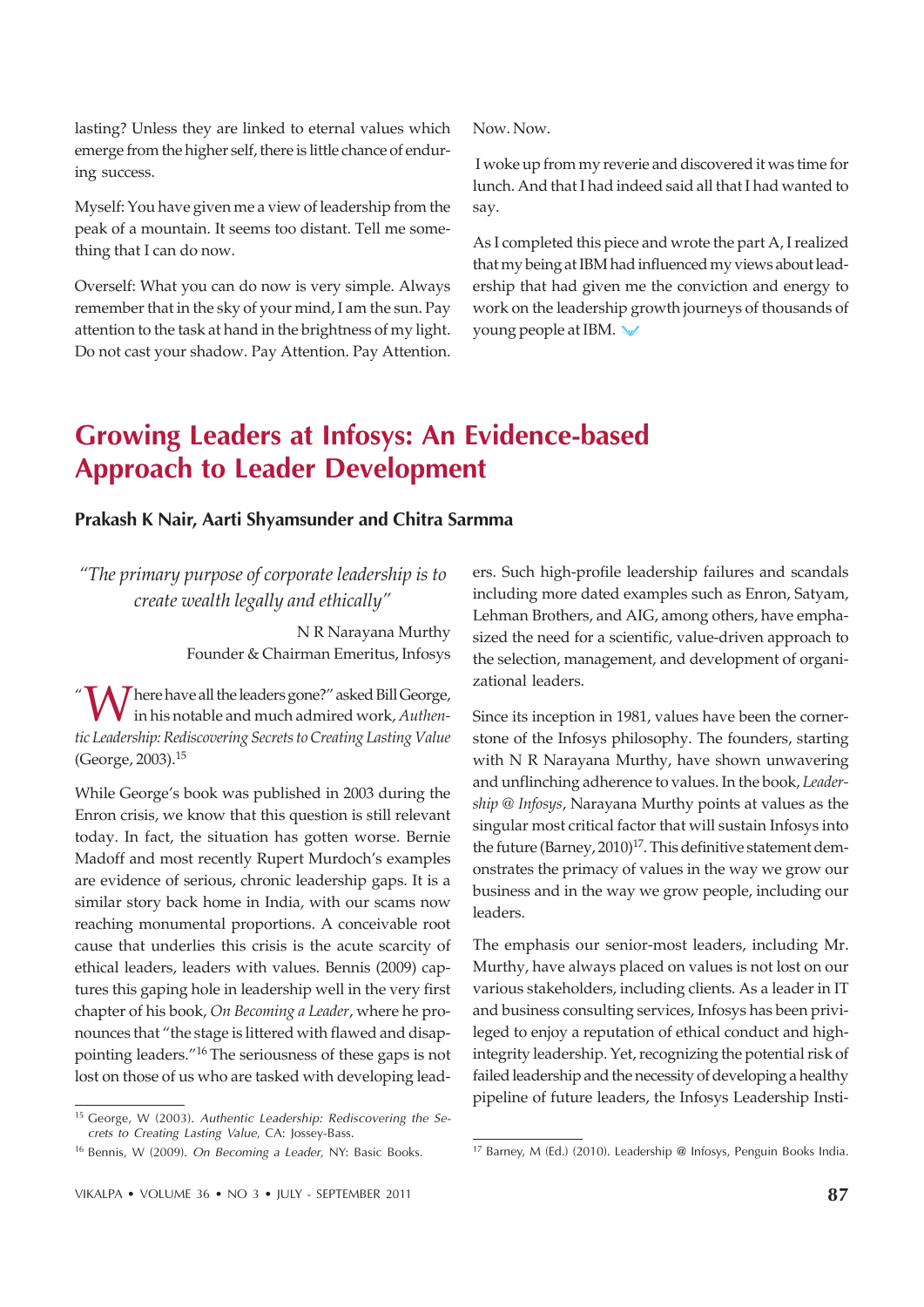tute (ILI) has reinvigorated the approach to leader identification and development by anchoring it in science and latest available evidence. It is in this context that we introduce leader and leadership development at Infosys.

ILI was established in 2001 by Mr. Narayana Murthy and Dr. G K Jayaram, Infosys' first Chairman, to grow leaders who will sustain Infosys through its values. As employees of ILI, the authors have the exciting yet daunting task of realizing this vision. We discuss these values, critical performance dimensions Infosys leaders are expected to have or acquire through the leader development process. This includes how we select, develop, and evaluate lead-

ers' progress. We pay particular attention to the science that supports our approach.

# Values @ Infosys

In 2000, the company decided to formally codify the values in such a way that would generate excitement and a shared ownership of our values. The Infosys Board members along with the senior leadership team, members of the Voice of Youth,<sup>18</sup> and a sample of employees representing different crosssections of the company discussed the current understanding and concerns about the value system. Eventually, through an iterative process where participants provided real-life examples, a consolidated set of primary and non-negotiable values were developed.

It was ensured that these values were applicable across cultures and would stand the test of time.

The values were put together in an easy-to-remember or recall format, with the acronym C-LIFE, which stood for Customer Delight (recently revised to "Client Value"), Leadership by Example, Integrity and Transparency, Fairness and (the Pursuit of) Excellence.

At Infosys, these values answer the question, "How will we achieve this vision that we have for ourselves?" It is a commitment to the way the organization will act in a given situation. The values act as guiding stars for each

Infoscion. They inform:

- the behaviour expected from each employee
- the foundation for all processes within the organization
- the practices of the organization within and with respect to society and other stakeholders.

Since values are the fulcrum of any organization, it is vital to build in flexibility in order to transition to a fresh set of values if the business, social or global environment changes. A case in point being the decision to change Customer Delight to Client Value and Pursuit of Excel-

> lence to Excellence in a recent Annual Strategic Planning Meeting held in January 2011at Mysore, India. Here is a brief description of the current C-LIFE values:

- **C** *Client Value*: a commitment to generating original ideas in the client's best interest thus discharging our professional responsibilities in a manner that leads to long-term partnering relationships
- **L** *Leadership by Example*: a commitment to set standards in our business and transactions and be an exemplar for the industry and our own teams
- **I** *Integrity and Transparency*: a commitment to be ethical, sincere, and open in our dealings
- **F** *Fairness:* a commitment to be objective and transaction-oriented, thereby earning trust and respect
- **E** *Excellence*: a commitment to constantly improve ourselves, our teams, our services and products so as to become the best.

The book "*Leadership at Infosys"* contains numerous examples of how these values have been practised in the organization, especially by very senior leaders.

In order to sustain the values in a very positive and encouraging way, events such as the annual excellence awards were given shape and these have now become an integral part of life at Infosys. Besides being consistent with C-LIFE, the annual excellence awards at Infosys also highlight leadership role models for all to follow.

evidence.

Recognizing the potential risk of failed leadership and the necessity of developing a healthy pipeline of future leaders, the Infosys Leadership Institute (ILI) has reinvigorated the approach to leader identification and development by anchoring it in science and latest available

<sup>&</sup>lt;sup>18</sup> An internal organization where young Infosys employees (Infoscions) represent their generation to inform policy and serve as a liaison with senior management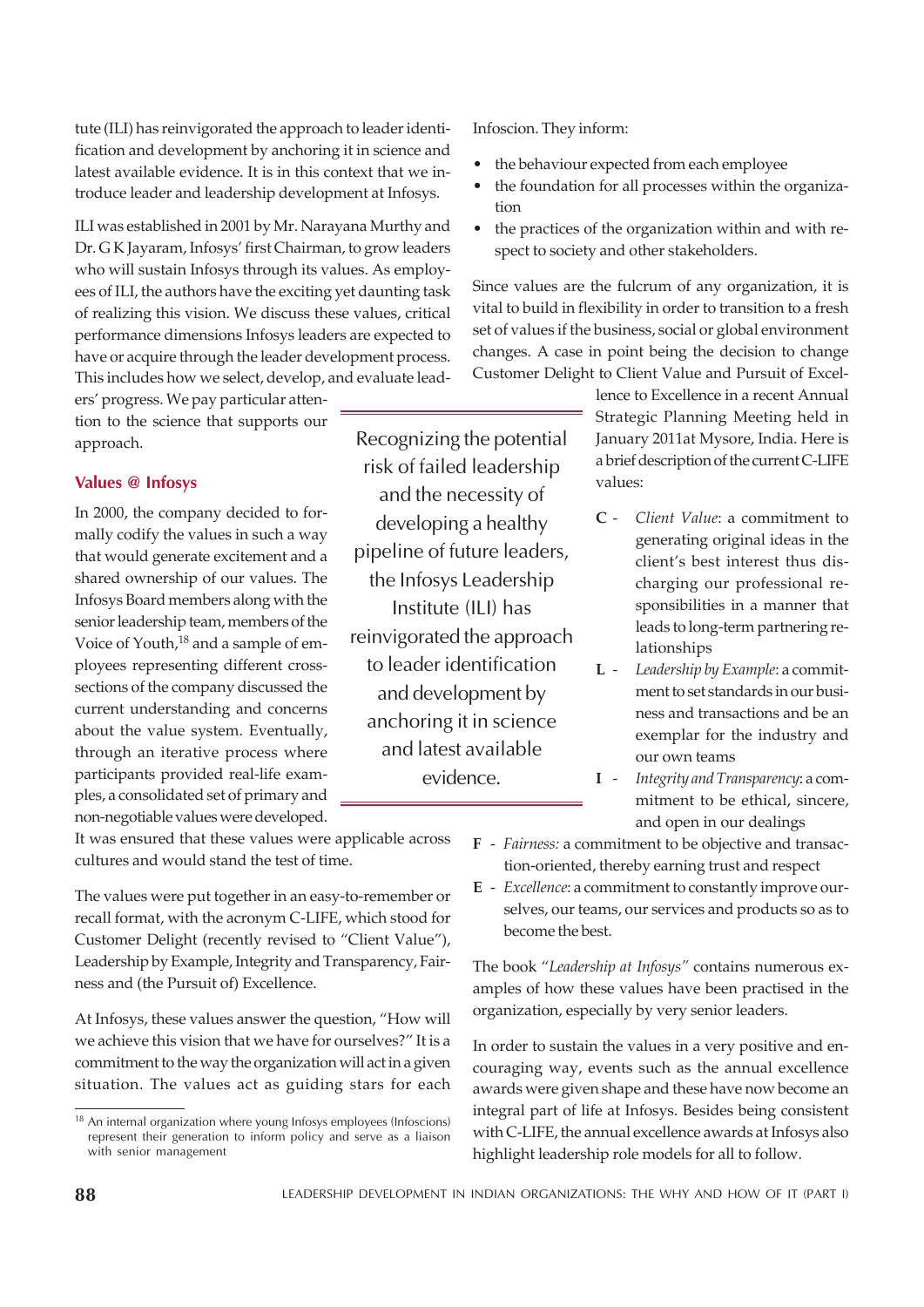#### Science as the Basis for Leader Development

Being evidence-based also requires an organization to inculcate a culture of making decisions based on meas-

urements or research where it exists, and only using 'gut feel' decisions where data do not exist. Further, our approach to operations follows our desire to show respect to all stakeholders, basing everyday operations on a model of consistent excellence. In fact, the Infosys Leadership Institute (ILI) was created partly as a result of an evaluation by Infosys using the Malcolm Baldridge National Quality Award (MBNQA) criteria that placed the highest emphasis on leadership in driving business results. ILI's current vision is to be a globally recognized institution that grows leaders and advances the field of leadership development. In

Infosys Leadership Institute (ILI) was created partly as a result of an evaluation by Infosys using the Malcolm Baldridge National Quality Award (MBNQA) criteria that placed the highest emphasis on leadership in driving business results.

forming original research relevant to executing Infosys strategy, warranting sufficient bench strength of leadership talent to succeed senior roles, and mitigating the

risk of leader succession.

To develop these senior-most leaders or "tier leaders," ILI proposed a ninedimension model. The model was developed by studying the approaches of eighteen global companies, and by examining relevant research in the area of leadership and leader development. Each dimension, called a 'pillar,' has its own unique significance to the development of leadership at the individual level. The model was further refined with the modified version having seven dimensions instead of nine. Two of the original nine, Adversity and Transition Leadership, are now subsumed within a third 'pillar,' Change

October 2009, ILI was reorganized to provide heightened focus on the leadership development needs of the seniormost and high potential leaders known internally as 'Tier leaders'. ILI's new focus includes ensuring that any development is tailored to the needs of each leader, per-

Leadership. All of ILI's offerings are aligned with this model, including the multisource (360 degree) feedback instrument, the instructor-led courses or workshops, mento-ring, e-learning, and the various forms of experi-

| <b>Leadership Dimension</b>                                     | <b>Definition</b>                                                                                                                                                                                                                                                                                                                                           |  |  |
|-----------------------------------------------------------------|-------------------------------------------------------------------------------------------------------------------------------------------------------------------------------------------------------------------------------------------------------------------------------------------------------------------------------------------------------------|--|--|
| <b>Strategic</b>                                                | Establishing and committing to a long-range course of action to accomplish a long-range goal or vision<br>that sustainably gives Infosys an edge. Continuously creating new differentiators, and challenging<br>assumptions made about current strategies in order to continually move ahead of competition.                                                |  |  |
| Relationship/<br><b>Networking</b>                              | Developing, maintaining and leveraging long-term internal and external relationships/networks. Building<br>effective relationships beyond transactions with all internal and external business partners to the point<br>of being a completely trusted advisor.                                                                                              |  |  |
| <b>Talent</b>                                                   | Selecting, developing and managing the performance of a team capable of executing the vision. Attract-<br>ing, developing and retaining highly capable individuals to build the leadership pipeline are central.<br>Similarly, creating an effective work climate to drive performance, and requisite learning is critical.                                 |  |  |
| Change, (includes<br><b>Transition and</b><br><b>Adversity)</b> | Managing through the inevitable sources of resistance that comes with transformational leadership.<br>Devising change strategy, and creating processes and systems that mitigate the risk of adoption of<br>new innovations is key.                                                                                                                         |  |  |
| <b>Operational</b>                                              | Leading operations involves systematically applying a portfolio of methods that achieve high degrees of<br>efficiency, productivity and quality. Institutionalizing a culture of achievement; proactive prevention of<br>defects, process innovation and improvement in order to realize goals around delighting customers<br>consistently and sustainably. |  |  |
| <b>Content</b>                                                  | Creating and leveraging deep domain expertise required for success in one's role. This is critical to<br>energizing one's strategy and team. Content leadership is about possessing and creating knowledge<br>and mental models in one's core discipline to maintain a competitive edge.                                                                    |  |  |
| Entrepreneurial                                                 | Incubating new business ideas, models and working arrangements in new markets, new product<br>segments and services to drive growth.                                                                                                                                                                                                                        |  |  |

#### Table 1: ILI's Leadership Dimensions

Source: Leadership @Infosys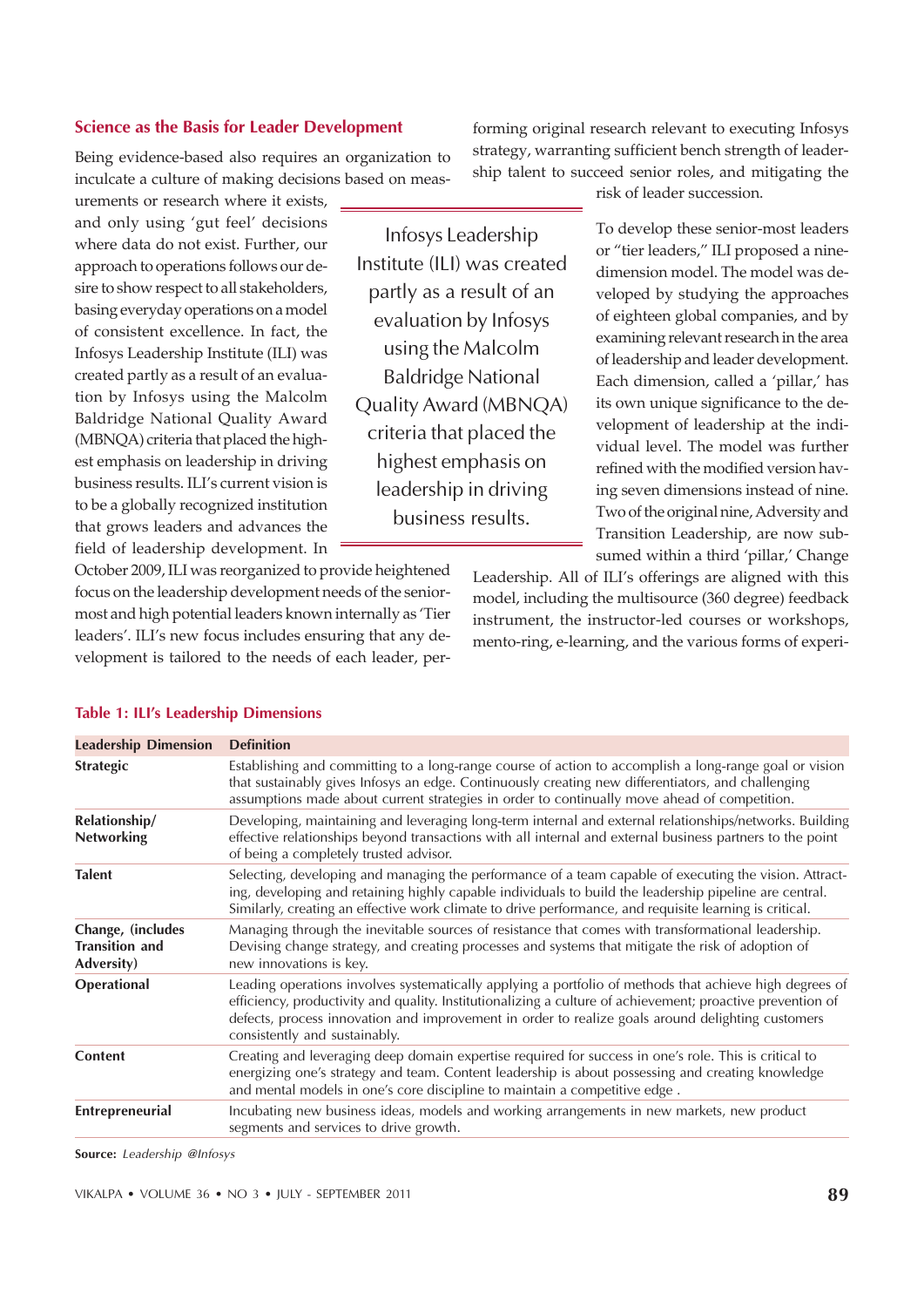ential learning that ILI offers. Table 1 provides a summary definition for each of the seven dimensions.

# Evidence-based Leader and Leadership Development: The Case of ILI@Infosys

### Strategic Leader and Leadership Development

A strategic leader would have the vision and the needed capabilities to ensure that the firm has a sustained competitive advantage over its rivals in the marketplace. According to Barney  $(2011)^{19}$ , competitive advantage is about creating more economic value than your competitors. Stra-

tegic leadership at Infosys is about developing leaders who not only create higher economic value for Infosys but also help create economic value for its clients. Hence, ensuring a supply of "strategic leaders" would in itself provide Infosys with a competitive advantage. To that end strategic leadership is one of the core leadership dimensions identified by ILI for development of senior leaders at Infosys. ILI has adopted the DIME model of strategic talent management (Silzer and Dowell,  $2010)^{20}$ , in its approach to developing strategic leaders:

- **•** Driven by business strategy
- Integrated with other processes
- **Managed as a core business practice**
- Engrained as a talent mindset

For instance, leader and leadership development efforts at ILI are *driven by critical strategic initiatives* and are *integrated with other processes.* These development efforts are only targeted toward a group of high-potentials called "Tier Leaders," comprising about 700-800 senior leaders (selected through a highly rigorous process from Infosys' 130,000 employees worldwide).While ILI enables these "tier leaders" to perform and develop for future roles, it does not guarantee them promotion. In other words, being focused solely on the high-potential senior leaders, ILI does not link 'Tier Leader' status to HR processes such

as compensation, promotion, or performance appraisals. To the extent that Tier Leaders take advantage of ILI offerings, they will reap the natural benefits of improved performance and potential and therefore can impact their likelihood of promotions and other outcomes in an indirect manner.

The development of leaders is indeed *managed as a core business practice*, evidenced by the very existence of ILI as a separate business enabling function, distinct from HR, or Education and Training functions. ILI reports to the Executive Co-Chairman of Infosys – highlighting the senior leader commitment to leader development and suc-

> cession. Finally, development is an *engrained mindset* throughout the organization, from the time a fresh college recruit steps into the world's largest corporate university in the Infosys campus in Mysore for up to six months of training, until the time they reach the top echelons of the corporation and become potential or prospective board members themselves. This mindset is reflected in the very job title our founder and Chairman Emeritus, Mr. N R Narayana Murthy uses — "Chief Mentor." As the primary force behind leader and leadership develop-

ment initiatives at Infosys, Mr Murthy actively engages in developing other senior leaders such as the Tier 1 Leaders and the Executive Council members in addition to constantly challenging other members of the Board to achieve greater heights.

#### ILI's Mandate

The development of leaders is managed as a core business practice, evidenced by the very existence of ILI as a separate business enabling function, distinct from HR, or Education and Training functions.

> Different organizations identify critical or high-impact roles or individuals to create competitive advantage for a company, called 'pivotal talent pools' (Boudreau, Ramstand and Dowling,  $2003)^{21}$ . For instance, GE gained a reputation for producing successful senior executives who turned out to be such a strategic asset that they were sought after by other organizations. Merck, on the other hand, focused on identifying and recruiting leading scientific researchers in specialized fields like diabetes, and

<sup>&</sup>lt;sup>19</sup> Barney, J (2011). Gaining and Sustaining Competitive Advantage (4th ed.), New Delhi: PHI Learning Private Ltd.

 $20$  Silzer, R F and Dowell, B E (Eds.) (2010). Strategy Driven Talent Management: A Leadership Imperative, Jossey Bass: San Francisco.

<sup>21</sup> Boudreau, J W; Ramstad, P M and Dowling, P J (2003). "Global Talentship: Toward a Decision Science Connecting Talent to Global Strategic Success," In Mobley, W and Dorfman P (Eds.), Advances in Global Leadership (Volume 3), JAI Press/Elsevier Science, 63-99.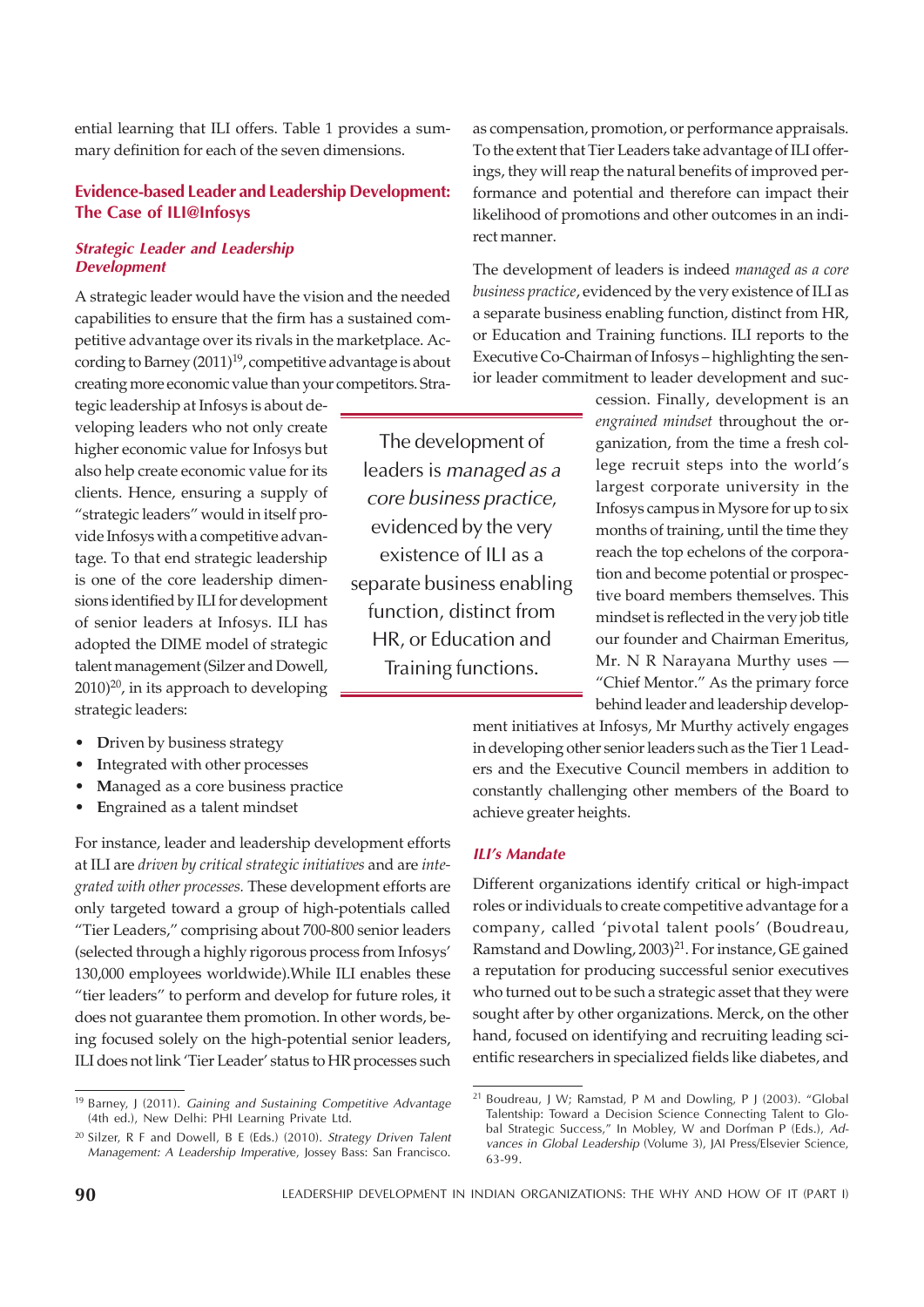Disney once identified their cleaning crews at theme parks as the highest-impact talent because they were the ones who had the highest number of interactions with guests to the theme park. Similarly, building a pipeline of highpotential senior leaders is a strategic move for Infosys and any investment here is considered a strategic asset.

Although Infosys Tier Leaders are provided specialized and advanced development opportunities, development is by no means exclusively for them. Infosys subscribes to

a hybrid philosophy of selecting and developing its employees, from the very early stages of their career until they become seasoned executives. The focus on senior leaders is based on the fact that leadership capability is often the key differentiator between organizations with sustained success such as Infosys, and other less successful organizations.<sup>22</sup>

### The Talent Lifecycle

According to Silzer and Dowell  $(2010)^{23}$ , organizations use five main processes to ensure that the necessary talent is available to achieve their business strategies, with most human resources programmes, systems, and pro-cesses tied to these five talent processes:

- Attract and select talent into the organization
- Assess competencies and skills in talent
- Review talent and plan talent actions
- Develop and deploy talent
- Engage and retain talent

At Infosys, at least four of these five processes fall squarely within the purview of ILI's vision and mission, as it relates to senior high-potential leaders. Engaging and retaining them would hopefully follow from the first four, along with other HR systems that enable all of these.

Inspired by various organizational sciences including industrial/organizational psychology, systems design, business management, and industrial engineering, ILI has developed an approach towards implementing various aspects of leader/leadership development for Infosys Tier Leaders within such a strategic talent-management perspective. The following paragraphs briefly describe this approach.

#### Selection/Identification

The Tier Leadership pool is categorized into Tier 1 (potential successors to the Board in 1-3 years), Tier 2 (poten-

At ILI, assessment is considered as a critical and essential element of leadership development. Absence of a rigorous, evidence-based assessment process would mean not knowing who exactly to develop (that is who has the right potential) and what to develop (the dimensions and the levels of development needed).

tial successors to the Board in 3-5 years), and Tier 3 (potential successors to the Board in 6-10 years). The current process is a much improvised and efficient model compared with the earlier process for identifying the leaders into this pool which was thorough but timeconsuming. It involved a nomination process followed by in-depth interviews, thus taking months to fill the tier positions. The revised approach is rigorous and leverages cutting-edge science and technology in the form of ILI's multi-source computer-adaptive assessment methodology.

Although all leaders who meet the eligibility criteria can apply, being a part of the Tier Leadership Programme is entirely voluntary. Past performance is one of the eligibility requirements although it is not deterministic in identi-

fying someone as high-potential, given the distinction between high-performance and high-potential. "Future work potential is based on accumulated skills and experience as evidenced by past achievement, ability to learn new skills and willingness to tackle bigger, more complex or higher quality assignments" (Charan, Drotter and Noel, 2001)<sup>24</sup>. ILI's Leadership Journey Series assessment, described next, is the basis for selection into the pool during ILI's annual "Tier Top-off" process.

#### **Assessment**

At ILI, assessment is considered as a critical and essential element of leadership development. Absence of a rig-

<sup>22</sup> Holstein, W J (2005). "Best Companies for Leaders: P&G's A G Lafley is No.1 for 2005," The Chief Executive, (November), 16-20.

 $23$  Op. cit.

 $24$  Charan, R; Drotter, S and Noel, J (2001). The Leadership Pipeline: How to Build the Leadership Powered Company, San Francisco: Jossey-Bass.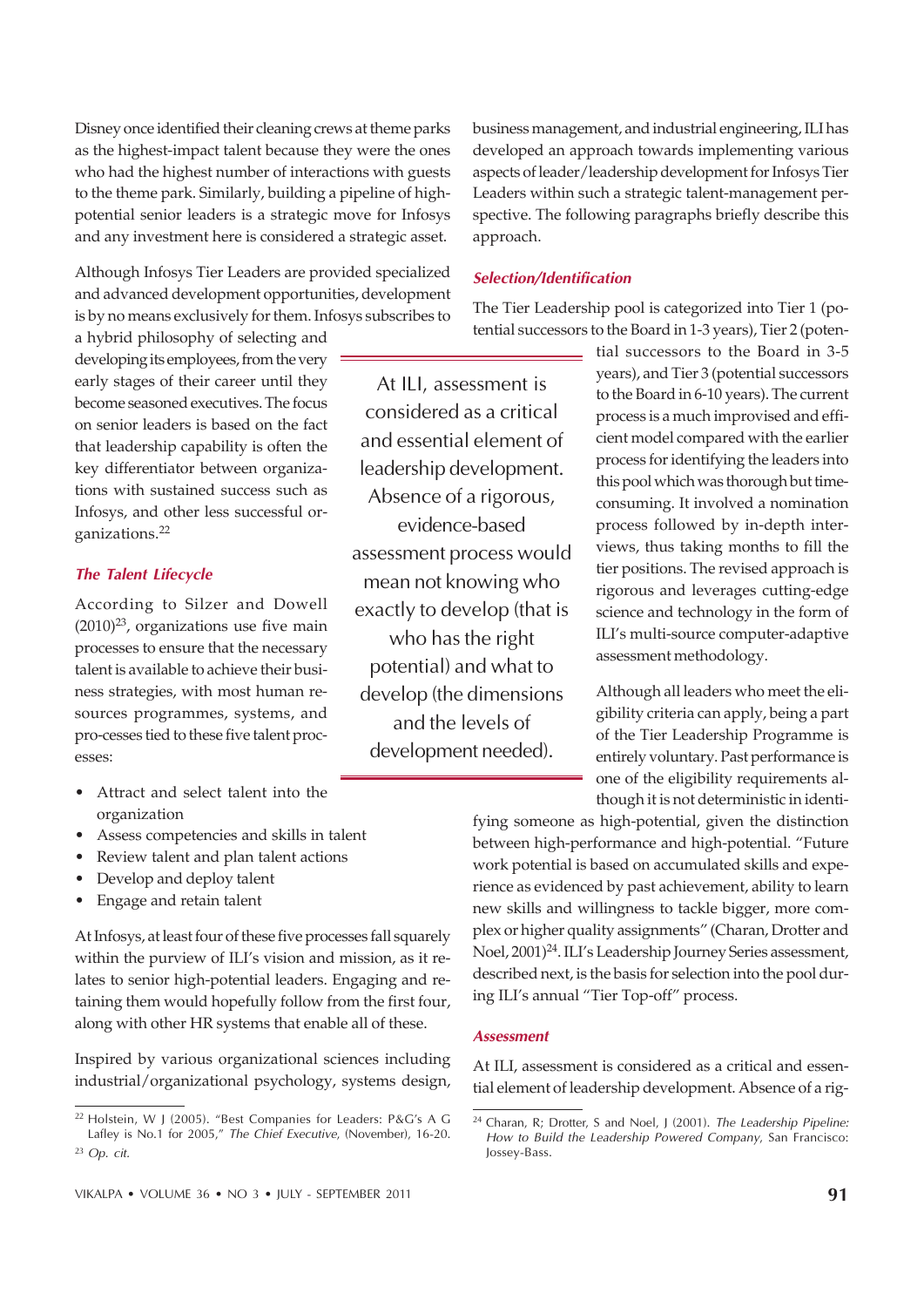orous, evidence-based assessment process would mean not knowing who exactly to develop (that is who has the right potential) and what to develop (the dimensions and the levels of development needed). ILI's 360-degree as-

sessment tool, The Leadership Journey Series or LJS assessment, is based on the Zaccaro, Kemp and Bader (2004)<sup>25</sup> model of leadership predictors (e.g., personality, values) as well as processes (e.g., performance), which will have an impact on ultimate leadershiprelated outcomes. This model (Figure 1) is derived from the findings of established meta-analyses around the impact of personality, goal orientation, etc., on leadership performance. The model also incorporates Bass and Avolio's Full Range Leadership model (see Avolio, *et al*, 2009)<sup>26</sup>. The LJS as-

sessment integrates the Infosys leadership model into its measures in order to retain contextual interpretability. LJS is thus a unique example of a multi-source, computeradaptive assessment that measures leadership performance and also accounts for leadership potential..

### Measuring Leaders Objectively: The Leadership Journey Series (LJS)

What is at the core of LJS? It is a highly objective approach for assessing and selecting leaders for tier leadership.

Succession planning at Infosys is about developing a systematic process of defining and identifying future leadership requirements, and identifying leaders to meet those requirements, in a methodical manner.

It measures performance using:

- Infosys leadership model
- Full-range leadership model
- Other performance indicators

It measures potential in terms of:

- Distal predictors of leadership (e.g., personality, values, etc.)
- Goal orientation (e.g., motivated to learn *vs.* looking good?)

# How does LJS work?

The steps for the LJS process are as fol-

lows:

- The Tier Leader nominates his/her stakeholders from whom the feedback is being sought.
- After the nomination cycle closes, ILI provides the Tier Leader and the nominated stakeholders a link which



Source: Process Model adapted from Zaccaro, Kemp & Bader (2005).

# Figure 1: The Conceptual Model

<sup>&</sup>lt;sup>25</sup> Zaccaro, S J; Kemp, C and Bader, P (2004). "Leader Traits and Attributes," In Antonakis, J; Cianciolo, A T and Sternberg, R J (Eds.), The Nature of Leadership, Sage Publications, 101-124.

<sup>&</sup>lt;sup>26</sup> Avolio, B J; Reichard, R J; Hannah, S T; Walumbwa, F O and Chan, A (2009). "A Meta-Analytic Review of Leadership Impact Research: Experimental and Quasi-Experimental Studies," The Leadership Quarterly, 20(5) 764-784.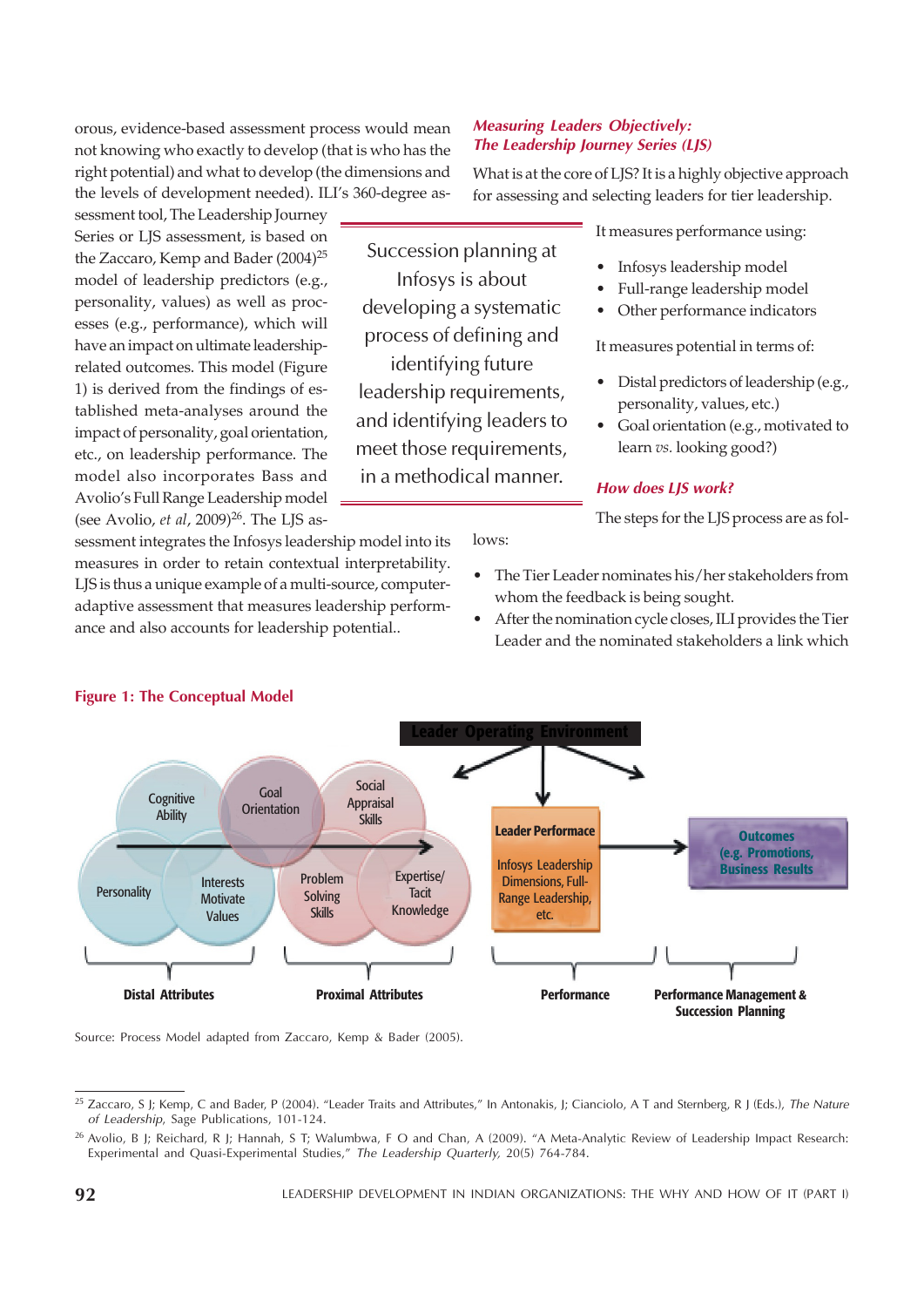they can access to provide feedback through the computer adaptive assessment system.

- The system allows for automated report generation which is then used in coaching/feedback sessions and creating personal development plans.
- ILI prepares the report for the Tier Leaders based on the feedback and shares the report with the Tier Leader and helps him/her chart out a developmental action plan.

LJS has been validated successfully as a development tool, and is currently being repurposed for the use of Tier Leader selection/identification. It is a 360-degree/multisource, computer-adaptive assessment that utilizes Rasch Measurement Methods that offer better precision and accuracy. As such, it is a distinctive and useful tool de-

signed to help identify leaders' strengths and weaknesses and thus focus them on a couple of areas of development in a more structured manner.

### Development

Van Velsor and McCauley (2004)<sup>27</sup> describe leader development as the "expansion of a person's capacity to be effective in leadership roles and processes". In order to enable the development of Tier Leaders and expand their capacities, ILI has adopted the following approaches:

ï *Personalized 'coaching' relationship:* Starting with the results of the LJS assessment, ILI's development spe-

cialists offer feedback sessions for each of the Tier Leaders who opt for it. The sessions include highly personalized one-on-one sessions and group-coaching sessions, where coaching is done in small groups. Through these sessions, ILI coaches assist leaders in identifying action plans around their personal development, and provide them with concrete suggestions that include the many developmental interventions available to them. In short, ILI's development specialists or 'coaches' work with Tier Leaders set goals, iden-

VIKALPA • VOLUME 36 • NO 3 • JULY - SEPTEMBER 2011  $93$ 

With the founding members of Infosys slowly leaving the organization one at a time, concomitant with the rapid growth of the organization, there is a fear that the culture and values that have allowed Infosys to succeed so far may dissipate.

tify developmental interventions, and facilitate their development journey.

- ï *Structured developmental roadmaps*: All development offerings are structured around the framework of the Infosys leadership model. Offerings are categorized as foundational, intermediate, and advanced. Leaders choose the levels based on their differing developmental needs. In addition, offerings span the spectrum of blended learning approaches starting from knowledge acquisition (e.g., books, podcasts, video clips, elearning) to application via practice (e.g., experiential learning, computer-based simulations, and serious games), and knowledge dissemination (e.g., mentoring, "Leaders Teach" sessions where senior experts offer their views on various topics; this in turn, is knowledge acquisition for the recipients thus per
	- petuating the learning cycle).
		- ï *Programme evaluation*: There is no dearth of recommended development and 'best practices' in the field of leader development. However, ILI feels strongly that even evidence-based approaches that have worked before in other contexts need to be evaluated in the current context to ensure ROI and effectiveness. As such, there is a programmatic evaluation methodology for various interventions allowing for comparisons across interventions and over time. This allows ILI to be sure that the differential investments made in the Tier Leadership process really pay off.
- Leaders' role in development: All the tier leaders are expected to develop themselves and mentor and nurture junior leaders. This environment of support, feedback, and renewal is central to Infosys' approach to developing leaders. Significantly, meta-analytic research highlights the importance of leaders creating a supportive climate for learning investments to payoff. (Blume, *et al*, 2010)<sup>28</sup>.

<sup>27</sup> VanVelsor, E and McCauley, C D (2004). "Our View of Leadership Development," In McCauley, CD and VanVelsor, E (Eds.), The Center for Creative Leadership Handbook of Leadership Development (2nd ed.). San Francisco: Jossey-Bass, 1-22.

<sup>&</sup>lt;sup>28</sup> Blume, BD; Ford, J K; Baldwin, TT and Huang, J L (2010). "Transfer of Training: A Meta-analytic Review," Journal of Management, 36(4), 1065-1105.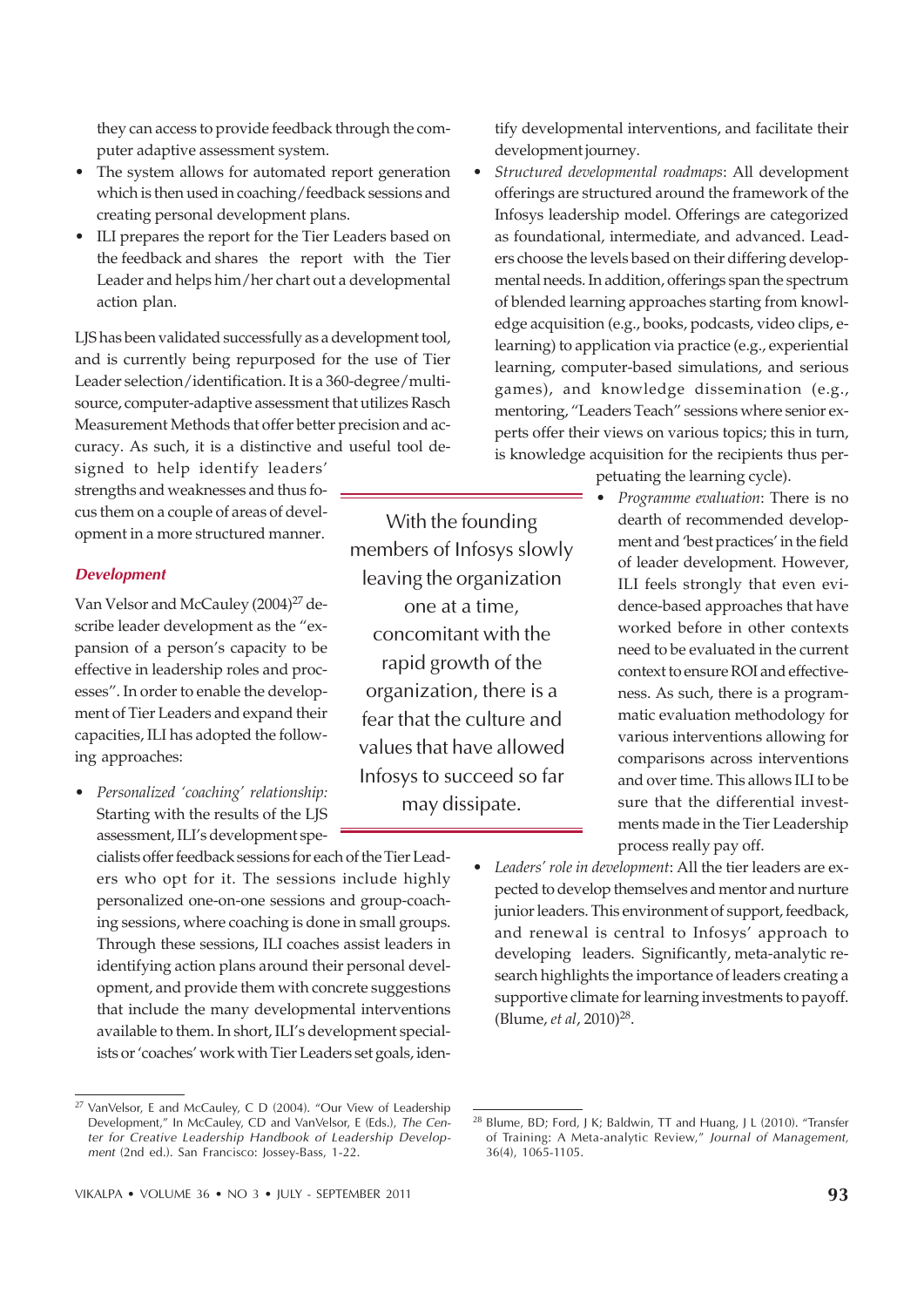### Succession Planning/Forecasting

Succession planning/forecasting is the means to accomplish our ultimate goal of de-risking senior leadership. Evidence shows that leadership accounts for more than 44 per cent of the variation in profit and 47 per cent of the variation in market capitalization (Weiner and Mahoney,  $1981$ <sup>29</sup>; and 45 per cent of the variation in organizational performance (Day and Lord, 1988)<sup>30</sup>. With such high stakes, succession planning is too important to be left to chance or 'gut feelings' of a handful of senior leaders. Succession planning at Infosys is about developing a systematic process of defining and identifying future leadership requirements, and identifying leaders to meet those

requirements, in a methodical manner. In evolving this methodology, ILI has borrowed tools from other sciences such as Systems Dynamics, Operations Research, and Industrial Engineering to create forecasting models which include factors such as: past performance (from performance review scores and other organizational metrics), future potential (from the LJS and other assessments), motivation (from leaders' own ambitions regarding future positions), labour market, logistical and other risk factors (such as proximity to retirement age and willingness to relocate if needed), with Infosys' Board holding the ultimate veto power.

In order to align talent management activities and functions, ILI is proactively building connections with various functions that enable leader development, ensuring connections between strategic imperatives, HR processes, and ILI's leader development activities.

Measurement and Latent Growth or Curve Analyses (Singer and Willett,  $2003$ )<sup>31</sup>, which capture individual development trajectories over time. Such approaches provide us with the knowledge of which interventions are effective over time for what sort of leaders, thus enabling further personalized leader development approaches in the future.

*Alignment.* In order to align talent management activities and functions, ILI is proactively building connections with various functions that enable leader development, ensuring connections between strategic imperatives, HR processes, and ILI's leader development activities.

> *Sustaining the C-LIFE culture.* With the founding members of Infosys slowly leaving the organization one at a time, concomitant with the rapid growth of the organization (e.g., about 40,000 new employees will join the rolls this year), there is a fear that the culture and values that have allowed Infosys to succeed so far may dissipate. Along with the evidence-based approaches to high-potential leader identification and development already described, there is a need to sustain this more amorphous legacy of values at Infosys. Encouraging the story-telling, mentoring, and nurturing tradition of leaders, growing other leaders is one way of sustaining this legacy, and ILI will ensure that the core of all it does is

# The Future

*Evaluation.* Many of the approaches described here are relatively recent developments at Infosys. While several have been piloted and are currently deployed, not all have been implemented. As these start taking firm hold in the Tier Leader experience, programmatic evaluation and longitudinal research is called for in understanding the full impact of these initiatives. ILI has put in place the framework to conduct such an evaluation, using tools such as annual surveys and methodologies such as Rasch centred on C-LIFE.

While there is recognition that a lot more needs to happen to fully leverage the evidence-based approach towards identifying and developing world-class leadership talent, ILI has put the basic framework in place to allow this to occur. In order to ensure continued progress and improvement using an evidence-based approach, the focus is on long-term outcome monitoring. We will continue to monitor long-term outcomes, enhance the robustness and the effectiveness of our leadership development model, and very importantly, continue our efforts to build globally-suave and ethically grounded leaders.

<sup>29</sup> Weiner N, and Mahoney T A (1981). "A Model of Corporate Performance as a Function of Environmental, Organizational, and Leadership Influences," Academy of Management Journal 24(3), 453-470.

<sup>30</sup> Day, D V and Lord, R G (1988). "Executive Leadership and Organizational Performance: Suggestions for a New Theory and Methodology," Journal of Management, 14(3), 453-464.

<sup>&</sup>lt;sup>31</sup> Singer, J D and Willett, J B (2003). Applied Longitudinal Data Analysis: Modeling Change and Event Occurrence, New York: Oxford University Press.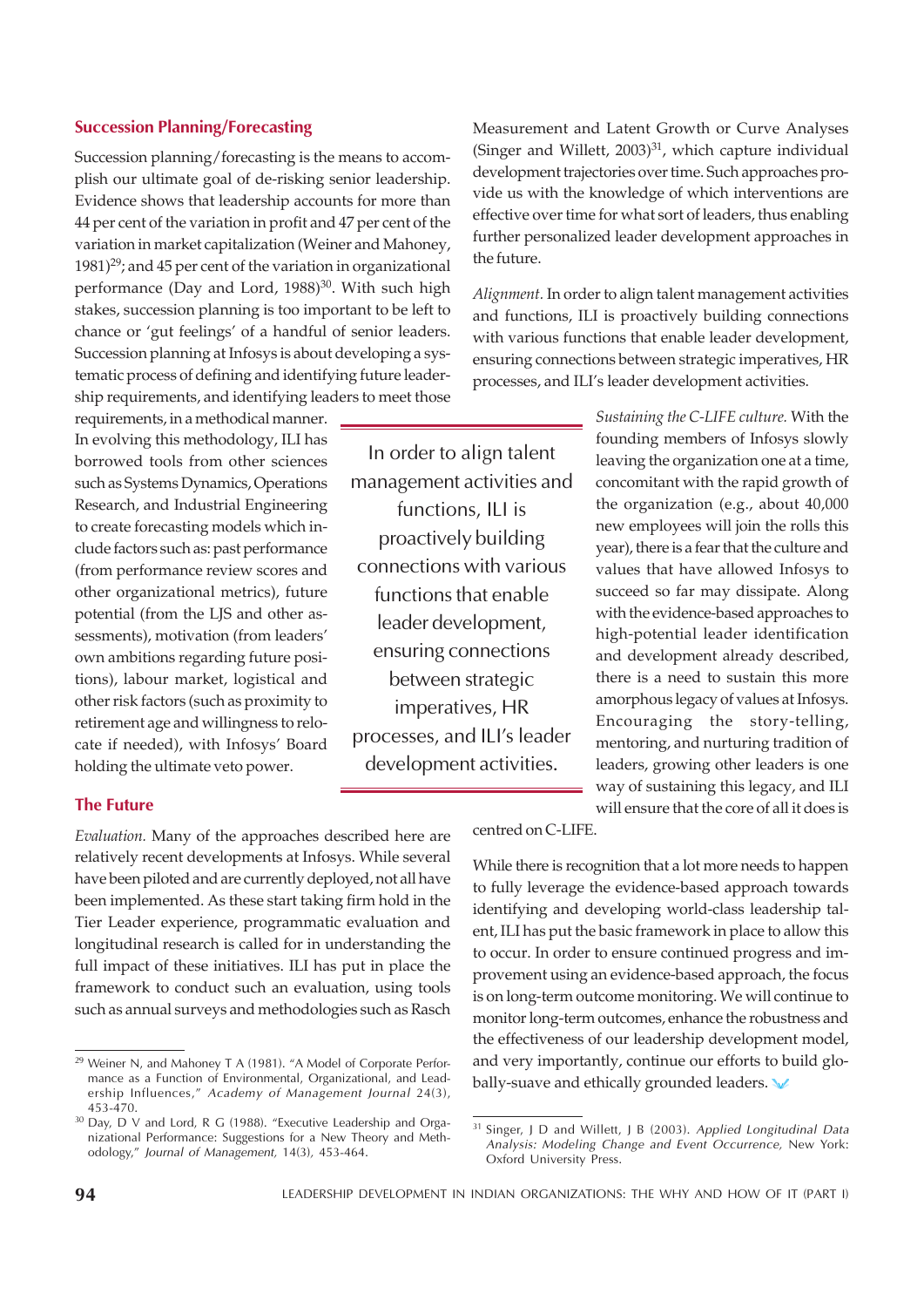# Leadership Development in a Multinational – An India Case

Rapid globalization since 1990s, demographic dynamics, and the lack of quality manpower have given thrust to talent, more so, in rapidly developing economies like India. Consequently, retaining and developing top talent in a sustained manner has become a strategic priority for such organizations.

# Gopal Mahapatra and Vivek Subramanian

#### Overview of the Organization

The organization is a successful and globally reputed<br>player in the Information Technology industry. It has The organization is a successful and globally reputed a diverse product portfolio and has been in existence for over three decades. Headquartered in the United States, it has several thousand customers including many in Fortune 100. With thousands of employees around the world, it operates in well over 100 countries. The organization combines a vertical structure with matrix reporting lines.

The organization's operations in India began in the late 1980s and have grown significantly over the years. The Indian arm is the 2nd largest development centre of the organization with a presence of virtually every line of business (LoB) that exists in its headquarters. It has a diverse employee base and nearly a quarter of the organization's worldwide talent.

#### The Case for Leadership Development

Rapid globalization since 1990s, demographic dynamics, and the lack of quality manpower have given thrust to talent, more so, in rapidly develop-

ing economies like India. Consequently, retaining and developing top talent in a sustained manner has become a strategic priority for such organizations.

The profile of the Indian managers has grown over the years and several of them lead teams based in other parts of the world as well. Hence, evolution of new paradigms of leadership and structured strengthening of leadership competencies was necessary. The primary trigger for the organization's focus on leadership development was the need to strengthen leadership to sustain the exponential growth of businesses in India and the world.

#### Phase 1: Evolution of the Leadership Framework

Globally, the organization's leadership development initiatives have been largely decentralized and are LoB-specific. Each region or LoB is empowered to develop its leadership programmes based on its business context and

> location-specific talent management considerations.

> In India, in 2005, a team of HR Managers extensively researched leadership literature, and the existing regional and LoB practices in evolving a leadership framework for the Indian arm. The objective of the approach, as envisaged by the team, was two-fold;

- To ensure leadership development at all levels in the organization in a planned and systematic manner.
- To ensure availability of a pool of global leaders from the India organization.

The broad framework (Figure 1) was then presented to the top management team (TMT), a leadership forum of LoB

heads in India. TMT, in consultation with HR, vetted the framework and decided to focus on Senior Directors and Directors (Tier 2) before extending the framework to other levels.

#### Leadership Tiers

*Tier 1 (Visionary leadership)* – Create a vision for the business by inspiring people and leading by example.

*Tier 2 (Operational leadership)* – Set long-term direction, seek ways to grow the business, align people to vision and strategy.

*Tier 3 (Team leadership)* – Focus on short-term results, grounded in realities of implementation, use processes to keep people on track.

The views expressed by the authors are their own. This write-up is for academic purpose only.

Acknowledgment. The authors would like to acknowledge the contribution of the India HR Head, HR Leaders and the Leadership team members in developing and implementing the Leadership Development Programme.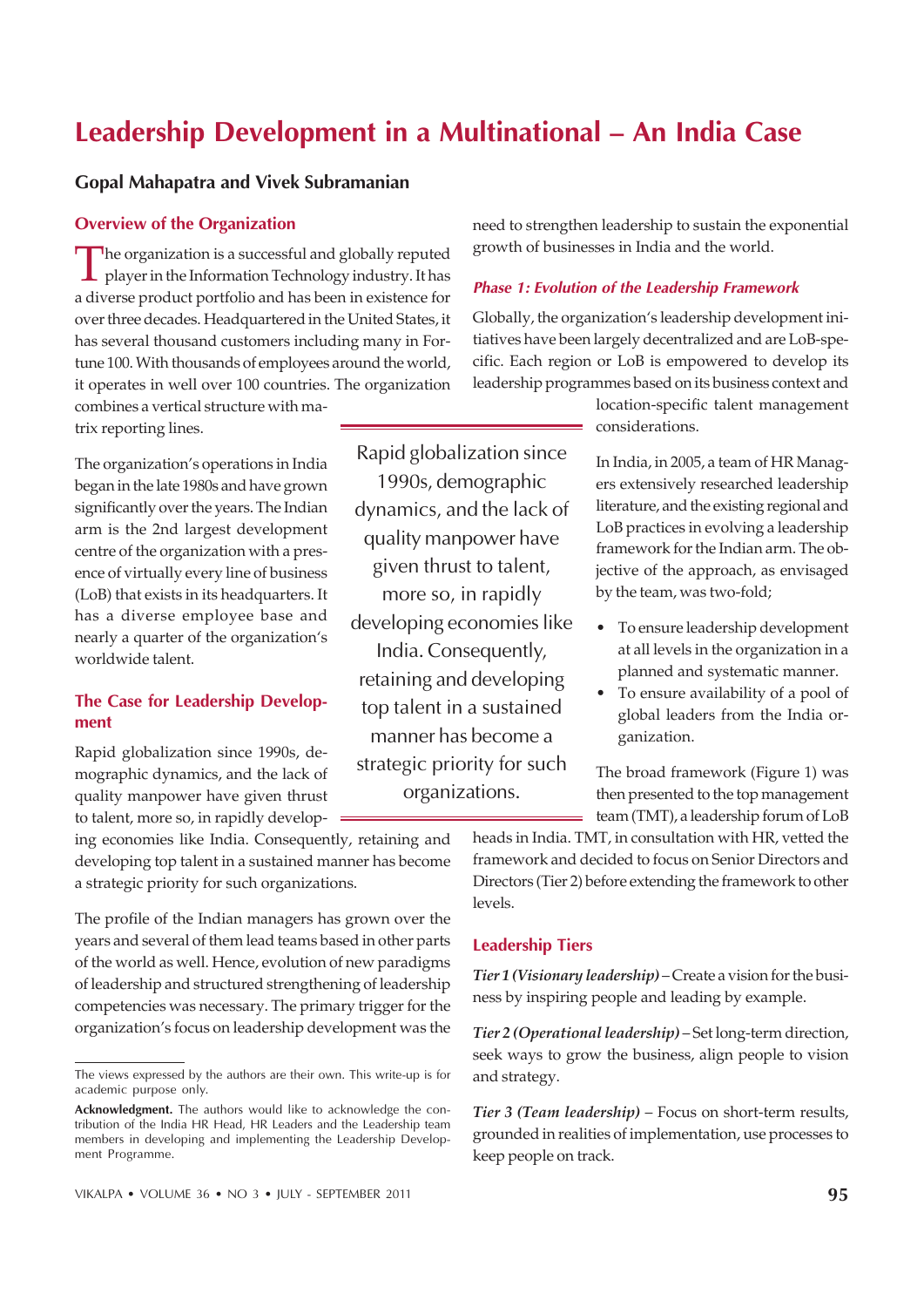### Figure 1: The India Organization's Leadership Development Framework



Awareness of oneself (Work style, goals, aspirations)



Facilitating others' success and growth, lead team towards common vision

*Tier 4 (Personal leadership)* – Manage self and in some cases a limited number of subordinates, focus on execution of day-to-day work.

### Phase 2: Design and Development of Leadership Development Programme (LDP)

In 2007, an in-house subject matter expert (SME) team comprising HR professionals from the India organization was formed to develop a leadership development model targeted at LoB Heads, the Senior Directors, and Directors in the organization. The SME adopted a structured approach involving internal and external benchmarking for developing the leadership development model:

#### Internal

- Understand the business context, challenges, and opportunities
- Profile potential participants and their developmental needs and priorities
- Study the existing leadership practices/frameworks in regions and LoBs across the organization.

#### **External**

- Study and benchmark leadership practices in IT and other leading MNCs and other Indian organizations which:
	- are reputed and high-performing
	- have institutionalized leadership development models
	- are similar to the organization in complexity and scale
- Understand leadership enablement and development offerings of reputed consulting organizations and

leading B-Schools in India.

The information gathered was consolidated, analysed, and evaluated for relevance and significance to strengthen the model for leadership development.

The commitment and involvement of senior management and SME was crucial during the development and firming up of the model. The SME consulted senior HR leaders who validated the model from a global standpoint. The model was periodically reviewed by TMT and HR leadership in India.

The final model (Figure 2) was approved by TMT and HR leadership with a mandate to implement the Leadership Development Programme..

# Developmental Interventions in LDP

The developmental actions of LDP (Figure 3) are as follows:

#### Launch and Self-Awareness Workshop

The launch of LDP was aimed primarily at preparing participants for the programme. A psychometric-based workshop on Personal Effectiveness was conducted by a globally respected expert from a learning partner firm. The participants got varied leadership perspectives through talks by an external leader and experience sharing by TMT members.

# Development Centre (DC)

A leading HR consulting firm designed and conducted the Development Centre. The learning partner finalized the design and implementation based on inputs by HR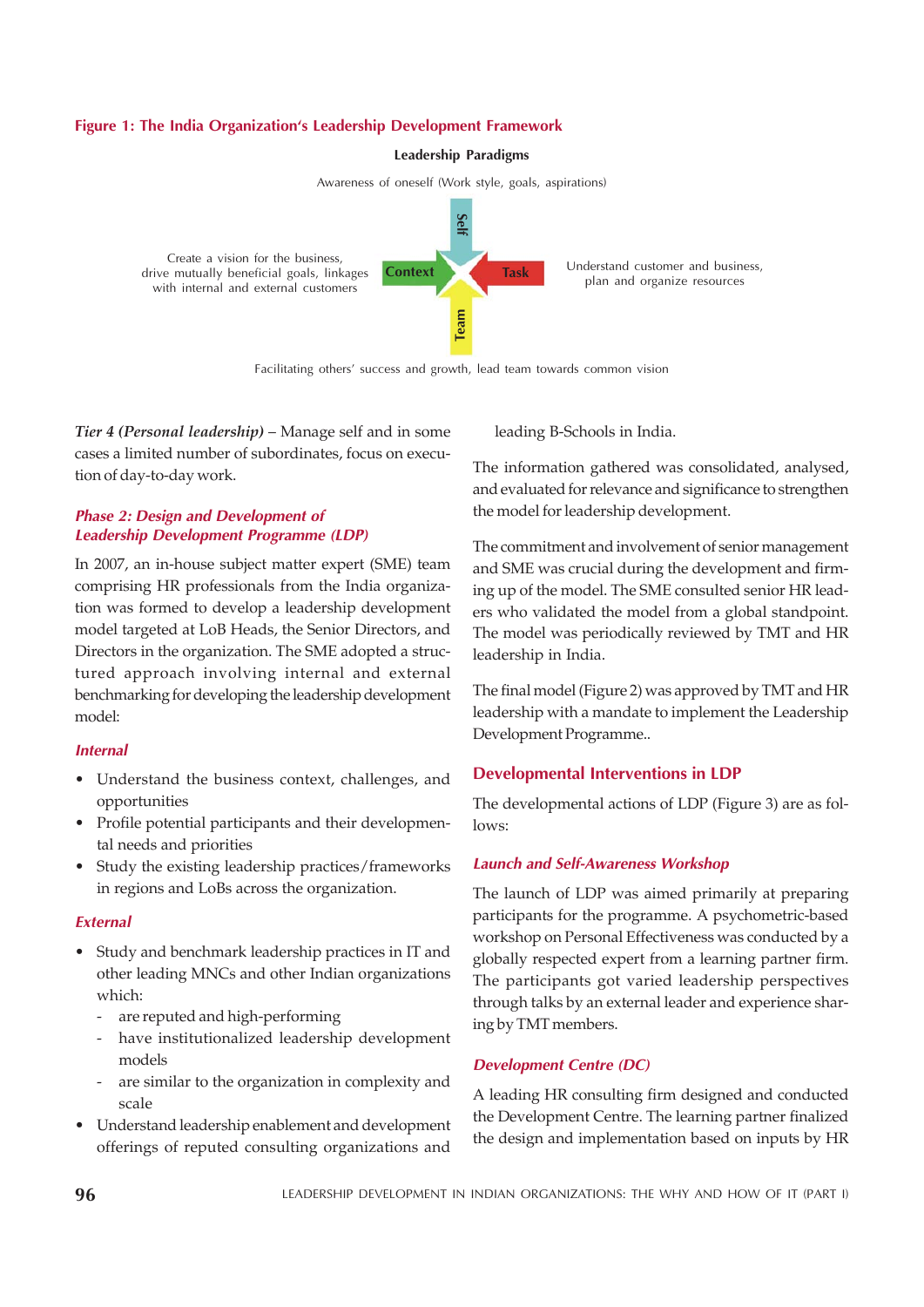



leaders and TMT. They interviewed a sample of participants, their managers and direct reports to assess competencies critical to their roles that needed to be assessed in the DC.

The competencies identified for development based on the organization's competency framework and global best practices were:

Strategic thinking and entrepreneurship, customer focus, innovation, global mindset, managing flux, influencing, and people leadership

The design of the two-day DC included in-basket (simulation) exercises, group discussions, business presentations, psychometric tests and behavioural event interviews. Participants received preliminary one-on-one feedback from assessors at the end of the DC. This was later supplemented by detailed one-to-one discussions with participants on their strengths and development areas based on their individual DC reports.

The learning partner made a presentation to TMT and HR leaders on their observations and inferences of the participant group from the DC.

#### 360 Degree Feedback (360 DF)

The 360 DF survey, administered through a global reputed organization in the area of 360 DF, was customized to the organization's competency framework.

Post-completion of the survey, participants received oneon-one feedback on their strengths and development areas based on their 360 DF reports. The feedback was given by certified internal facilitators in the India organization's HR team.

The learning partner presented the programme management team a report on the participant group's strengths and development areas emerging from 360 DF. This report, along with the group report from the DC learning partner, provided inputs on participants' competencies that needed strengthening through other interventions in the leadership development programme.

#### Development Dialogue

Development Dialogue was conducted post-DC and 360 DF one on one's to enable participants to identify priority areas and development actions in the context of their longterm professional aspirations. The dialogue was facilitated by senior professionals.

#### Competency Development Programme

The India organization tied up with a reputed B-school to deliver programmes on leadership competencies identified for further strengthening based on the 360 DF and DC group reports. The B-school nominated faculty who would be Course Directors for the LDP. The Course Directors were briefed on the Programme and the participants by the programme management team and HR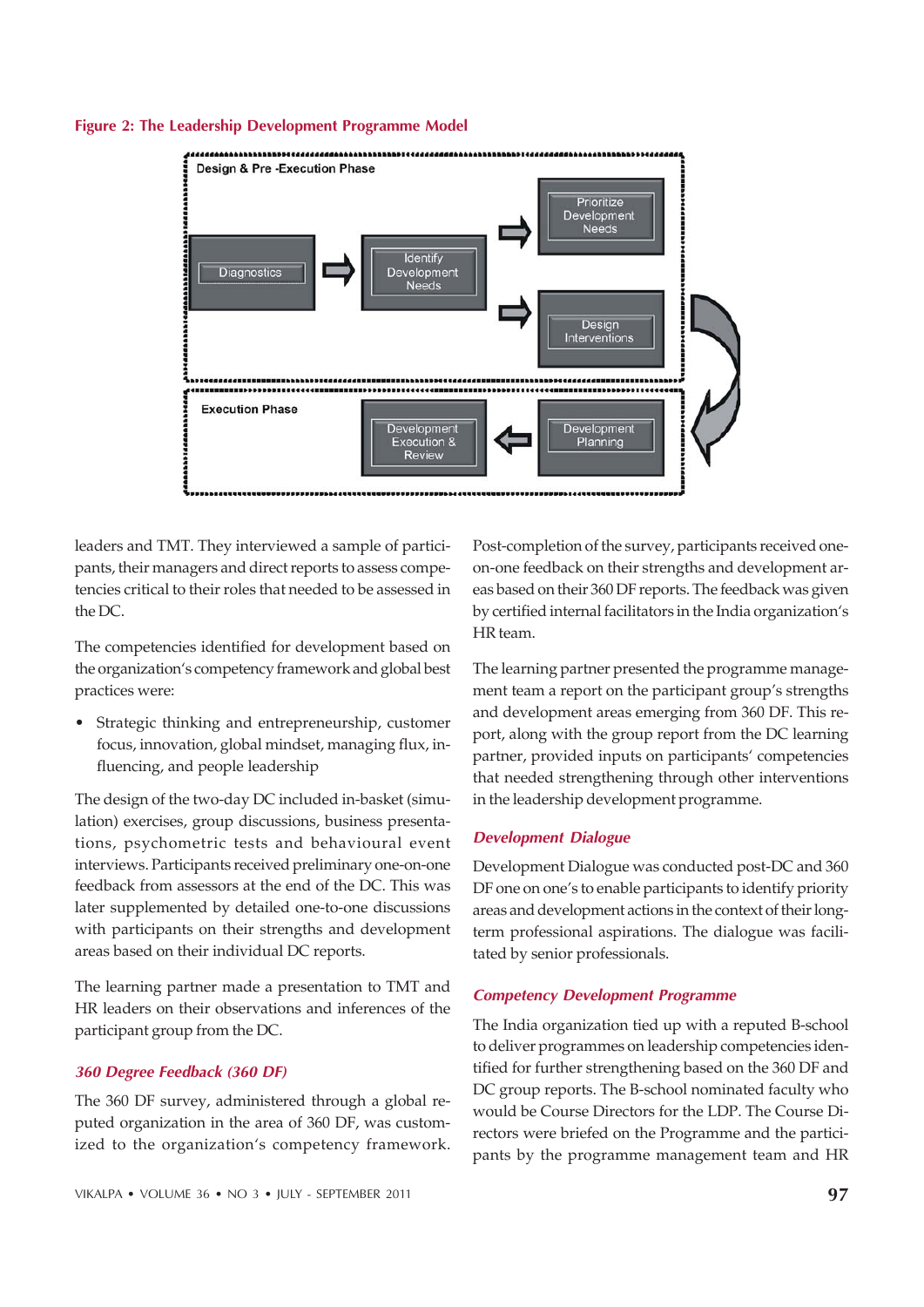



leaders. The programme management team and the learning partner presented 360 DF and DC findings to the course directors to enable them to customize programmes to suit the participants' development needs.

# Perspective Sharing

This was meant to supplement participants' learning through talks on various aspects of leadership by senior executives and subject matter experts. The aim of this intervention was to broaden participants' horizons through multiple perspectives offered by senior professionals from various organizations and industries.

All participants were required to complete a project where they had to study issues, suggest solutions, and play a leading role in their implementation. This intervention enabled participants to apply their learning to live business issues to strengthen their competencies. The design of the project component underwent changes from the first offering to the second. In LDP 1, participants were asked to work on projects in groups of five. The focus of the project was on business issues in LoBs other than the one the participants worked in. Based on the challenges with group projects, arising out of the organization's matrix and vertical structure, it was decided to switch to individual projects in LDP 2. It was felt that implementation of projects, especially by teams, may be less challenging in a unified organization.

# Implementation of LDP

From the India HR team, a Director and a Senior Manager were assigned the task of managing the programme. The programme management team's (PMT) responsibilities included seeking nominations through a defined process, engaging with participants, sponsors and learning partners, ensuring programme effectiveness through participant learning and inter-linkages across interventions, programme implementation and post-programme review by TMT.

Nomination from LoBs to LDP was based on the following criteria:

- A Senior Director or a Director with potential to assume leadership positions at the next level
- High-performers with high potential (top talent)
- Experience of at least one year in the India organization (screened and approved by VP for the LoB and HR)

The inaugural batch of the leadership development pro-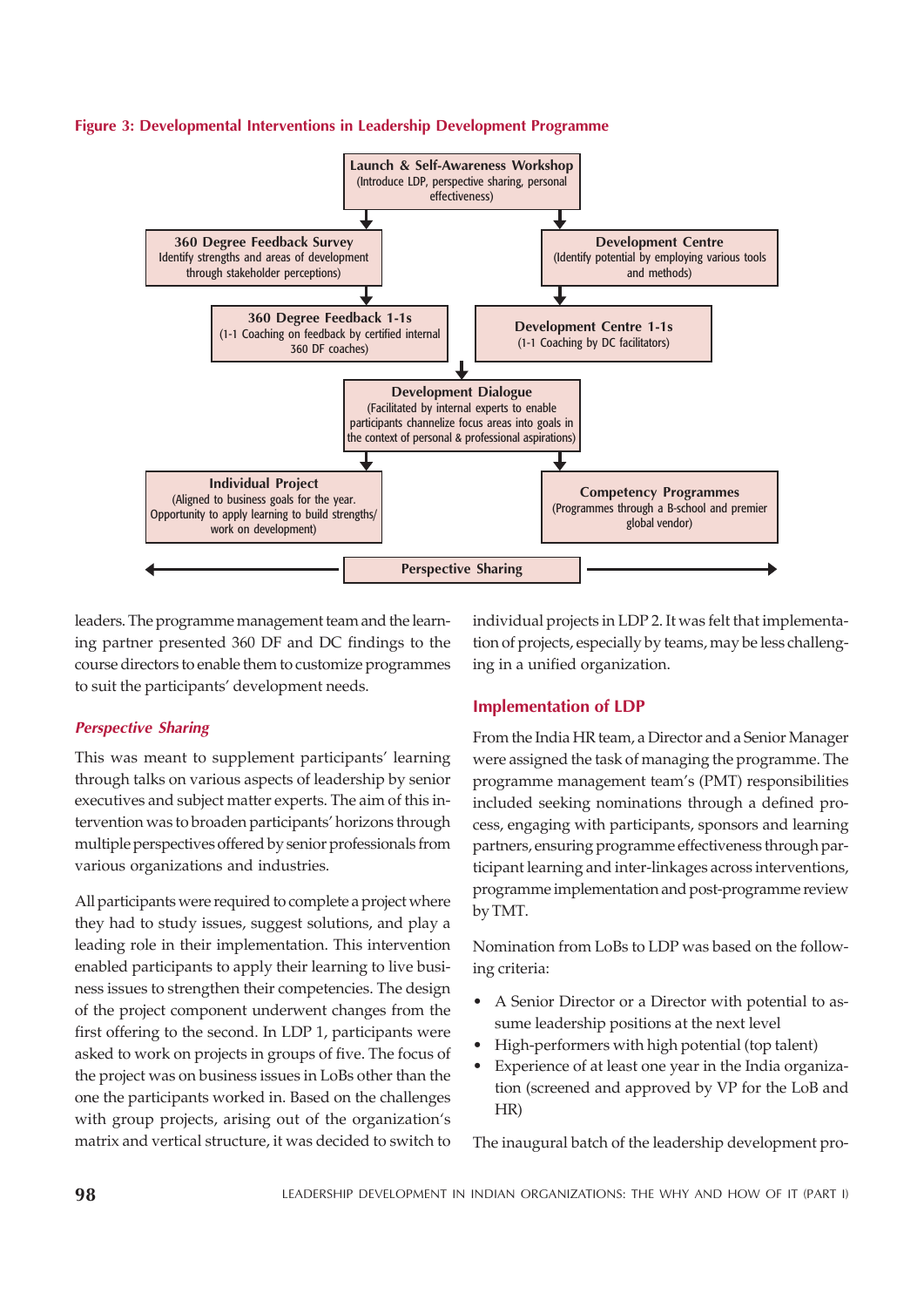gramme (Feb'08-Feb'09) had 27 participants from across the various LoBs. The participants represented 13 per cent of the overall Sr. Director and Director population in the India organization.

Action research, post-LDP, was conducted by the programme management team. PMT studied the implementation of the programme and, with support from HR and TMT, implemented changes. Based on their review of the inaugural batch and feedback from participants, TMT gave a mandate to go ahead with the next batch. A total of 32 participants, across various LoBs, were part of LDP 2.

# Action Research

PMT carried out action research at the end of both the LDPs. The highlights of the findings are mentioned below.

# Programme Feedback (Qualitative)

#### **Strengths**

- Self-awareness through DC and 360 DF and the one-on-ones
- Competency development programmes
- Perspective sharing sessions by leaders
- Scope for peer interaction

#### **Focus Areas**

- Need to enhance peer interaction beyond the leadership development programme
- Devote adequate time and attention to application of learning (Project)

It was also found that after 2.5 years, 89 per cent of the participants of LDP 1 and all participants of LDP 2 continue to be employees of the organization. Of those who have stayed on 10 per cent have had changes in roles since their LDPs and 10 per cent have been promoted.

# Learning and Suggestions

ï As participants go through LDP, it is critical that PMT plays the role of an integrator of various interventions to enhance participants' experience and learning. In

Perspective sharing by internal and external leaders and subject matter experts can be a powerful input for enriching participants' learning experiences. It enables participants to broaden their horizons by getting a first-hand insight into diverse business contexts and the leadership styles of leaders.

fact, PMT ensured that all learning partners were briefed on the objectives of the Programme and the specific developmental role played by each of the learning partners and internal facilitators. PMT also vetted each of their design outlines to ensure a logical flow of developmental actions in line with the stated objectives.

- The authors advocate the use of multiple tools to identify strengths and development needs of participants. In the LDPs, there was a high degree of correlation between the development areas of participants as identified through 360 DF and DC.
	- The duration of LDP 1 was 12 months with 17 days of intervention excluding the 3 months which the participants devoted on projects. This required a very longterm commitment from participants to the programme. Based on participant feedback, it was decided to compress LDP 2 to 10 months without compromising on the number of days of intervention. It was felt that given the pressure on the participants to hold their attention and get them to commit on the leadership development agenda, duration is an important consideration.
	- Perspective sharing by internal and external leaders and subject matter experts can be a powerful input for enriching participants' learning experiences. It enables participants

to broaden their horizons by getting a first-hand insight into diverse business contexts and the leadership styles of leaders.

Since the participants are from various LoBs, there is a need to unfreeze and integrate them with one another to prepare them better for learning. This would also help increase the level of peer interaction and learning. Hence, from LDP 3 onwards, an outwardbound programme has been suggested at the beginning of the programme to facilitate peer sharing and integration. This integration is important for the participants to take responsibility for their own and their team's learning and growth.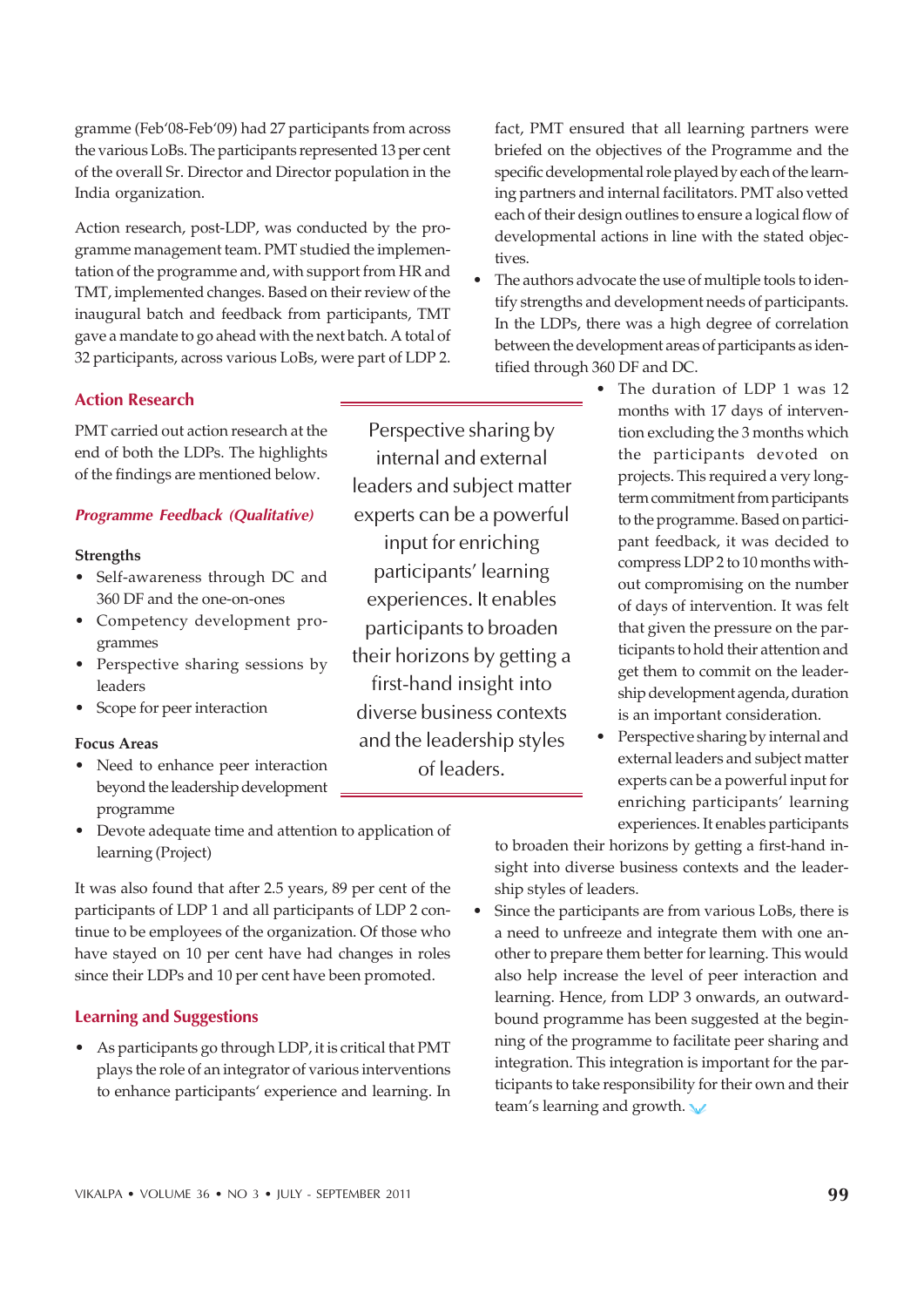# Enhancing Effectiveness of Leadership Teams – Some Experiences from the Field

# Binu Philip and Balaji Kumar

# Prelude

In this paper, we would detail some of the work that<br>has been carried out towards leadership development has been carried out towards leadership development in the organizations/business units we have been working with. While doing so, we have based our narrative on our most recent experiences. We may hasten to add that these experiences have been primarily used as a reference point and are to be solely seen as such. Similar experiences elsewhere within the organization have been extrapolated on the narrative for the sake of coherence

and continuity. Suffice it to say, in other words, that the narratives are all real but are not restricted to just one business, leader or team.

We have looked at leadership team effectiveness holistically and systemically as comprising intra-personal effectiveness, inter-personal effectiveness, and overall team effectiveness, including that of the primary leaders themselves.

The journey at Microsoft, India comprises a series of 'interventions' and the 'work' in between. These interven-

tions were more in the nature of milestones that dictated the discrete start and end points of a particular leg of a journey. They also served as 'containers' of collective reflection on the progress thus far, decision-making as to the next steps, and experimentation of newly-learnt behaviours. It is noteworthy to mention here that, the time and space between these interventions were also equally significant from a collective learning point of view wherein an implicit – and at times informal – support system of feedback, individual and peer coaching helped the team stay on course. Some of these interventions were running concurrently. It would be no exaggeration to say that it was indeed an intricate web of interwoven processes and interventions driven by different agents at a given point in time, planned and delicately coordinated.

# **Context**

The context which necessitated the design and deployment of the above series of interventions was primarily in the wake of leadership change at Microsoft where an internal leader took over from another leader. In the main

> instance, the outgoing leader was widely regarded as very successful – having built the business from scratch and brought a lot of credibility to it over a 6-year period. The incoming leader too has been a veteran within the organization and had been part of the business for a while and had been a peer to many of the members on the current leadership team. However, the authors and several other people in the organization saw that the styles of these two leaders were diverse from each other.

The composition of the team was such that it was prone to unconscious dynamics as is natural within any leadership team. The team comprised leaders who too were regarded as having been successful in building and establishing their respective business units. The team was diverse – some members were old-timers within the leadership team; some were new to the leadership team but had been member of the same organization for some time; and then there were others who were both new to the team and to the business. It also comprised function leaders heading enabling functions like Finance, HR, etc. These changes happened at a time when the organization was in the midst of certain significant changes which on the surface were structural in nature but had the potency to significantly alter the way in which the business units and the leaders heading these units would need to interact with each other. At the least, it called for

The journey at Microsoft, India comprises a series of 'interventions' and the 'work' in between. These interventions were more in the nature of milestones that dictated the discrete start and end points of a particular leg of a journey.

Note 1: What we have described here is part of a continuing journey. The process is not yet completed and is best described as workin- progress. Needless to mention, what we have recounted here is from the point of view and experience of the present authors. Further, it was in response to a specific context. This, however, does not amount to a 'standard' intervention or a recommended solution.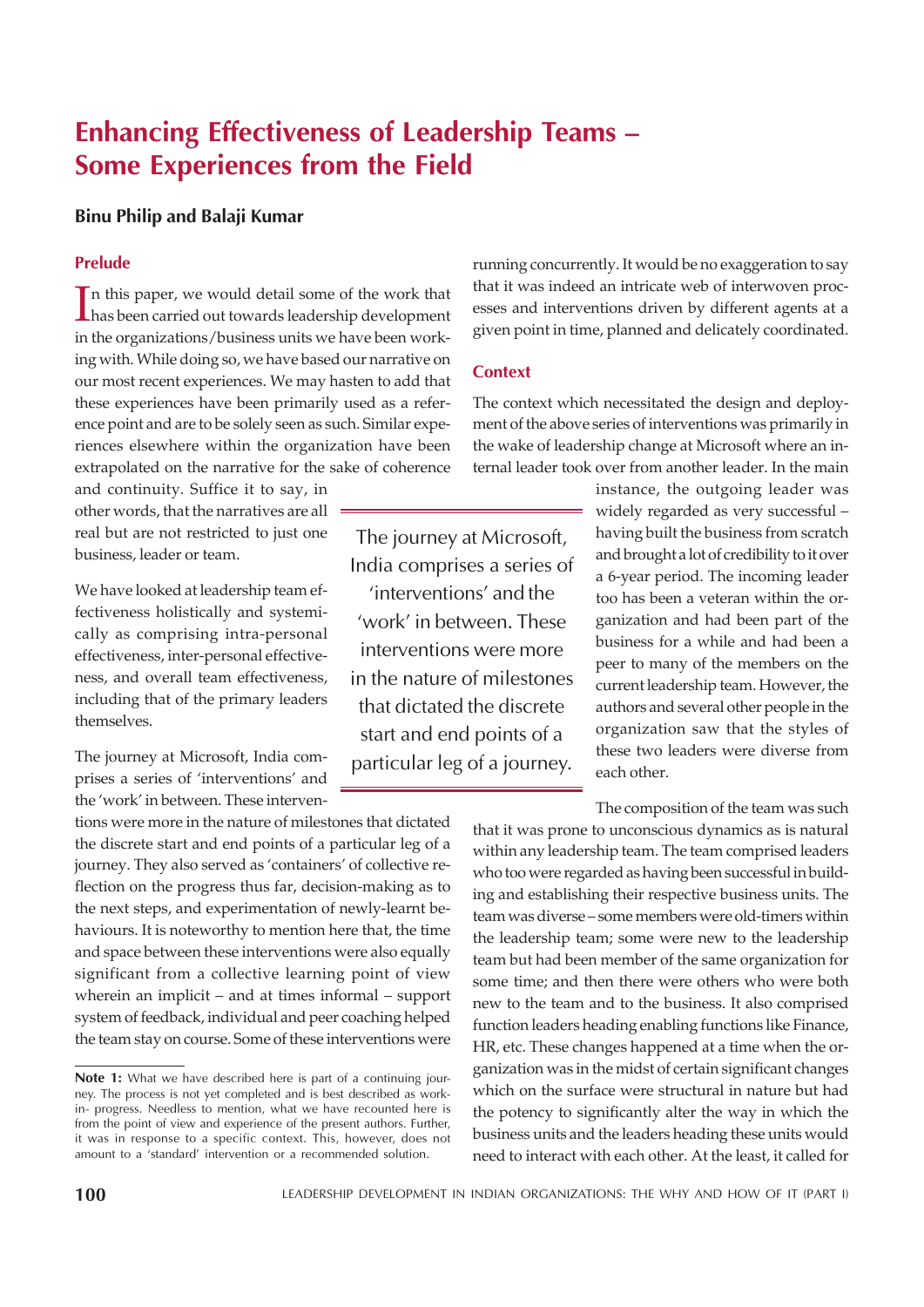greater inter-dependency in relation to the delivery of business results as compared to the existing system where deliveries of each unit were independent of the other. In other words, the context required not only the need to manage change at an organizational level, but also at the team and individual level. More importantly, it mandated the need to change the 'lens' by which successful leadership had hitherto been viewed and adopt a different lens which accepted the view that a leader can have a diverse style and yet be successful and that the parameters of success too could differ from time to time and from context to context.

#### The Work and its Phases

### Phase 1: Leading Self

In the first phase of the work, we focused on the individual leaders, around 12 of them, of the new top team and helped them understand what their strengths, development, and readiness needs were. However, the accent was more towards appreciating individual strengths and how these could be leveraged to overcome some of the limitations they might face in enhancing their role effectiveness. This was done with the help of internal and external instruments and methodologies including multirater surveys, proprietary instruments, and assessment tools. The aim was to help individuals gain greater awareness about their strengths, their motivators, their styles, and potential derailers. During this phase, they were provided adequate coaching support not only to enhance their understanding of themselves but also to increase their understanding of others so as to be more effective. A key feature of this phase was a careful mix of individual and team learning. There were some components that had one is to one learning through e-learning and coaching while certain modules had a collective learning component which was a segway into team effectiveness. One of the outcomes of this phase was an individual development plan that not only captured the learning and insights but also concrete actions on how they would use these insights to enhance their personal effectiveness, role effectiveness as a leader, and as a member of a leadership team.

#### Phase 2: Leading with Others

In the second phase, the focus shifted to enhancing interpersonal effectiveness *vis-à-vis* others and also *vis-à-vis* team members of the leadership team and also with the leader. There were two sub-phases. The first sub-phase was around enhancing inter-personal effectiveness in one-on-one interactions and the second was around inter-personal effectiveness within a team. During the first sub-phase, one of the critical capabilities to build was around coaching. This was the result of a multi-level diagnostic that clearly indicated that coaching would be a phenomenal leverage for the leaders to exponentially enhance their impact on others. Furthermore, the underlying belief was that coaching conversations not only help the coachee but the coach also stands to learn and grow immensely. In fact, this sub-phase was an end-to-end intervention in itself that had components of assessment, training, peer learning, and practical application. The aim of this stage was to create a framework and an environment for having the right kind of conversations with others and thereby unleash the true potential of self and others. The intervention was based on cutting-edge principles and research on neuro-sciences and its application to leadership and coaching. In the effort, we partnered with world-renowned experts in the field of brain-based leadership coaching. A key outcome of this sub-phase was the building of capabilities to have solution-focused conversations as opposed to problem-centric debates. The second sub-phase had two touch points. The first touch point was a two-day workshop together as a team to understand each other's strengths and styles and how does each member complement the capabilities that the other brings to the table. The workshop was built around the strengths philosophy using the framework of a popularly available and proprietary tool. This was preceded by a deep understanding of one's individual strengths and the workshop focused more on how to apply these strengths back at work, how to leverage the strengths of others as leaders, and also to reflect on the team strengths and potential pitfalls. The second touch point was in the form of a theatre workshop around the theme of teams followed by a self-diagnosis on their functioning as a team. It started with a one and a half day long programme which focused firstly, on a space to get familiar with each other and be oneself; and secondly, to diagnose the team's behaviour towards itself, and towards one another. This was done with a mix of theatre, administration of leadership team effectiveness instrument, and reflection on the conformity and contradiction between what the team believes in and how it actually behaves. The major outcomes were: greater comfort with each other, willingness to experiment with oneself and others at a deeper level, and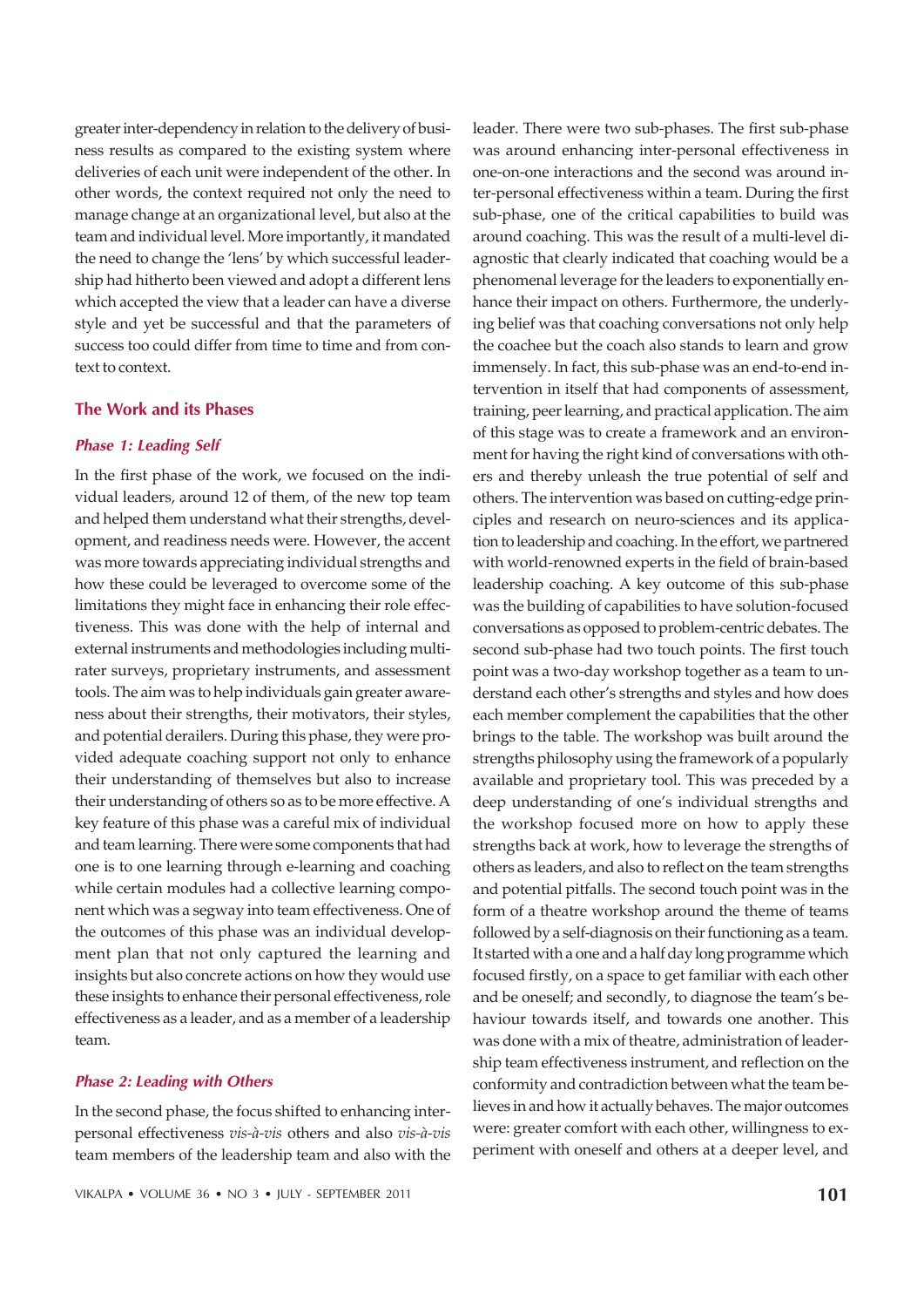understanding of the team's conflicts and contradictions.

#### Phase 3: Leading Change Together

The third phase, building on the first two phases, was about getting the team together and building capabilities in them to manage change within themselves and within the team. By this time, they knew what their strengths and others' strengths were; they also had mastered the art of solution-focused coaching conversations and most importantly had heightened self-awareness. Now, they had to focus on how they come together and operate more effectively as a team to lead the change that lay ahead of them. This had two components from a design point of view. One, assimilating the new leader and new members; and two, assimilating the new team in terms of its

new identity. Similar to phase two, this was an intervention in itself and also a part of the leadership development journey. End-to-end it was spread over nine months and had three major touch points. In this phase, we made extensive but implicit use of our internal proprietary framework around leadership team effectiveness. The phase was a mix of process and content work where the team not only focused on certain tasks at hand but also on how they ap-

proached the task and manifestation of inter-personal relationships.

Though having established the primary level of comfort between the team members, we noticed that back at work, there were still areas which needed to be addressed, such as, ability to confront each other respectfully whilst appreciating what oneself and the other brought to the table. Central to grappling with this challenge was the need to change one's own mental models around leadership and teams. Hence, the first touch point was a three-day group process workshop built on the edifice of Appreciative Inquiry (AI). Using AI as the starting point, the team engaged in powerful and meaningful conversations pertaining to their own strengths, that of the team, the dreams they had for the team, and the expectations they had of the leader. At the same time, the inherent struggles and the inter-personal conflicts that came in the way of the full effectiveness of the team surfaced and were acknowledged, if not resolved. Another element of this sub-phase was the assimilation of the leader and the team articulating their needs, and expectations from the leader. This gave an in-depth understanding of the leader's style and also helped set expectations. The hallmark of this phase was to work on relationships with each other and the leader rather than the task.

The second touch-point started with the team coming together to review and reflect on the task the team had undertaken for itself. In the meantime, the team and the leader had worked on articulating a vision for themselves and exploring its identity. The team set about defining its vision as part of their regular work. The remarkable feature of this process was that the team did this task on its own without dependence on any external expert. Furthermore, the task was initiated and carried forward by the leader

> in an inclusive and consultative manner with the rest of the team members. The team then assembled during the second touch point to reflect on the experience of the task and how they had carried it out. Not only did it reflect on the content of the task, they also utilized the space to reflect on how the vision resonates with the team members at a personal level. What was remarkable about this stage was how individuals and the team had progressed on their leadership journey –

wherein they were creating experiences for becoming more effective and also providing support and nurturance to each other in the process.

The third touch point came in the form of a workshop around organizational values. Having worked on the vision, the leader and the team set about the task of operationalizing the values of the organization to themselves and their teams. The outcomes of the second and third touch-points were a clear vision towards the direction in which the business would go and the values that were fundamental across the organization in pursuing the vision. In other words, the 'what' and the 'how' of the organization's future was clearly articulated and operationalized.

The work which the individual leaders, the team, and the support system did in the intervening period between the phases and the different touch-points, and the elaboration of a significant component of the support system including – individual formal and informal coaching to

'measure' outcomes for almost everything in terms of return on investment, we have consciously steered clear of that temptation.

While it is fashionable to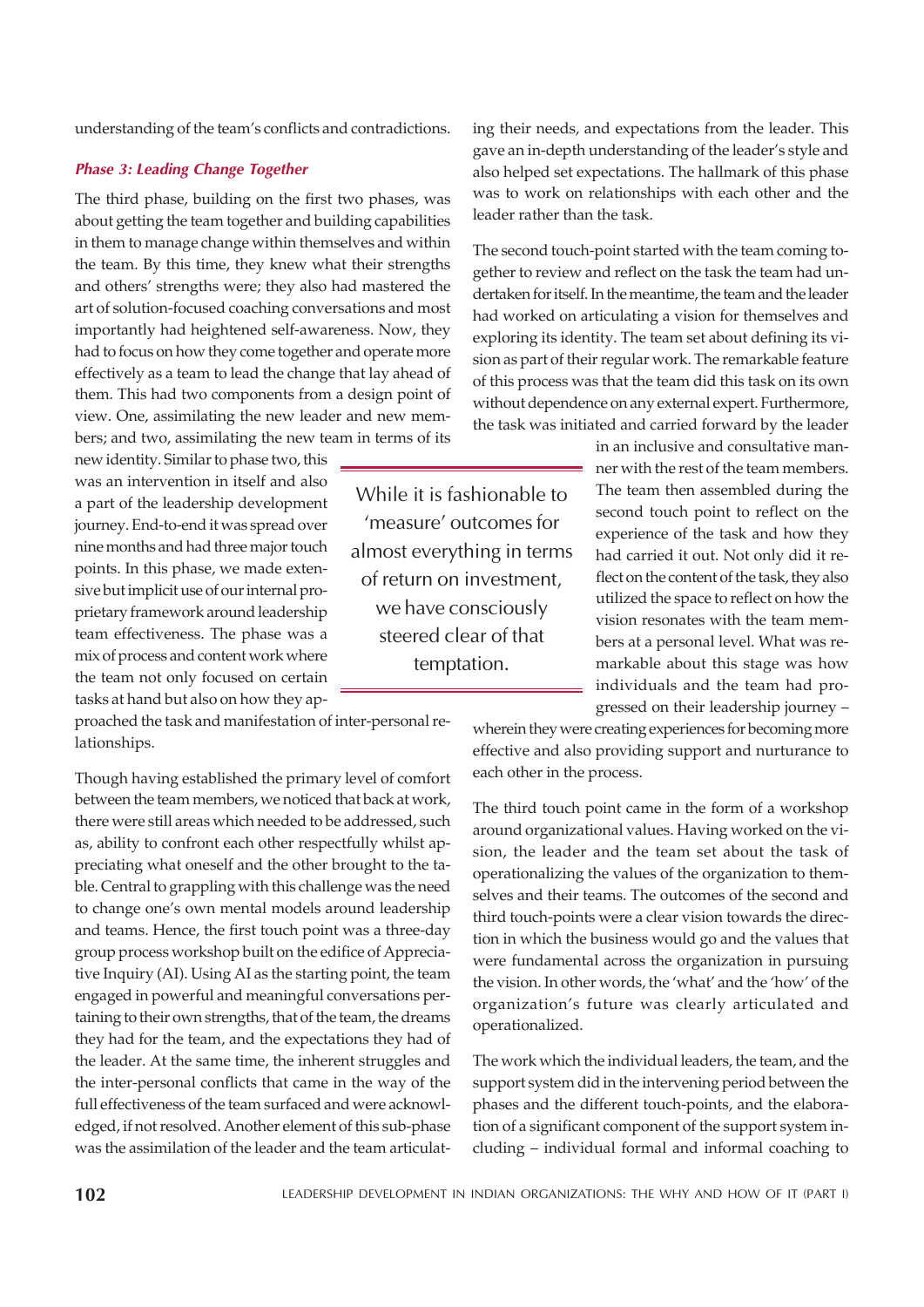leadership – are beyond the scope of this paper. We believe, it suffices to say, that individual coaching for the leader and the members of the team received sufficient attention.

Figure 1 represents the leadership development path for leaders.

# **Outcomes**

While it is fashionable to 'measure' outcomes for almost everything in terms of return on investment, we have consciously steered clear of that temptation. The three-fold expectations we had at the start of the journey were to enhance the individual leaders' effectiveness by providing a space to gain insight and experiment with new behaviours; to enhance team effectiveness by assimilating the leader and the team, by helping them articulate norms and build capabilities in them to reflect on the task and process issues that they were facing and are likely to face in future; and to create a self-sustaining and a self-reliant support system that helps the leader and the team to anticipate and cope with opportunities/challenges they may encounter. On these counts, we are convinced that we have seen reasonable success so as to carry the work further and replicate it in the future while incorporating our learning from the process.

# Building Blocks

Here we articulate some of the building blocks that were fundamental to the work we did. It would be only fair to mention that, this is not an exhaustive list:

- Focusing on the strengths of the individuals and the team rather than exclusively be pre-occupied with weaknesses.
- Creating capabilities in individuals and the team to carry their own work beyond a point and not create dependencies on 'experts'.
- An action research orientation where diagnosing and intervention happened iteratively. Learning from earlier interventions and the impact it had created fed into the design of the next intervention.
- The series of interventions were both sequential and concurrent.
- Leveraging internal frameworks and external expertise to get the best out of both.
- Individuals and the teams have a hierarchy of needs and it needs to be filtered into the development plan.
- Using self as an instrument of change on the one hand being constantly vigilant of our own needs and biases and not let these 'taint' our work, while on the other hand recognizing that we are as much an integral part of the team as anybody else and hence effectively leveraging the 'self' to help the team.
- ï A strong commitment to foster 'helping relationships.'

# Key Learnings/Conclusions

- In the leadership journey, the individual and collective paths are inextricably inter-twined and the best results can be achieved when one is leveraged for the other.
- The success of the team and the leader are inter-related and one cannot take place at the expense of the

| <b>Phase</b> | <b>Component</b>              | <b>Methodology</b>                                                                                                                                                                                                                                                                            | <b>Outcome</b>                                                                                                                                                                                                                                                          |
|--------------|-------------------------------|-----------------------------------------------------------------------------------------------------------------------------------------------------------------------------------------------------------------------------------------------------------------------------------------------|-------------------------------------------------------------------------------------------------------------------------------------------------------------------------------------------------------------------------------------------------------------------------|
| Phase 1      | Leading Self                  | Proprietary psychometric instrument &<br>$\bullet$<br>coaching<br>Coaching engagement<br>$\bullet$                                                                                                                                                                                            | • Self awareness<br>• Self acceptance<br>• Being secure with oneself                                                                                                                                                                                                    |
| Phase 2      | Leading with<br>Others        | 1st sub-phase: Effective one-on-one interactions<br>Coaching skills<br>$\bullet$<br>2nd sub-phase: Effective interaction in teams<br>1st touch-point: Strength-based leadership<br>$\bullet$<br>workshop<br>2nd touch-point: Internal leadership team<br>$\bullet$<br>effectiveness framework | • Understanding others' strengths and styles<br>• Accepting others<br>• Appreciating complementary strengths<br>• Feeling secure with others<br>• Understanding team dynamics<br>• Understanding functional & dysfunctional<br>team behaviours<br>• Build relationships |
| Phase 3      | Leading<br>Change<br>Together | Appreciative Inquiry (AI) lab<br>$\bullet$<br>Vision lab<br>$\bullet$<br>Values lab<br>$\bullet$                                                                                                                                                                                              | • Deeper understanding of team<br>performance dynamics<br>• Review mental models<br>• Set agenda for LT effectiveness to master<br>change in self, others and organization                                                                                              |

#### Figure 1: The Development Path in a Nutshell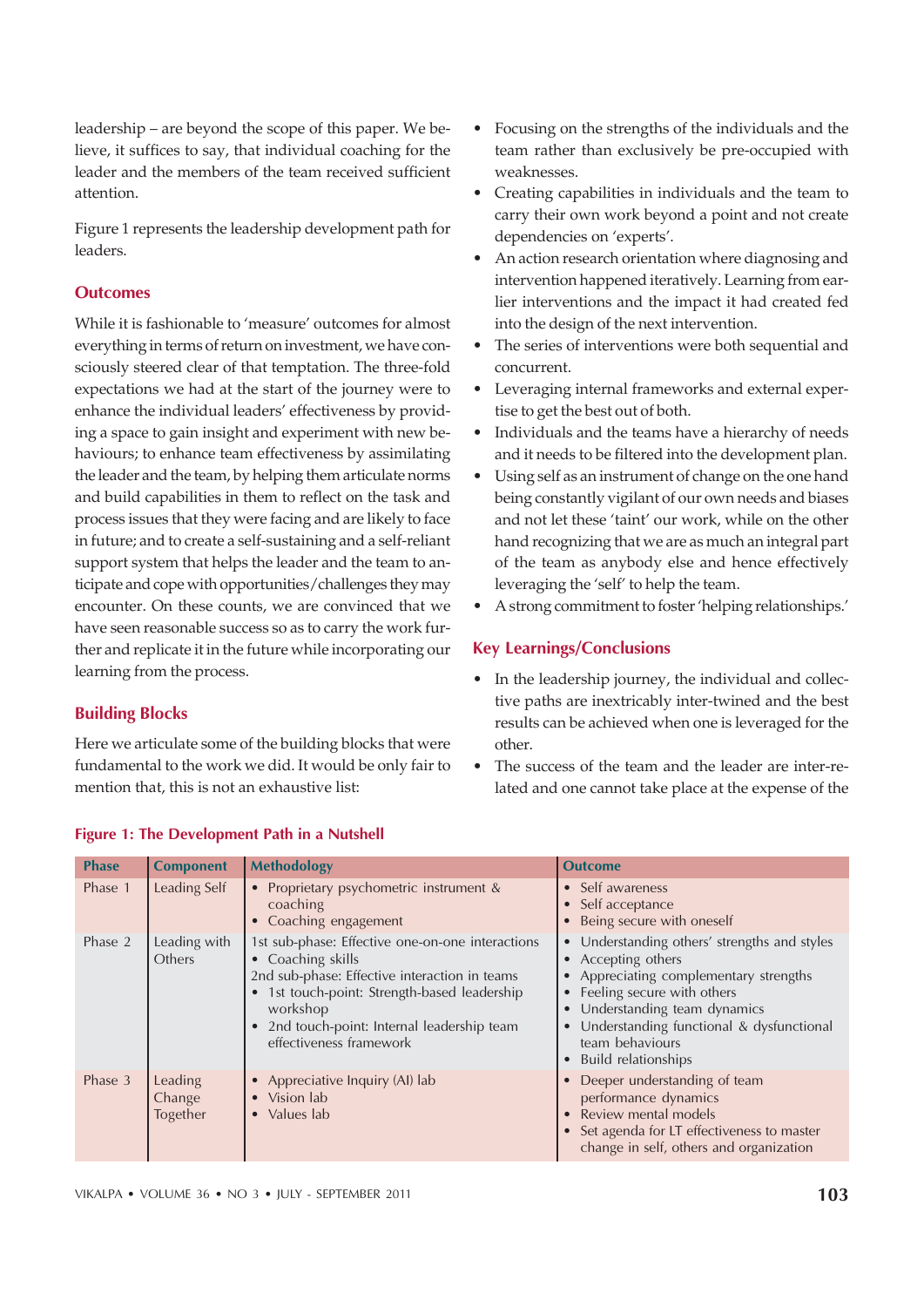other. In fact, in the case of a leadership team, the members have to be constantly reminded of and have to remain conscious of the role they play in contributing to the success of the leader and the team which in turn significantly contributes to their individual success.

- The journey itself is the constant; it is interspersed with key milestones or events. At no point of time does the work stop. In fact, the ability to create an environment back at work to continue to experiment with the insights during the events is a critical ingredient.
- Each phase saw unfreezing, movement, and re-freezing of certain critical individual and team behaviours.

In other words, the processes are best kept iterative and incremental so as to allow the participants to see and experience the progress they are making and at the same time bite what they can chew.

• Without ignoring the multiple models that are relevant and reliable, we kept them at the background without being overly obsessed. The broad framework we had in mind was the stages in the life cycle of the team and the leader centring on the hierarchy of needs of the individuals and the team. Though Maslow's<sup>32</sup> hierarchy of needs – and its later-day variation offered by Alderfer<sup>33</sup> — is not without its critics, we implicitly relied on this model and adapted it while designing the sequence of interventions. In other words, the hierarchy of needs were categorized into ex-

The success of the team and the leader are interrelated and one cannot take place at the expense of the other. In fact, in the case of a leadership team, the members have to be constantly reminded of

and have to remain conscious of the role they play in contributing to the success of the leader and the team which in turn significantly contributes to their individual success.

istence needs, relatedness needs, and growth needs. We were conscious of the co-existence of the needs of the individuals and the team. We made it the basis for designing several interventions and for encouraging the leaders to take this sensitivity back to their contexts. We began with the knowledge that the team has its own identity – which it develops over a period of time. We also began with the belief that the team has its own unique needs – different from the needs of its members.

At this juncture, we are keen to pause and acknowledge – and succumb to the temptation of inadvertently proposing a theory of team development. We would be quick to add that this exercise in theorybuilding is based on just a few experiences as observed by us in the course of the work we have done and may or may not be backed by earlier studies. As the team came together, the safety/existence needs of the members were predominant whilst the team's identity was still developing and hence its needs were still premature though not completely non-existent. Hence, the first phase of our work was focused on satisfying the

> existence needs of the individuals. They needed to be secure in themselves and in the presence of others. However, the group was likely to grapple with basic physiological needs in the form of appropriate physical space, time, presence of members, skilled facilitators, etc. By the time we reached the second phase, the focus had shifted to the belongingness/relatedness needs of the individuals whilst the team needs were entering the realm of existence needs – the team wanted to survive and have an existence of its own. This phase was characterized by the individuals' needs to belong to each other which in turn contributed to the formation of a meta-identity that took the shape and name of a 'team'. The team had to grapple with its own safety needs and a parallel process of satisfying this need and the desire to exist commenced. From the team's per-

spective, this was a phase where the unconscious force within tried to insulate itself from any external threat and became sensitive to issues regarding its identity. The third phase focused on the esteem/growth needs of the individuals and at the same time the relatedness/belong-ingness needs of the team. In other words, in this phase, individuals start demonstrating the need to contribute to the task of the group and thereby make their place in the team's hierarchy. This inevitably ushers in conflicts since each member tries to satisfy one's own esteem needs. However, at this crucial stage, an effective team responds by attending to its belonging-ness/relatedness needs thereby curb-

<sup>&</sup>lt;sup>32</sup> Maslow, A H (1954). Motivation and Personality, New York: Harper.

<sup>33</sup> Alderfer, C P (1972). Existence, Relatedness, and Growth: Human Needs in Organizational Settings, New York: Free Press.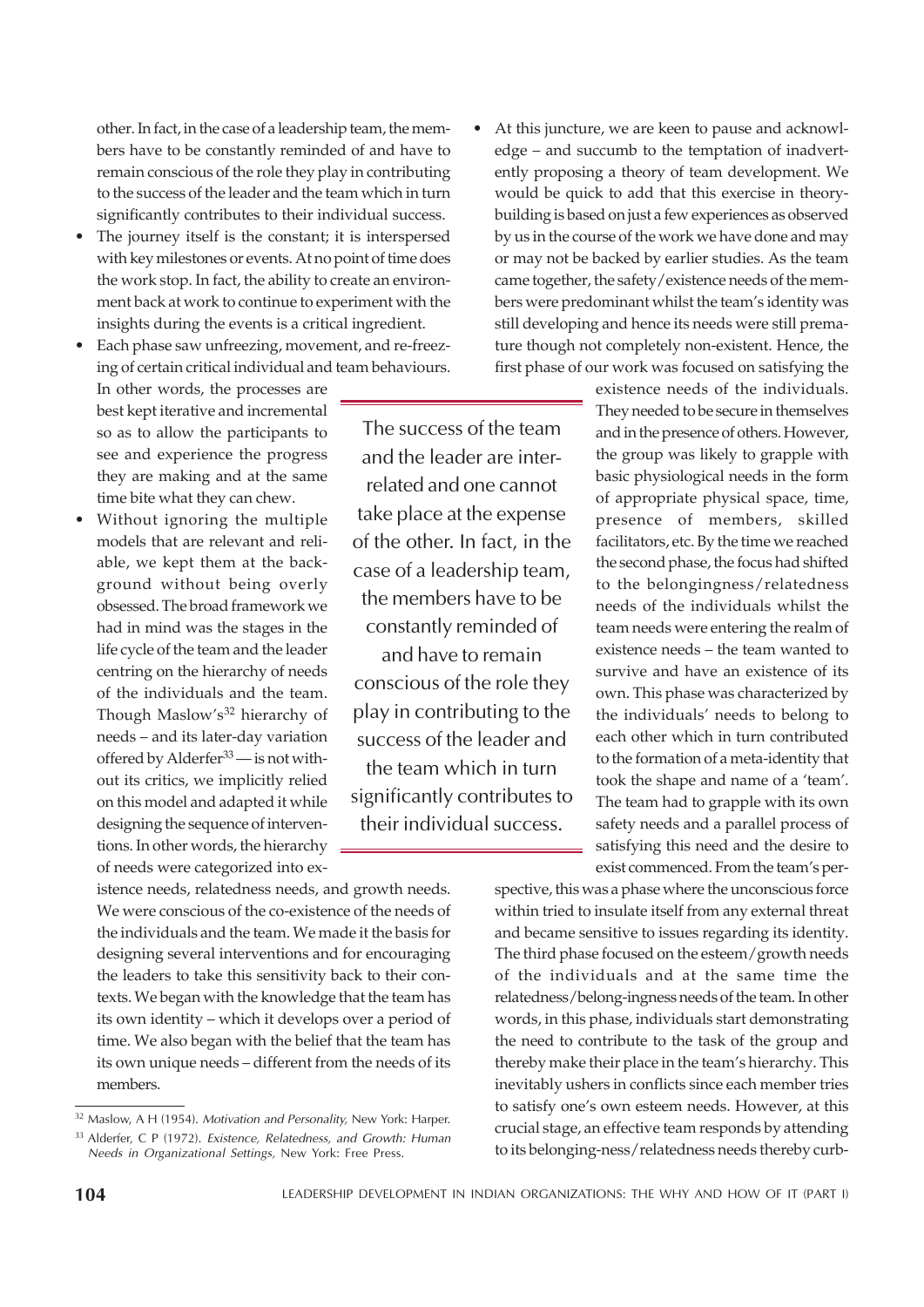ing the fissiparous tendencies that individual esteem needs may fuel. Undoubtedly, the team's collective unconscious realizes that its sheer existence could be jeopardized if these divisive tendencies are not battled. As the third phase progressed, the belonging needs and the esteem needs of the individuals and the team took centre-stage especially during the first touch point. The second and third touch points represented the stage of the growth needs of the individuals and the team integrating with each other and also leading them towards the path of self-actualization. This is the stage when the realization occurs that there are interdependencies between individual success, the team's success, and the larger organization's success (see Figure 2).

• The sequence of satisfaction of the needs for the leader, for the members of the team, and the overall team are different. At the same time, we have observed that it is likely to follow a hierarchical order. We hypothesize

that the need-satisfaction of the leader of the team should be one step ahead of the need-satisfaction of the individual members – at least during the first two stages. In other words, the leader has to satisfy his/ her safety needs before leading the members of the team to satisfy their safety needs. Further, the leader has to satisfy his/her relatedness needs before creating the space for team members to satisfy their belongingness needs. Beyond this, we reckon that the growth needs of the leader and the team members could overlap and need not necessarily follow the earlier sequence. Similarly, the team's need-satisfaction follows the need-satisfaction of the individual members and merges at the top with growth needs. In other words, the security needs of the leader, individual members, and the team are satisfied in that hierarchy. And this hierarchy is juxtaposed, with the hierarchy of the needs itself.

In this case, success can primarily be attributed to the



#### Figure 2: A Model of Leadership Development

Note 2: It is pertinent to mention that, the frontline managers and their managers also were exposed to parts of the interventions described here. This was done to ensure that there was a system-wide intervention with some common elements for all and some specific solutions exclusive to particular segments of the management team. For example, in one business, all managers, their managers, and the leadership team were covered under Phase 1 of the work. Later, the managers of managers and the leadership team were all covered under Phase 2 of the work.

satisfaction. All converge while satisfying growth needs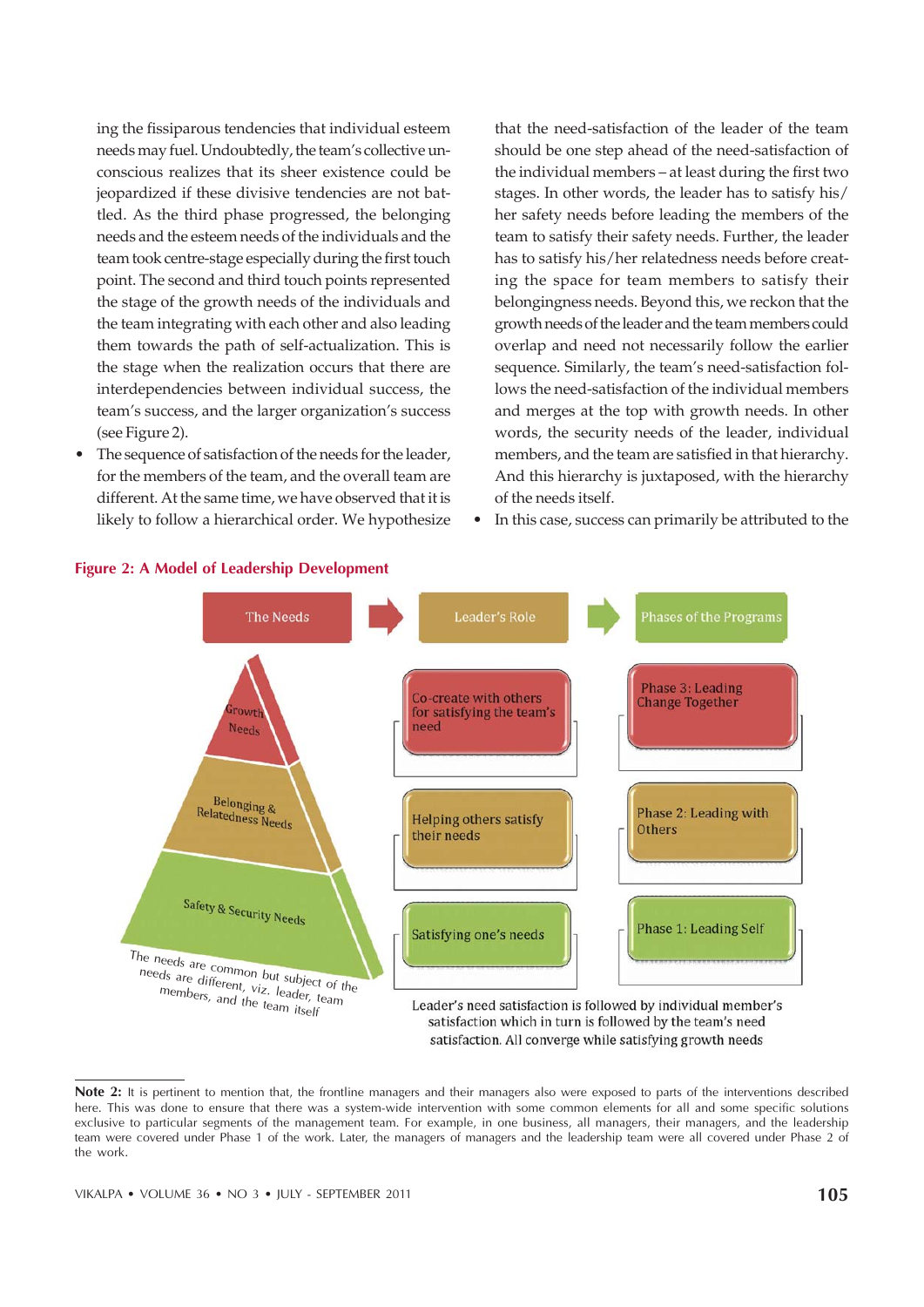leaders' commitment and investment. The commitment which the individual leaders and the leadership team showed towards making each other successful was the hallmark of this journey. It had its own anxious moments, but the faith and trust with which the participants took risks were open to learning and was a unique experience in itself. Equally important was the partnership between the HR leader, the internal consultant, and the external consultant. The iterative process of reality-testing, sharing of information, and

closure of feedback loops at every stage was a remarkable feature. The realization dawned upon us quite early that, as internal change-agents, our primary role lay not just in designing the interventions and inviting external partners to carry out their work but to invest significantly in setting them up for success by constantly feeding the external consultant with insights and data points pertaining to the system that ensures that neither the consultant nor the client are strangers to each other when they start work.

# Developing a Global Leader from India: Views of a Coach/Consultant in Developing Leadership Talent An Interview with Prasad Kaipa

By Twisha Anand

A thoughtful integration of perspectives, principles,<br>and practices of business, science and technology,<br>and spirituality is what makes Dr. Kaipa's leadership thoughtful integration of perspectives, principles, and practices of business, science and technology, development programmes unique. Sharing his insights on leadership development, Dr. Kaipa distinguishes be-

tween two leadership strategies – being a "cool cat" or being a "smart fox." Citing metaphors from an old fable, he compares a "cool cat" that knows just one way of saving itself from the hunters and a "smart fox," which knows many different ways to do so. While the cat is learning other techniques from the fox, some hunters appear. The cat hides itself on the tree, the only way it knows to save itself. The fox gets killed while deciding on the method to use to save itself. Dr. Kaipa mentions that many of us act either as cool cats or smart foxes as per our natural instinct and that both kinds of behaviours may be necessary at different times. Functional leaders are like cool cats- they know how to manage and get things done. They manage cost,

Functional leaders are like cool cats – they know how to manage and get things done. They manage cost, quality, delivery, customer

satisfaction, and are excellent in managing projects and bringing them to successful and profitable conclusion. They can execute and deliver quarter after quarter.

and profitable conclusion. They can execute and deliver quarter after quarter. Smart fox brand of leaders are generally out-of-the-box thinkers, innovators, and entrepreneurs. They build the brand, differentiate their company from everybody else, but they may not add anything unique

> to the execution process. They in their role as leaders are happy to be visionaries and big picture thinkers and strategists and proud of their contribution. According to Dr. Kaipa, smart fox is one extreme and cool cat is the other extreme form of leadership and without each other's help, they don't make their best contribution to the organization. He suggests that, to be a better leader, we should take the approach of a wise owl as it integrates both kinds of leadership. Wise owls are not stuck with one way of leading and are able to move freely between the two styles and bring upon what is needed to get the job done — whether it is the execution focus or the top line growth. They are flexible, resilient, and have the ability to work with and do what is needed

quality, delivery, customer satisfaction, and are excellent in managing projects and bringing them to successful for the organization concerned. The focus of leadership development in the future should be on developing wise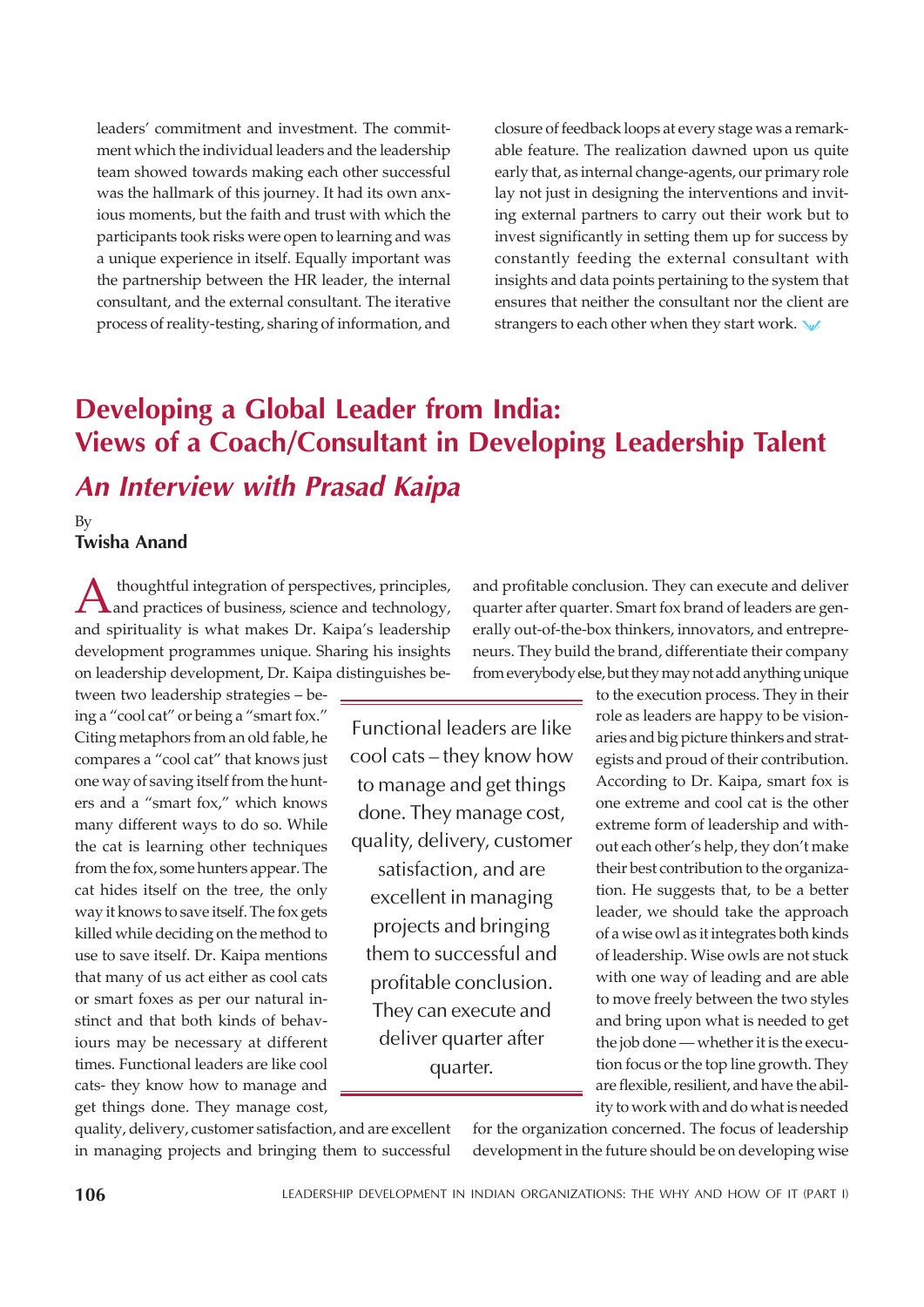that they have come up with will become the foundation for many new not stuck with one way of leading and are able to

"products" that they could sell around

the world.

tributing to Tata Motors' top line growth through innovation, and Jaguar and Land Rover increasing top line growth through mergers and acquisitions. Over time, knowledge transfer can happen between various divisions of Tata Motors but the success of Nano and innovations in R&D

owls because they are the people who can deal with complexity, diversity, speed and scarcity more meaningfully

According to Dr. Kaipa, the leadership concept has changed significantly over the past twenty years. Total quality leadership, total quality management, and re-engineering have come and gone and in the recent times innovative leadership is becoming more essential for organizations to grow. When the top line growth happens through not only mergers and acquisitions, but also through organic innovation, the organization benefits in the long run. Dr. Kaipa gives the example of Nano con-

than smart foxes or cool cats.

Shift in Leadership Focus

Insights from Programmes in India Having conducted close to 80 programmes in India since 1990 in about 30+ companies, Dr. Kaipa narrates the challenges in developing Indian lead-

ers. He feels that leaders in India are different in mindset and skill set and need to be developed in unique ways compared to those

in the Western countries. Indian leaders seem to believe that their teachers and coaches must have more domain knowledge and should demonstrate their expertise about the subject. Gaining knowledge and having intellectual prowess is very important for leaders in India; as they are themselves intellectual and well informed, they are not easily convinced and need the facilitator to prove that they are "gurus" and worth listening to. Indian leaders believe that they gain credibility in their teams by being knowledgeable and the focus is not on group discussions, learning from each other as much as it is on listening to the "expert". Dr. Kaipa differentiates this experience from

that in the United States and (West in general) where leaders and managers attending the leadership development programmes are not so concerned about how much the trainer/coach "knows" but are focused on what they can take away to apply in terms of tools, processes, and models. Another differentiating factor is that the Western audience is well grounded in structures and processes and more interested in ideas that could be applied in their organization whereas Indian leaders are idea-rich but need structures, processes, and frameworks to think with. In other words, the Western world is good at execution and Indian leaders are good at vision and plans. Dr. Kaipa believes that Indian leaders are good at translating their visions into action and if a suitable structure, process,

To be a better leader, we should take the approach of a wise owl as it integrates both kinds of leadership. Wise owls are

move freely between the two styles and bring upon what is needed to get the job done — whether it is the execution focus or the top line growth.

and motivation is provided, they deliver impressive results. They are also quick learners and can translate best practices to suit their organizational context and invest the rest. Dr. Kaipa believes that the majority of Indian leaders have high intellectual capacity but they might not be exposed to different execution frameworks and once they are, they not just copy but innovate and come up with 'jugaad' solutions if necessary to meet organizational needs. Dr. Kaipa addresses this challenge of knowledge-skill gap by getting leaders to first identify where they have the biggest gaps and helping them to bridge those and then move on to learn what they need to learn to become more successful. He also starts with building psychological capital by

focusing on unleashing their capacity and genius rather than fixing problems.

Dr. Kaipa feels that, sometimes, Indian leaders are very good at adopting best practices from outside and do not pay sufficient attention to homegrown approaches and solutions. As they try to compete with the Western companies, they implement ideas and best practices from everywhere in their organization. Indian leaders often forget that each organization has its unique DNA and some practices are not easily translatable. The force-fitting of ideas into their own context slows them down and sometimes gets them into trouble because whatever is done superficially might look very good but may not make them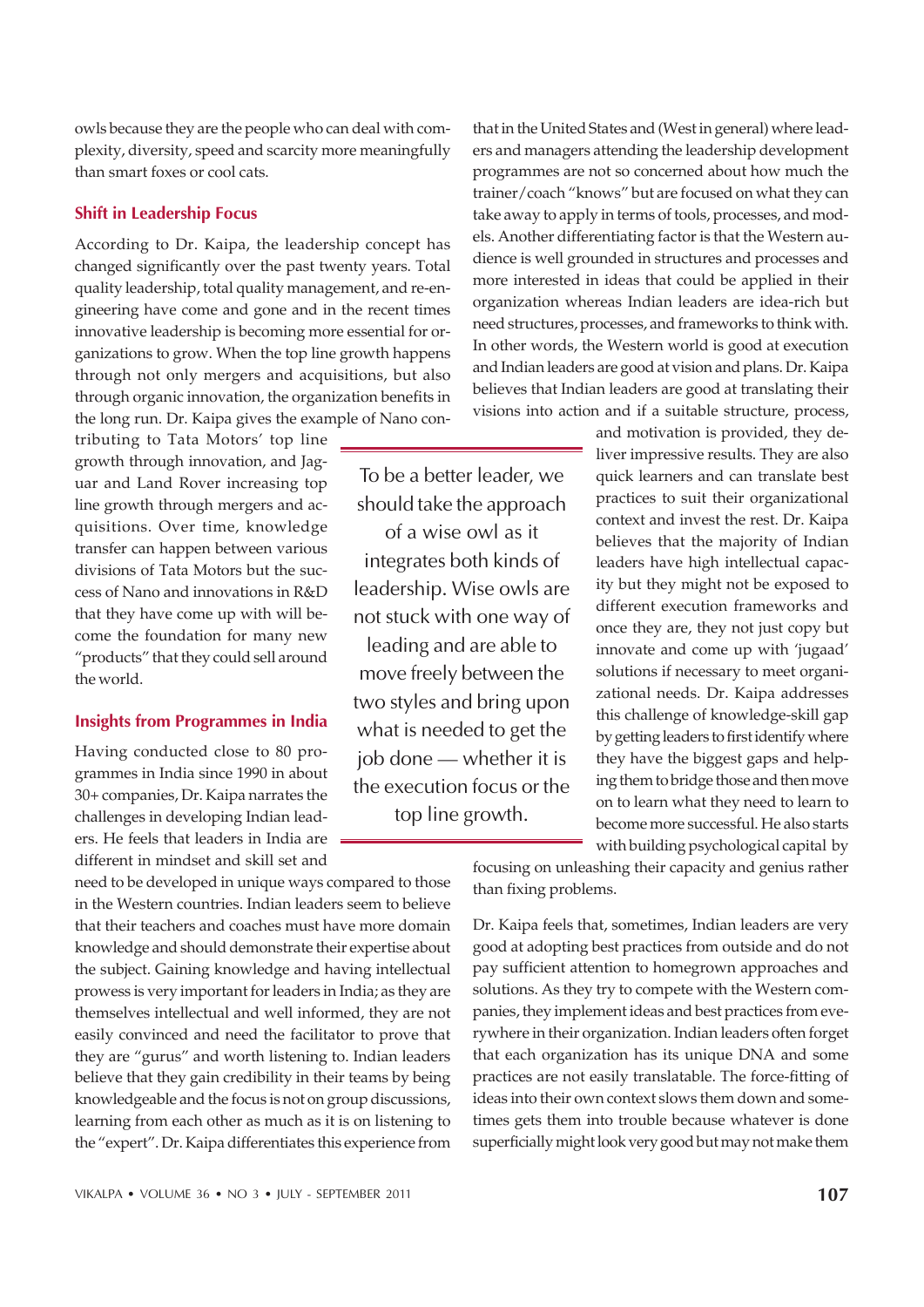competitive in the global market. Dr. Kaipa's programmes thus focus on contextually helping leaders to think through the implementation in their specific organization and not just look for good ideas and processes. In India, he feels that he has to work doubly hard to make the leaders receptive or else they just listen politely but do not spend their valuable time to come up with unique solutions that stand the test of competitive global market place. He believes that it is critical in leadership development programmes offered to Indians, we take time to customize the pedagogy to get participants to recognize the

opportunity to not just become successful Indian leaders but to become successful *global* leaders.

# Innovations in Pedagogy to Suit the Indian Audience

Perhaps the best-known evaluation methodology for training programmes is developed by Donald Kirkpatrick in 1959 (and updated in 1994).

The four-levels of evaluation consist of (Kirkpatrick, 1994):

- Reaction how the learners react to the learning process
- Learning the extent to which the learners gain knowledge and skills
- Behaviour capability to perform the learned skills while on the job
- Results includes such items as monetary, efficiency, moral, etc.

Majority of the leadership development programmes use smile sheets which

are collected at the end of the programme that primarily measure how participants reacted to the learning process and rarely addresses what they learned, how they plan to apply, and what results they intend to produce. Hence the value of the programmes drops significantly once the participant leaves. Dr. Kaipa designs his programmes focusing on participant learning, desired performance, and anticipated results. He believes in customizing the programmes to steer the participants towards application and outcome focus while they are enjoying the learning process and developing self-awareness (by identifying where they are and where they would like to be). He believes that a successful leadership development programme has to simultaneously focus on perspectives, principles, and practices. If their mindset (perspective) is changed, they pick up principles that are meaningful to them and come up with practices similar to best practices that they had heard about during the programme.

Dr. Kaipa's programmes rest on the unique concept of 'igniting the genius within' which involves helping participants to change the perspective or the world-view in addition to learning principles and practices. The concept fits in with the positive psychology approach that

The Western audience is well grounded in structures and processes and more interested in ideas that could be applied in their organization whereas Indian leaders are idearich but need structures, processes, and frameworks to think with. In other words, the Western world is good at execution and Indian leaders are good at vision and plans.

Dr. Kaipa works with and when participants develop self-confidence and connects what they are learning with what they already know and believe in, their self-efficacy goes up and their application of learning becomes intrinsically motivated. Once they have a vision that is clear in their mind and they are intentional about making that vision come alive, they become passionate and take action consistent with their vision. This concept of connecting vision, passion, and action is closely related to the spiritual concept, *'trikarana suddhi,'* where we talk about aligning the body, mind, and spirit. Once they align their actions with passion and vision, self-imposed limitations do not get in the way and their genius is not just ignited but implemented appropriately to produce desired results. As an example, he narrates the story of the Olympic athlete Marilyn King, placed Second in the

1980 Olympics trials. About eight months before the Olympics, a truck had hit her from behind and she had a disc bulge and dislocation; she was thus unable to practice for the next several months. She got all the videos of her competitors from various countries, and watched what they did. She kept imagining her pentathlon run and visualized her practice in painstaking detail. By the time she got sufficiently healed to be able to participate in the track, there were only two months left for actual practice. Two months later, she was ranked Second in the Olympic trials. Her detailed vision and passion to keep recreating her run mentally in exquisite detail and all the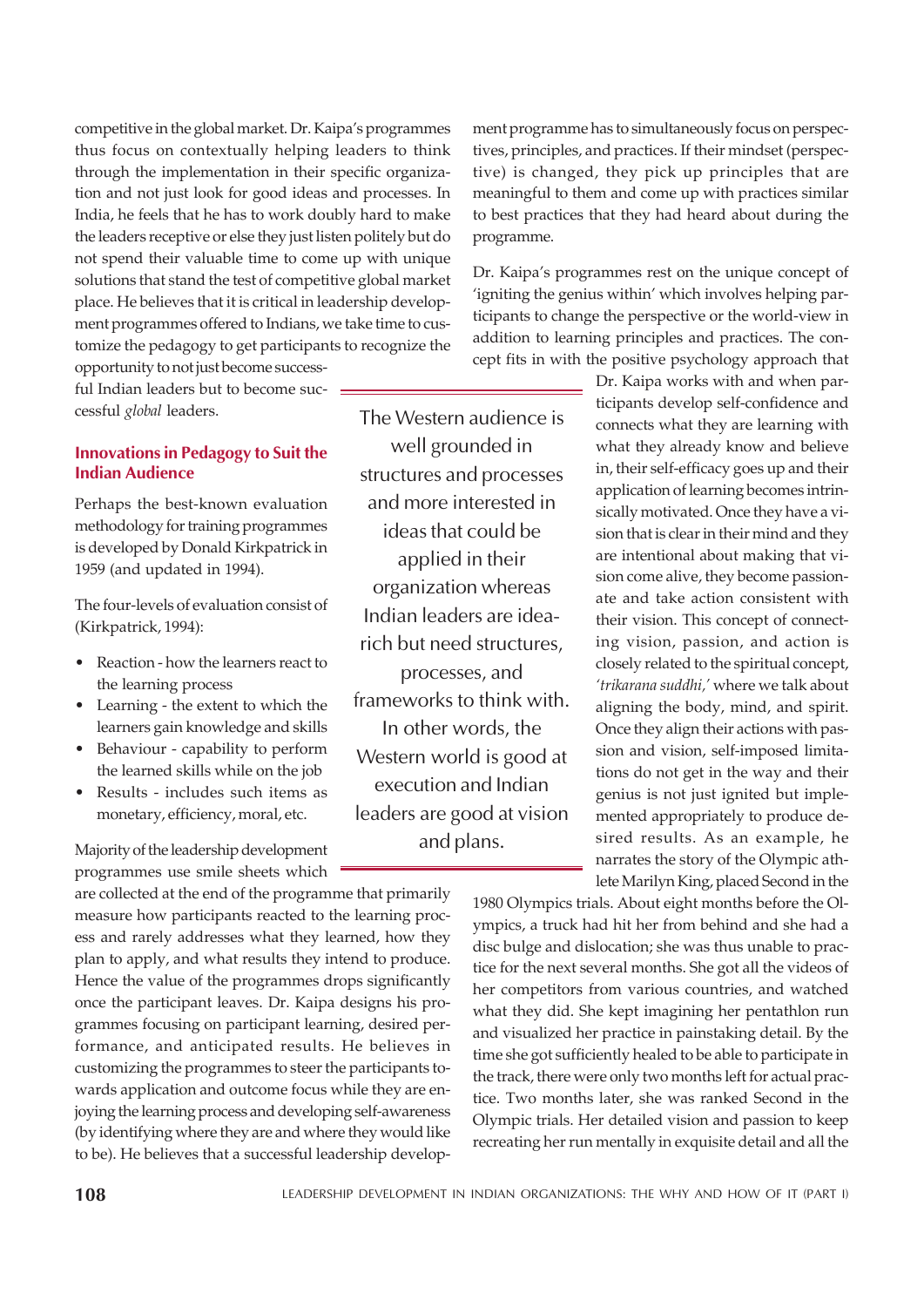VIKALPA • VOLUME 36 • NO 3 • JULY - SEPTEMBER 2011 109

actions she took consistent to her vision allowed her to succeed when many others failed. She calls her approach the 'Olympic Way' and trains people in this approach in California.

Dr. Kaipa designs his leadership development programmes to have all the three elements – action orientation, pedagogy that creates meaning and passion, and finally, the commitment to help participants leave with a clearer focus and vision of what they want to achieve as leaders. He says that it is deeply connected with spiritual principles practised in India. It is said in Hindu mythology that one has to master three kinds of powers to truly become successful in the world" *Iccha Shakti* (power of intention), *Jnana Shakti* (power of knowledge/perspective),

and *Kriya Shakti* (power of actualization through action). Igniting the genius within means awakening and aligning these three powers in participants. Dr. Kaipa uses relevant segments of movies, tools from brain research and cognitive psychology, stories from all over, principles and best practices from the management world in his programmes to inform, inspire, and engage the participants.

Dr. Kaipa explains that leadership development occurs through multiple approaches and while the programme

approach is one that is most used, executive coaching is becoming the second most used approach. The peda- gogy in programmes and coaching is significantly different though the end result is still helping them to align their vision, passion, and action and igniting the genius within them.

# Executive Coaching vs Programme Approach for Leadership Development

In coaching, Dr. Kaipa works with one person at a time or a small group of people and focuses mostly on action and results rather than on knowledge and skills. He explains that coaching requires a lot of hand-holding, partnering, and is a lot more specific than programmes and also done in small doses over many sessions. He does not dictate the agenda, but week after week, he works with coachees on successfully addressing tactical, operational, and strategic issues and in doing so, he learns the underlying

Indian leaders often forget that each organization has its unique DNA and some practices are not easily translatable. The forcefitting of ideas into their own context slows them down and sometimes gets them into trouble.

principles, practices, and perspectives. While programmes take place in classrooms, coaching takes place in meeting rooms. In programmes, they discuss cases and best practices of industry leaders, while in coaching, they apply learnings from cases and best practices to problem on hand and see how they can come up with productive solution. Programmes produce results after the programmes are completed (sometimes long after), whereas coaching produces results during the process. In programmes, learning happens first and action takes place later whereas in coaching, the order is reversed.

While an executive coach is generally engaged to work with a specific leader, Dr. Kaipa feels that his approach works even better in a team coaching context.

> Programmes focus on knowledge and skills of participants; executive coaching focuses on competence development in the context of leadership; consulting focuses on increasing effectiveness of the organization (not focused on individuals). In a consulting scenario, one helps the organization to become successful, innovative, and sustainable and in achieving those goals, leaders become more effective. In that respect, the focus is on results and leadership development is a secondary benefit as results get produced

through people and their efforts (and innovation).

# Future of Leadership in India

Dr. Kaipa believes that leadership is all about action. The effectiveness of leadership is measured by results achieved in the organization and the bench strength of leadership talent. Leaders have to see and seize opportunities before the competition, make choices on a continuous basis (especially in this complex and global reality), take responsibility and accountability for results and develop leaders around them. Dr. Kaipa mentions that if we can develop more leaders who can deliver on these four steps, then we will not be just exporting IT solutions but global leaders to other parts of the world. Dr. Kaipa feels that the world is ready and waiting for more leaders from India and hopes that Indian leaders are ready to step up to the plate and deliver.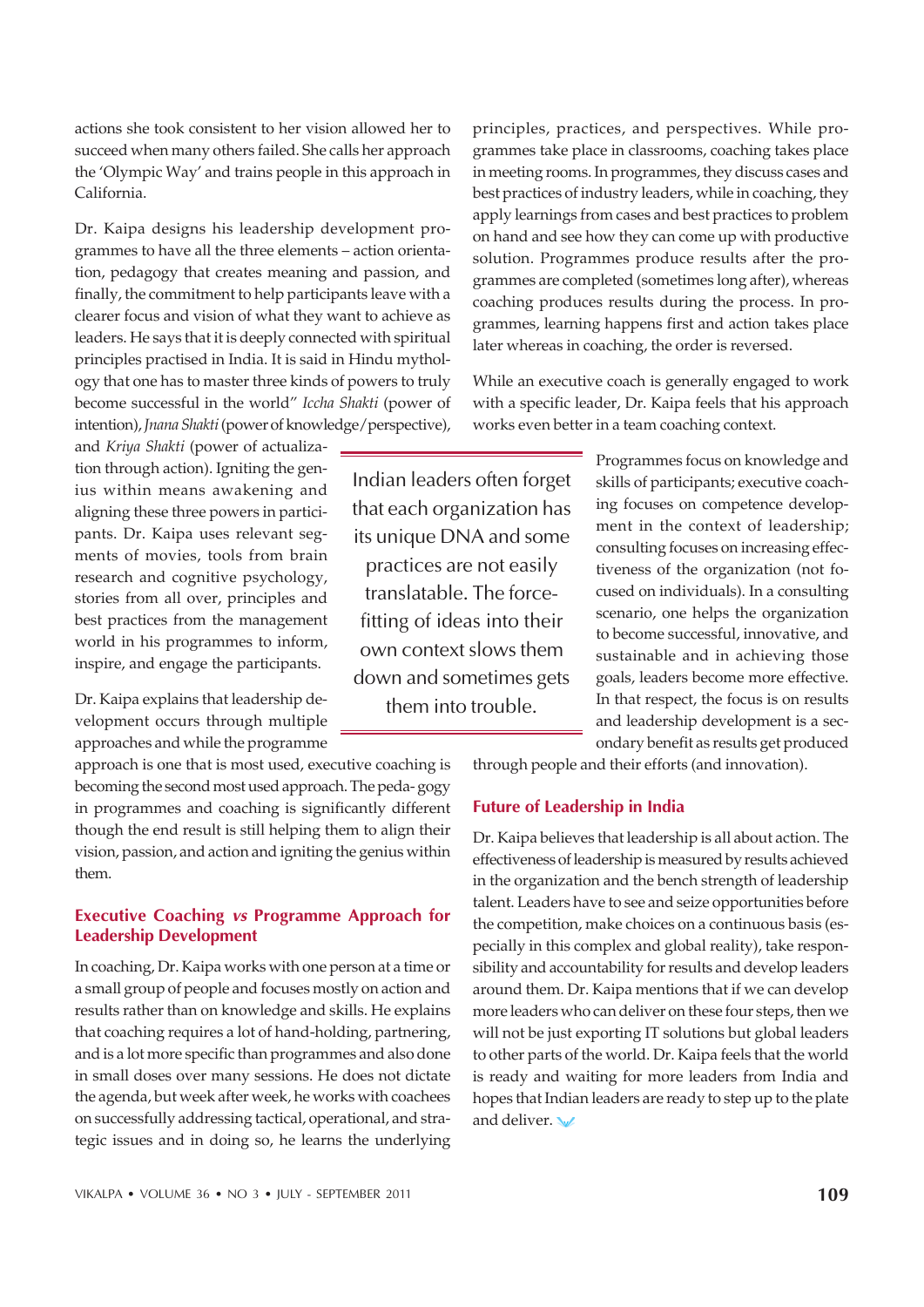# Consulting in "Leadership Development" — An Ethnographic View

# Kartikeyan V, Shabari Madappa, Swasthika Ramamurthy and Vishwanath P

#### Introduction

Over the past decade, "leadership development" has<br>become one of the hottest and most popular busi-<br>ness conference topics. Most organizations today believe ver the past decade, "leadership development" has become one of the hottest and most popular busithat this unknown, hard-to-pin-down development will mark the difference between success and failure in their businesses. Myriad books on the subject have been published in the hope of cashing in on what might prove to be the next magic wand. A Google search on "leader-

ship" led us to 441 million hits! Consulting houses have launched global leadership practices and business schools have also partnered with organizations to sell their wares in the lucrative leadership education marketplace.

Every CEO today, irrespective of industry or country, has a well-rehearsed speech on how developing the next generation of leaders is the biggest challenge. And yet, with all the cacophony and a multitude of models, the struggle to define leadership development and a multi-dimensional approach to it persists. Most organizations to their dismay have discovered that eloquent statements and huge money investments do not necessarily equal a pipeline of quality leaders.

Every CEO today, irrespective of industry or country, has a wellrehearsed speech on how developing the next generation of leaders is the biggest challenge. And yet, with all the cacophony and a multitude of models, the struggle to define leadership development and a multi-dimensional approach to it persists.

ances of the cultural, country or industry context.

One of our key realizations is that it is more often the "practice of leadership development" that informs the theories of development rather than *vice versa*. This is the reason we have chosen to frame our own reference points on leadership based on an ethnographic experience rather than relying exclusively on a theoretical precept or a "lessons from history" approach.

> With over half a century of experience in the leadership development arena, questing for success and learning from mistakes, the VISTAS consulting team today approaches leadership development from a vastly different and wider lens than when we began. Our experience with organizations across industries, (with a cross-section of Indian companies and MNCs), as insiders and outsiders and having worked both "in the trenches" and in advisory executive coaching and facilitating capacities, has helped us assimilate our insights into a unique approach to leadership development that is constantly evolving. These insights frame and inform our practice, approach, and methods in this area and we wish to present some of these in this paper.

The reasons for such lack of clarity in the delivery of leadership development processes could rest in some flawed assumptions associated with most approaches towards developing leaders. Very often, the term "leadership development" is confused with "leader development" and the focus tends to be therefore on development of individuals and not the system. Another *cul de sac* that we find organizations walking into is a "one size fits all" or a "best practice" approach without appreciating the nu-

### What Informs Our Consulting Practice

In all our leadership consulting work, we use certain models and frameworks. Apart from the inspiration we receive from Integral Psychology, particularly as written about by the renowned Ken Wilber (2000), we have chosen to construct models based on our real experience and then validate these through dialogues with scholars and other practitioners. While we have used these models and frameworks in diverse consulting settings, for the purpose of this paper, we are choosing to talk about them only in the context of leadership development (LD) engagements.

Acknowledgment. The authors wish to acknowledge the inspiring conversations with the Founders and Fellows of Sumedhas, Academy of Human Context, clients, workplace colleagues, co-workers, and many others who helped through the leadership journey.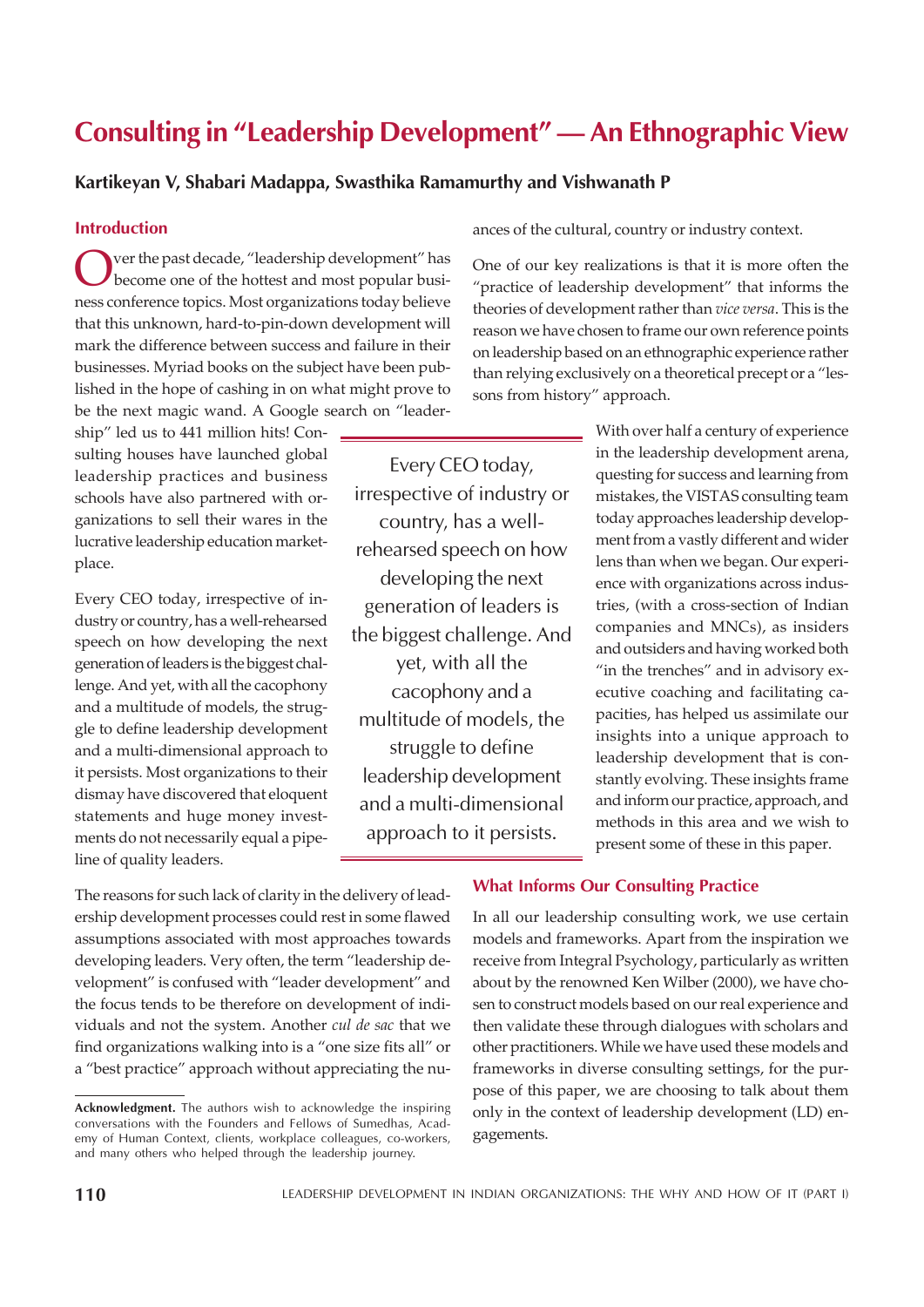In this paper, we are choosing to present two of our core models, especially since they inform and impact our leadership work. These models are the AAC Model for designing transformative leadership development and the VISTAS™ model for leadership and organization development (this latter model is eponymous with our firm's name). These models in turn rest on the following paradigms/axioms:

- That a leader's role is to produce superior performance and also make meaning
- That a leader is a person and leadership is a social role
- Leadership is both universal and particular
- Leadership development would need to focus not just on the thinking- doing aspects but equally on the being-becoming aspects of one's self.

The AAC model of Awareness, Alignment, and Capability can be visualized as an *inside-out* vector, with the focus being on *working from within* a human system to effect transformation in the outside-in demands of Vision, Task, Realities, and Sentience, which is covered by the VISTAS™ model.

# Transformative Leadership Development – The AAC Model

Many approaches to transformation or change in systems tend to focus right away on building capability to change or manage the consequences of change. While not arguing with these approaches, we believe that there are two essential steps that precede capability building in any human system, be it an individual leader, or a leadership collective such as a team. These are detailed and illustrated here.



Mindful awareness looks at everything in and about the system – the "what is," the "desired," the resistance, and the paths ahead. Vistas' belief is that if awareness is absent, change would be illconstructed and not lasting. Awareness, thus, is the foundation on which change happens.

#### Step 1: Generating Awareness

*"Equanimity just looks on and observes, while calmly settled in composed neutrality, it is manifested as the quieting of both resentment and approval" – Gautam Buddha*

This act, the first in the transformation process, implies casting a gaze – simultaneously inwards into the system and from there outwards to the objective context of the system-in-focus. Mindful awareness implies neither evaluation nor judgment but an impassive witnessing or contemplation of the whole system from various locations.

> Such awareness enables the observer to gradually make out patterns that are not apparent in the normal course of things. This mindful awareness looks at everything in and about the system – the "what is," the "desired," the resistance, and the paths ahead. Vistas' belief is that if awareness is absent, change would be ill-constructed and not lasting. Awareness, thus, is the foundation on which change happens.

#### Step 2: Creating Alignment

Following awareness is alignment. Awareness makes apparent the fragments in the system that needs to be constellated meaningfully for the change to take place. In an individual leader, it could be alignment of

thought, feeling, and action. In a leadership team, it could imply alignment of the various constituent units or different individuals. Alignment enables the "coming together" of parts to generate meaning – much like the coming together of *swaras* (musical notes) to create the form of a raga.

#### Step 3: Building Capability

Awareness and alignment create the ground on which lasting capability can be built. Vistas' vision of leadership development is different from several others' in that most other approaches that we have experienced or researched tend to jump to building capability, while Vistas proposes capability building as the final step in the whole process. We advocate a moving away from a "training" orientation to LD and moving to an Organization Development (OD) orientation instead.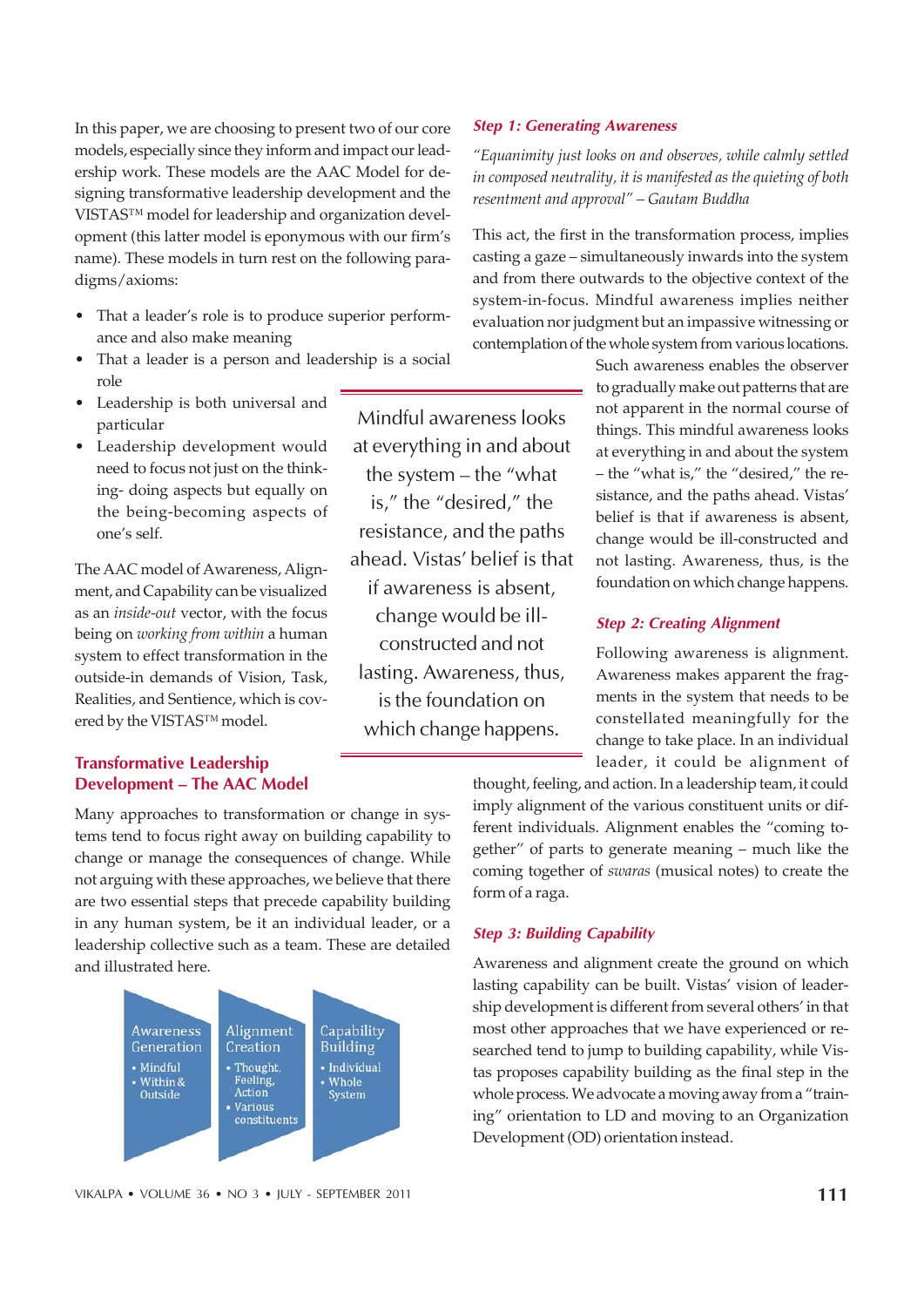# Necessary Ingredients and Dimensions of a Leadership Development Intervention

In each of the above inside-out vectors of leadership transformation, we believe that three outside-in ingredients/ dimensions need to be considered to generate a wholesome leadership developmental experience. These three aspects are: Vision, Task, and Sentience.



*Vision* – This function of leadership refers to the leaders' role in defining what their enterprise will look like in the foreseeable future.

*Task* – This function of leadership refers to the role of leaders in getting things done; by bringing in the required effort, marshalling resources, and working towards accountability for the whole system that surrounds the business outcomes. This aspect stands for the "objective" world of the collective.

*Sentience* – This function of leadership is not much written about. But we have a bias towards this aspect, which refers to the subjective world that the leader has an accountability to foster in the system. It is the world of humanness, of feelings, of emotions, the "underbelly", the "soft" side and often the "vulnerable" side of the system.

Thus bringing in the three vectors of inside-out transformation and the three outside-in demand dimensions, we can generate nine leadership development pathways as under:

- Generating awareness of vision
- Generating awareness of the task realities and demands
- Generating awareness of the sentient structures of the organization/business
- Creating alignment towards the vision
- Creating alignment in the task sphere
- Creating alignment within and between sentient structures in the organization/business
- Building visioning capability
- Building alignment capability
- Building sentience capability

These pathways can also be visually captured in an enneagrammic *yantra* as follows -



represents the Pathways of Capability

Some examples of development work that we have undertaken under these pathways are:

| <b>Workshop Description</b>                      | <b>Purpose</b>                                                  |
|--------------------------------------------------|-----------------------------------------------------------------|
| Vision Generation and<br>Cascade Workshops       | To generate awareness and<br>facilitate alignment of vision     |
| Goal Setting Workshops                           | To generate task awareness                                      |
| Depth Diagnosis of<br>Organizations/Teams        | To generate awareness of sentient<br>structures and patterns    |
| <b>Teaming Retreats</b>                          | To facilitate task/role alignment,<br>sentience capability      |
| Leadership Skills<br>Workshops                   | Capability building                                             |
| <b>Executive Coaching</b>                        | Awareness and capability in all<br>three transformation vectors |
| Immersive Experiences/<br><b>Action Learning</b> | Awareness and capability in all<br>three transformation vectors |

# VISTAS™ Model for Leadership and Organization Development

# Architecture of Vistas' LD Engagement

In architecting LD engagements, we have adopted a "4- D" approach, borrowing from our broad-spectrum Or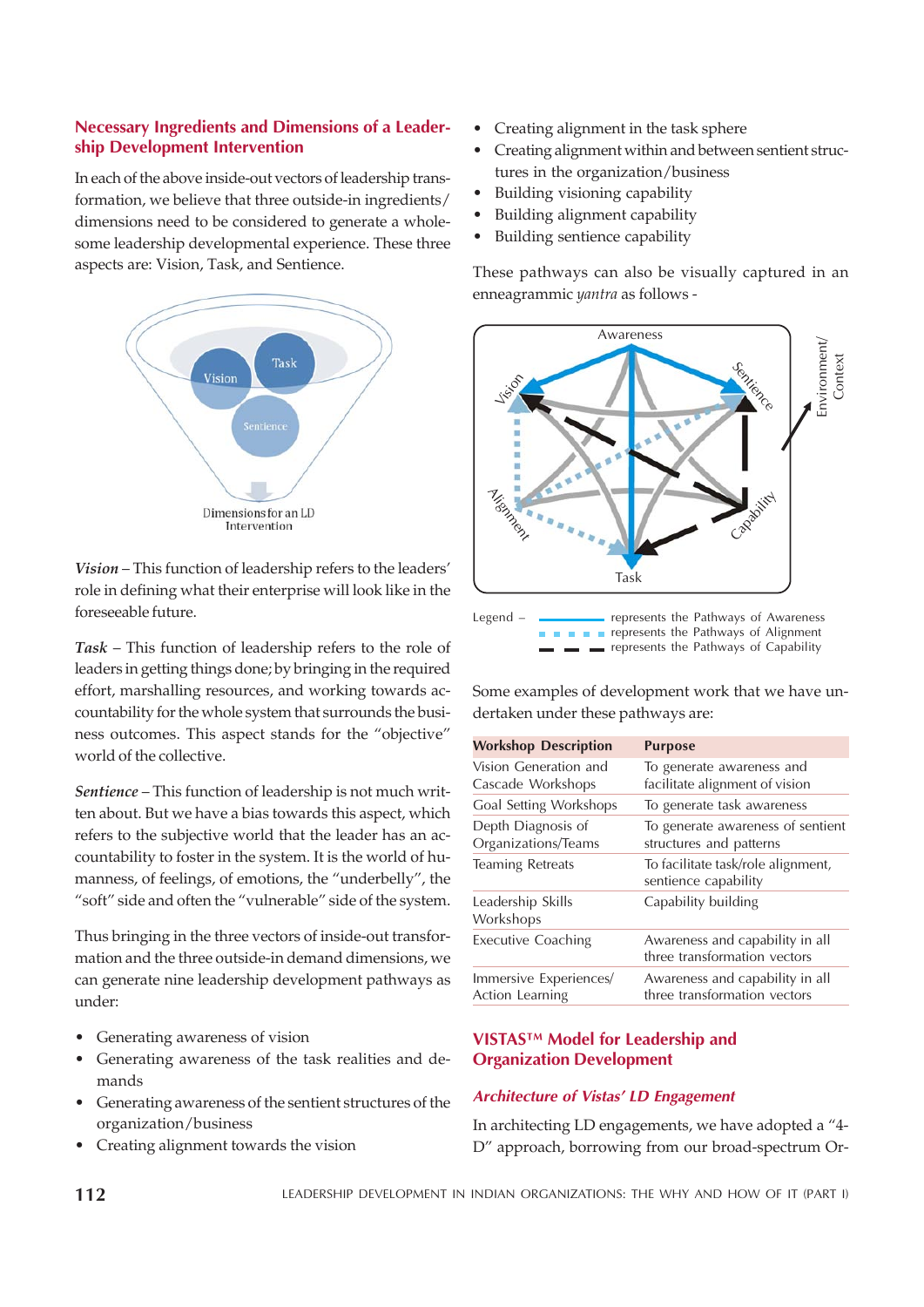ganization Development (OD) work. The four Ds – Diagnose, Design, Deliver, and Deepen – are carefully chosen verbs that indicate a structured flow to any engagement.



*Diagnose* – This phase, always the first, is intended to assess and understand the human system-in-focus, be it an individual leader or a collection of leaders. This phase helps the consultants design a customized LD intervention for the client(s).

*Design* – Following the diagnose phase, the consultants consolidate inputs and partner with the client to design the most appropriate learning intervention.

*Deliver* – This phase refers to the actual deployment of the LD intervention. This has taken various shapes (and combinations of shapes), including leadership coaching, LD workshop sessions around various themes, team-level interventions with leadership teams with an intent to enhance both their real-time collective leadership capability and fostering culture.

*Deepen* – Often ignored by consultants and clients alike, this is a phase where we work with our clients to go beyond the initial delivery and help them institutionalize the learning. Typical ways in which this might take shape are process consultation, ongoing advisory, team coaching, review sessions, one-to-one coaching, and so on.

To reiterate, our practice of organization development informs our practice of leadership development.

# **Diagnosis**

The tenets that govern our approach to diagnosis are the following:

• *Organizations are not static entities* — While diagnosis may be our entry point into a client system, we view *inquiry* as a more continuous process. During subsequent stages of Design-Delivery-Deepen, there is a need to stay alive to emerging data. This also needs to be incorporated into the leadership development intervention.

- *Seek both objective as well as subjective data* Our methodology for diagnosis stays instrument neutral. We believe, a more evocative story of the organization emerges only from a consolidated view of both the qualitative and the quantitative. So, we review existing data that is with the client (e.g., internal surveys, metrics related to usage of people systems such as performance management, etc.); we may also choose to administer a survey for the leaders ourselves. Through intense one-on-one meetings, focus group discussions, we also gather the leaders' perceptions, opinions, and views of current challenges. Put together, this informs us of not just the stated but also the unstated unexpressed needs of the leaders.
- ï *Diagnose through a multi-dimensional approach* Our diagnosis meetings go beyond the participants of the leadership development intervention. They involve a sample of the leaders, key stakeholders they report/ interact with, sponsors of the initiative, L&D team, etc., the objective being to unearth the viewpoints of multiple stakeholders.
- ï *Be alert to one's own biases* Our filters as a diagnostician determine what we choose to see and what we choose to ignore. We stay alive to this, and more importantly believe that this must be stated when we share the diagnosis back with the client.
- ï *Alert the client that the leadership intervention has already begun* – Diagnostic meetings herald and raise expectations across the whole system; it is very difficult to retract a leadership intervention once diagnosis is completed.

*While working with the HR function for a financial services firm, we first met with all members of the HR leadership team individually, the Country Head of the organization, and other key business stakeholders. This was then followed by focus group discussions with all members of the team. This phase revealed significantly more than what had been first articulated by the person who had invited us to work with them.* For *example,* the leadership team's perception of themselves was divergent to that held by the rest of the function about them as leaders. *A decision was thus taken, to use the results of the diagnosis as the core of the workshop (during the delivery phase) seeding all subsequent work in the leadership intervention.* Example —

We see the diagnosis phase as a critical first step to building an enhanced awareness of the challenge, helping move participants from *a* viewpoint to a consolidated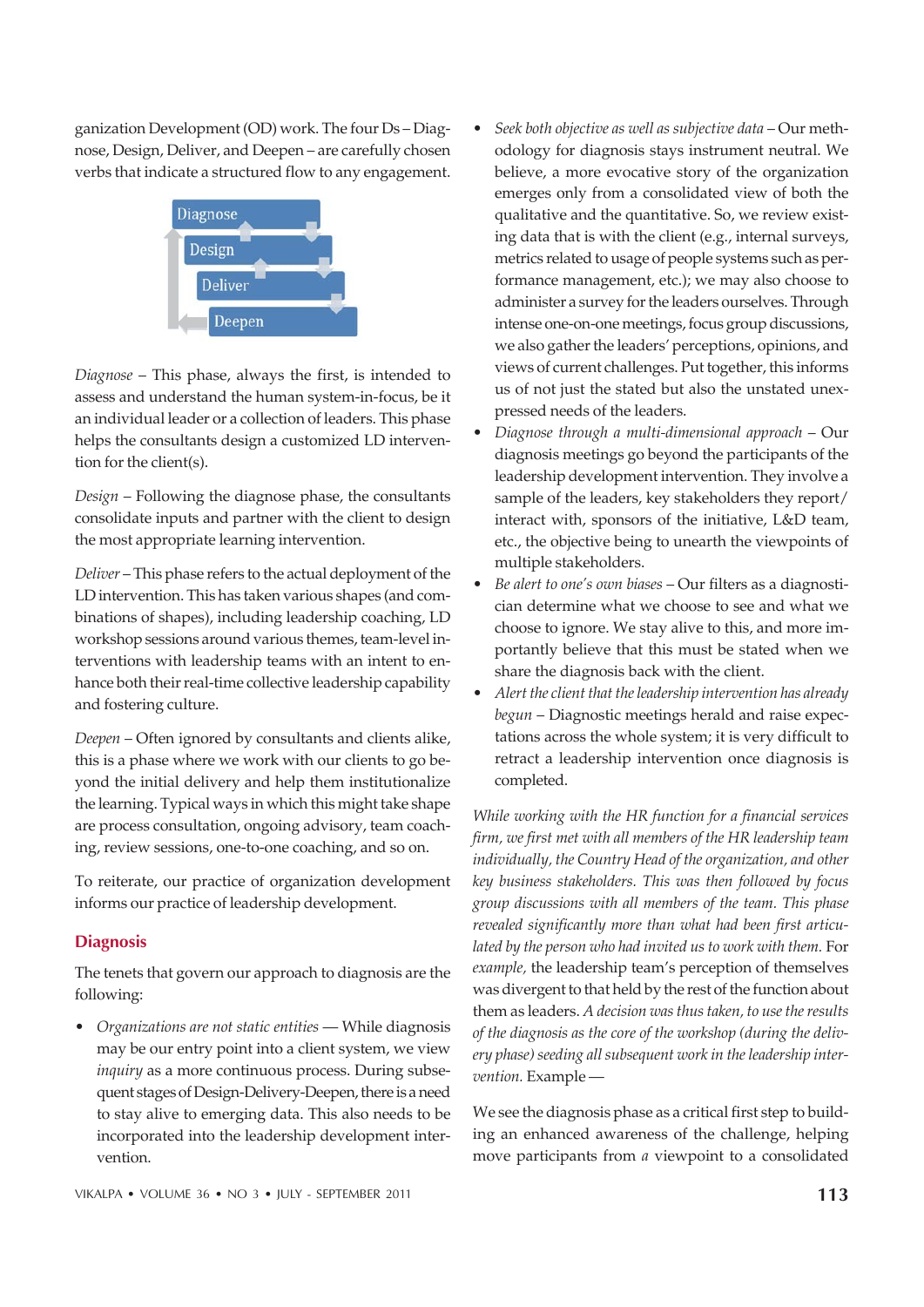objective and subjective view of *multiple* viewpoints in the client system.

# Design

A core change that we are witnessing in our approach to leadership development is, how we are increasingly involving the client and emphasizing co-creation of the design of the intervention. We see this partnership helping both of us in multiple ways:

- Increases joint ownership for the success of the intervention – which in reality does not and cannot rest with only one party, i.e., either the consultant or the client.
- ï *Acknowledges each one's blind spots as the pragmatics of the leadership workshop are determined* – as an example, the internal anchors' own presumptions and those of

the consultant of what will work and what will not, need to be brought to the fore and confronted.

- ï *Builds trust between the consultant and the client*, helps both understand each other and respect each one's approach.
- ï *Enables the internal anchor in the organization to build capability* for a continuity of approach to the intervention even after the delivery phase is completed.

In our design phase, we ask ourselves two core questions:

- What is the task outcome?
- What is the experiential outcome?

As an example, the stated task outcome may be – *a vision statement* clearly articulated by the participants or *goals/ deliverables for the year* ahead to be identified for each function or *key leadership skills* to be transferred. The experiential outcome could possibly be a *sense of inclusion* in building this vision statement or an *increased sense of optimism* of reaching the goals or a *belief in the need and practicality* of applying those leadership skills at work. While much of both (the task and experiential outcomes) is identified in the design stage, much of it emerges through the delivery stage when we work directly with participants.

*In one of our engagements, the country leadership team for a large manufacturer of mobile handsets engaged us to facilitate*

A core change that we are witnessing in our approach to leadership development is, how are we increasingly involving the client and emphasizing co-creation of the design of the intervention. We see this partnership helping both of us.

*a leadership session – the group was a diverse team of 17 leaders from across geographies. While the task outcome was a need for a synthesis of capabilities, a need to recognize the synergies of working together, processes to leverage capabilities across geographies, the experiential outcome was for a sense of 'one leadership team' to emerge at the end of the two-day workshop. Both outcomes were incorporated in the design and the delivery phase.* Example —

# Deliver

In this phase, the consultant engages with the participants much more directly and visibly. We believe that the success of this phase depends on three perspectives:

ï *The consultant/s*' *own wisdom and wealth of experiences and how they can be brought to the fore —* The "WHO" of

the person largely determines what the participant experiences and then learns from much more than "WHAT" the consultant is saying. We see the deliver phase as a large blank canvas on which participants paint their own unique perspective, questions, and responses. The consultant helps to stitch these together to create new perspectives for the developing leaders.

Intent vs. Content - "Many roads lead to Rome" is a belief that we live by. While we are conscious of the outcomes desired by the client, we use our experience and wisdom to determine which methodology/instrument / technique seems most appropriate to

get there. In other words, the spirit of the framework or outcome is the key, irrespective of the methodology used. As an example, if deeper self-awareness as a leader or better inter-personal skills with the team is the clients' expectation from the intervention, the instrument/methodology we may choose to use will be determined by our perspective of what is most appropriate in that context and would suit participant needs.

The group is the client - In the previous phases of diagnosis and design, the consultant interfaces mainly with the client system and works in collaboration with the internal anchor to define the leadership intervention/s. In a delivery setting, the consultant's focus is the group in front of him/her and it is important to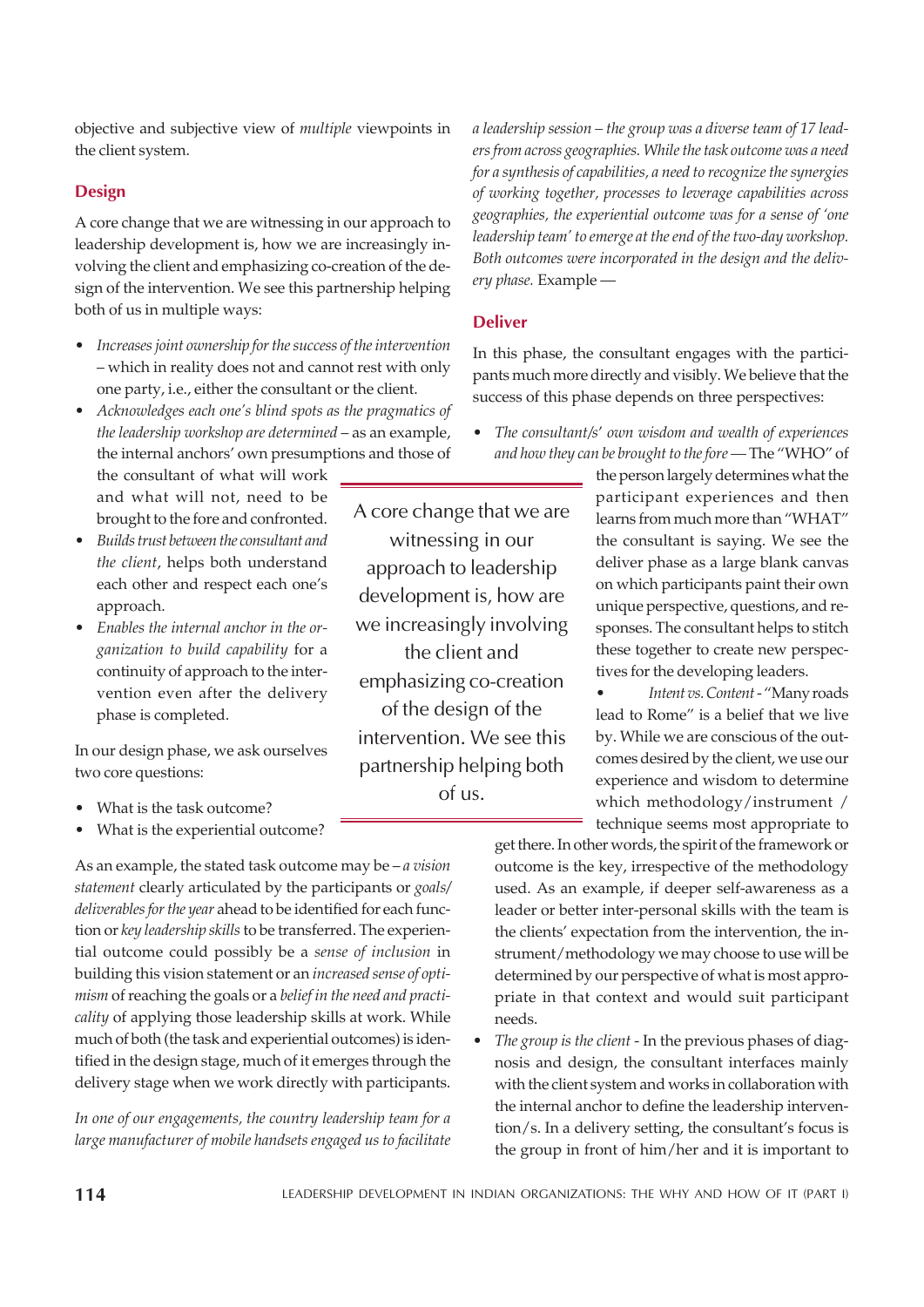stay alive to the group members' responses and feedback.

*Client Experience - During one of our early leadership assignments, we focused intensely on the business leader's personal agenda in the delivery setting. This led us to unconsciously ignore what the group's emerging needs were, which at times were distinctly different from the leaders own personal agenda. Deep resistance within the group was visible, as they struggled to accept our inputs.*

*In another instance, during the lunch break at the workshop, the head of the leadership team we were working with wanted us to change direction in the post-lunch session. His motive was to make sure that his own agenda was clearly articulated*

*and achieved; so he made suggestions of what he believed should be done. He even recommended the sort of discussions he wished us to encourage and which should be discouraged. This was difficult as our own sensing of the group's need was very different and the leadership learning outcomes would have been compromised. Staying true to the group's needs helped us to direct the conversation with the Head of the function and get his support to work with the group to achieve greater synergy and alignment.* Example —

#### Deepen

Many organizations lament that they

do not see an adequate return on investment after spending millions of dollars in leadership development. We believe that stand-alone leadership interventions do not guarantee sustained learning and application on the job. What is critical to make learning come alive and meaningful in the workplace is to design ways to sustain learning.

If the 'Deliver' phase is successful, many seeds in terms of thoughts, perspectives, skills, and deeper awareness are sown. Participants may take tentative steps to change the way they lead during the Deliver phase. But there is also an accompanying vulnerability as participants take their first steps to apply the new insights and make changes in their work context.

The 'Deepen' phase helps to create a climate in the worksetting that can nurture and foster participants as they apply this new awareness in the work context.

Each organization can be creative about ways to help leaders deepen their learning thus creating a culture of continuous learning within.

*"Every workshop ends with some cross-functional teams: participants enthusiastically take up one of the challenges to work with, but this is always difficult to implement once we return to the workplace. This time I've seen a difference – if we had stopped with just the workshops for the leaders, I am not sure if these teams would have progressed as much. It would have been work as usual." -* Quote by the HR Head of a large software services firm during the deepen stage of the leadership intervention.

### Dilemmas/Challenges

Stand-alone leadership interventions do not guarantee sustained learning and application on the job. What is critical to make learning come alive and meaningful in the workplace is to design ways to sustain learning.

As the world and our contexts change rapidly, we continue to be faced with different sets of dilemmas and challenges that spur us to refine and redefine our own deeply held assumptions and "theories-in-use."

One clear contextual change has been the use of technology and "viruality" as a platform for development. The challenge is optimize their use without diluting the effectiveness of the process.

Another live dilemma that we con-

stantly confront is the "components" *vs* "system" approach. Across the world, be it in technology or products, there is a clear trend towards a "modular" approach, which views self-sufficient modules that can use a plugand-play methodology with other modules. We sometimes worry (with merit, we believe!) that this may not be the optimal approach to human systems – leadership development is not a module that can be plugged into a system – the intended and unintended consequences on the ecosystem must be examined and dealt with in more depth. As we mentioned in our approach, "alignment" of all parts of the eco system is essential to sustainable development.

A continuing challenge is also the pressure on "telescoping" and on the other hand, "amplification" of the "fadof-the-day." Client demands today centre around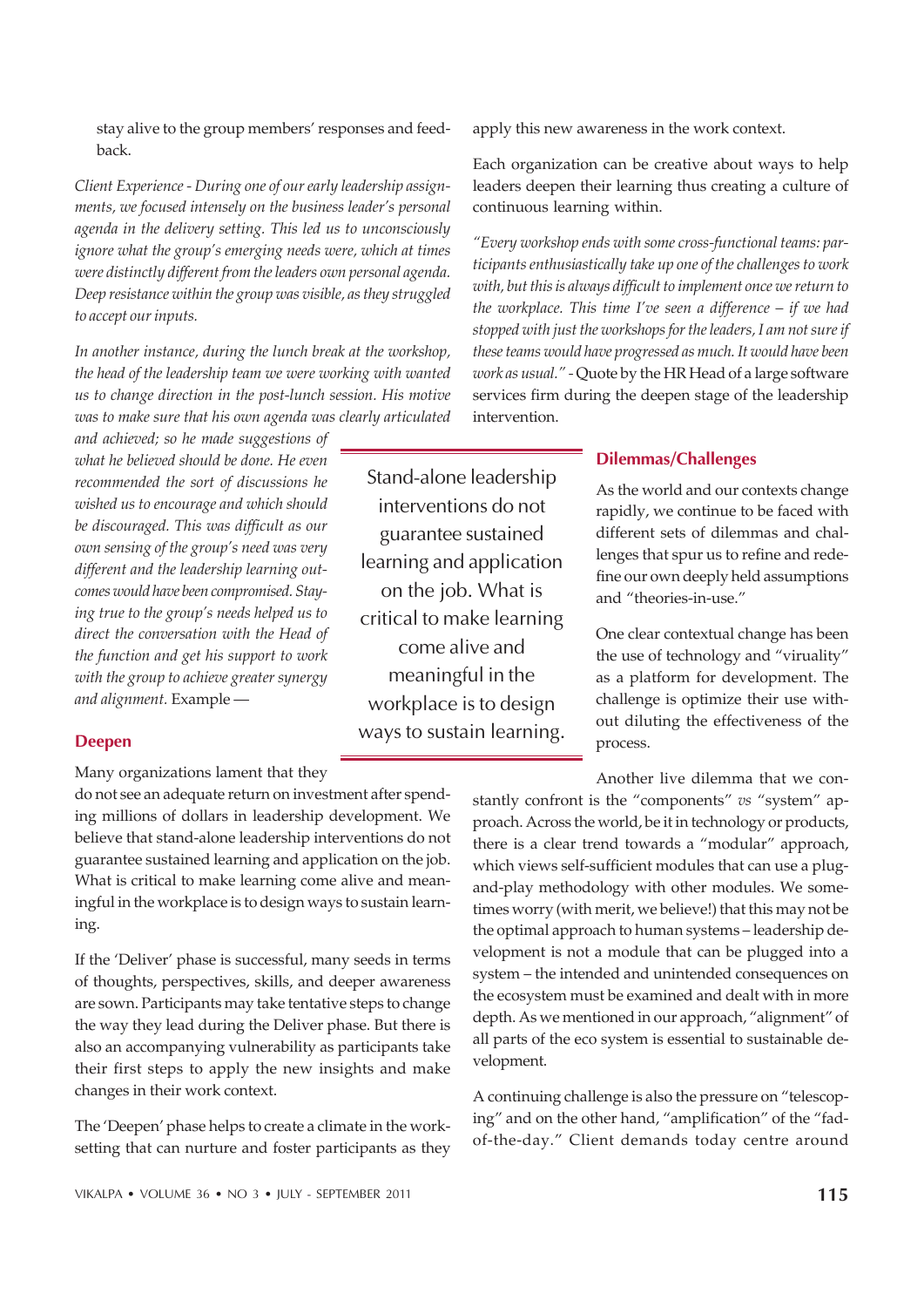condensing development times and sometimes around the use of the "edge" concepts or fads. Balancing the pressures with what is realistic will continue to be a struggle.

One of the areas that informs our practice is the ability to create "mindful awareness." An important area for consideration here centres on the readiness of the client system in terms of what can be brought to its conscious awareness – too much and "drowning or rejection" can be a consequence – too little and the intervention can become superficial and shallow.

As most practitioners would appreciate, every phase of progress and evolution throws up its own challenges and dilemmas and perhaps the answers lie not in solving and resolving these dilemmas but in preparing to answer them and maybe sometimes transcend them.

# **Conclusion**

As we hurtle towards a more uncertain and fast-paced future with a new generation of Millennials taking on the

#### PROFILE OF CONTRIBUTORS

**B M Vyas** is currently working as an independent Consultant covering Dairy marketing, fruit and juice industry. He was the Managing Director of GCMMF Ltd, Anand during 1994- June 2010. Prior to this, he was General Manager (1992-1994), Asst General Manager (Marketing) (1987-1992), Manager (Purchase and Commercial) (1981-87), Deputy Manager (Purchase) (1978-81), and Officer (Purchase), Amul Dairy, Anand (1971- 78). Within a span of 16 years, as the MD, he could achieve an eight-fold increase in sales, launch of 38 new products, including special dietary products, development of India's largest ice-cream brand, largest cold chain network, and Asia's largest fresh milk brand. He has a Bachelor of Engineering from Sardar Patel University and an MBA from the Institute of Rural Management, Anand. Among his several awards are – Best of all Rajiv Gandhi National Quality Award, *Business World* - India's most respected Company Award, QIMPRO – Gold Standard Award, National Citizen Award, "Charotar Ratna" Award by Rotary Club of Anand. Besides, he has published several papers and participated in several international conferences.

#### e-mail: bmvyas1@gmail.com

**Mr Prabhat Rao** is currently the Head of Human Resources at HDFC. He has been facilitating programmes within HDFC in the area of HR and customer service and has been associated in consultancy assignments undertaken by HDFC. Earlier, he has been instrumental in the growth of the Hyderabad and Lucknow offices. Prior to joining HDFC in 1982, Mr. Rao was an Associate Consultant at Administrative Staff College of India, Consulting and Applied Research Division, Calcutta. He has a Master's Degree in Management from Birla Institute leadership roles, our approach will need to continue evolving to assimilate and adopt edge practices, ideas, and the contextual needs.

In the ultimate analysis, the leadership development journey at both personal and organizational levels, is not a linear transit but an ever evolving spiral. As fellow practitioners, perhaps our only role in the journey is as fellow wayfarers who can help them pack what they need for their journey ahead and wish them Godspeed!

#### References

- Nohria, N and Khurana, R (2010). *Handbook of Leadership and Theory Practice (ed.)*, Boston: Harvard Business Publishing.
- Schein, E H (1998). *Process Consultation: Its Role in Organizations* (2nd ed.), New York: Prentice Hall.
- Senge, P M (2006). *The Fifth Discipline: The Art and Practice of the Learning Organization*, London: Random House.
- Wilber, K (2000). *Integral Psychology: Consciousness, Spirit, Psychology, Therapy,* Boston: MA Shambhala Publication.
- Many white-paper publications of the Centre for Creative Leadership (CCL).

of Technology and Science, Pilani. In his spare time, he likes interacting with people and enjoys playing the role of a mentor, especially of youngsters.

e-mail: prabhatr@hdfc.com

**S K Vasant** joined HDFC in 1980 and is currently General Manager & Head, HRD and Centre for Housing Finance. His current responsibilities include assessing learning and development needs, designing and implementation of learning initiatives, developing in-house facilitators, selection of external training consultants and measuring training effectiveness. His responsibilities also include managing HDFC's training centre as well as customer feedback at the national level. Prior to the current assignment, he worked in Recoveries, Corporate Planning, Operations, Resources and managed Contractual Savings Plans. He has undergone training at Bausparkassens in Germany and co-ordinated and conducted training programmes in Indonesia, Sri Lanka, Mauritius, and the Middle East. He is a commerce graduate and has a Post graduate Diploma in Management Studies.

#### e-mail: vasant@hdfc.com

**Govind Shrikhande** spearheads the largest department store chain in India, Shoppers Stop as its Managing Director since July 29, 2010. He is extremely focused on People and is passionate about Products and Services for the Consumer. He firmly believes in Team Work and is committed to making the workplace into an enjoyable experience. A Textile Graduate from VJTI, Mumbai and an MBA from Symbiosis, Pune, he has more than 26 years of experience in leading Textile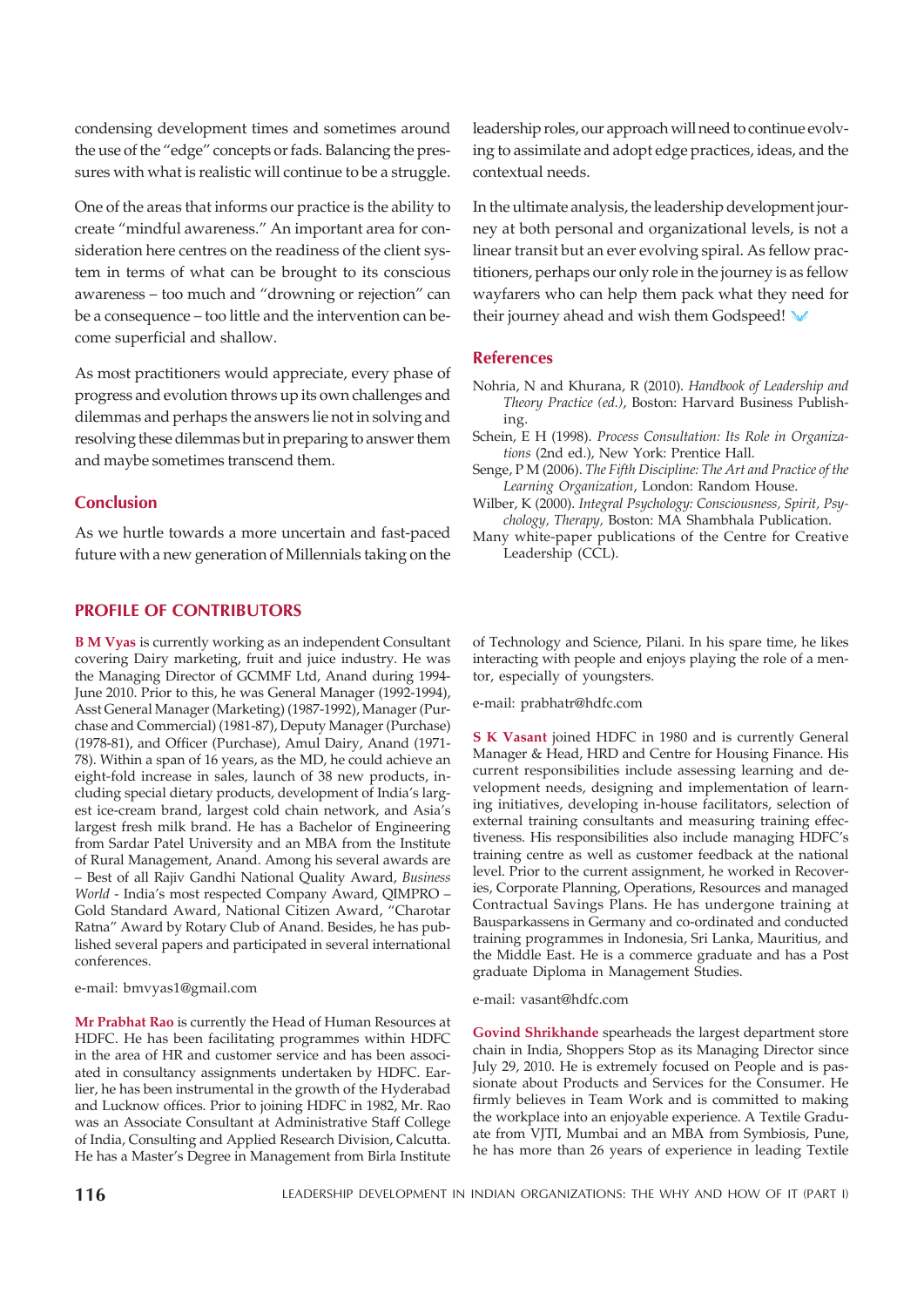and Apparel companies like Mafatlal, Arvind, Arrow, and Bombay Dyeing. He was part of the team responsible for creating the Denim Revolution in India in the 90's. He was also a key member of the Arrow launch team, contributing to making it the No.1 Shirt brand in the Premium Category. Mr. Shrikhande is a big fan of Pula Deshpande and P G Woodehouse. He has been a part of the Jury for the Pink Slip Awards by *The Times of India,* Emvees by Ad Club, Apex Awards by CMAI, and Effies Awards by Ad Club. He was selected as the "Alumni of the Year" in 2008 by the Symbiosis Institute of Business Management, his Alma Mater. He has also won the Retail Professional Of The Year Award by CMAI in 2009 and the Most Admired Fashion Retail Professional of the Year Award at the IFA 2010.

#### e-mail: Govind.Shrikhande@shoppersstop.com

**Rajshekar Krishnan** is the Head, Leadership Development and Learning Integration of IBM India Private Limited. He has 27 years of varied experience in the manufacturing, hospitality and information technology sectors. He has focused on learning and development since 1994. He is a graduate in Mechanical Engineering from the National Institute of Technology, Allahabad. He is a voracious reader with a keen interest in the wisdom literature of the world.

e-mail: rajskris@in.ibm.com

**Gopal P Mahapatra** is currently "Senior Director – Organization & Talent" Development with a leading IT MNC. He is a Ph.D (Fellow Programme in Management) from IIM, Bangalore , and holds a PG in PM & IR from Xavier Institute, Ranchi. Dr. Gopal brings varied experience in academia, corporate and consulting in Indian as well as multinational corporations in his 25 years of work endeavours. His areas of expertise include Performance Management, HR, Strategic HR, Employee Development including Leadership Pipeline, OD and TQM. Dr. Gopal is a certified Executive Coach in addition to being certified in 360 Degree Feedback, Assessment Centres, MBTI and Appreciative Inquiry. A Former President of National HRD Network (Bangalore Chapter), Dr. Gopal has published several articles, co-edited books and presented several papers in international and national conferences. He has also been on the advisory board / academic councils of several academic institutions and a visiting faculty at a number of B-Schools.

e-mail: gopal.mahapatra@oracle.com

**Vivek Subramanian** is currently "Director – Organization & Talent Development" with a leading IT MNC. He is a postgraduate in Economics from MS University, Baroda, and a post-graduate in Personnel Management from Symbiosis Institute of Business Management, Pune. He is certified in 360 Degree Feedback and Assessment Centres. Vivek, who has held roles in line-HR and Learning & Development, has a total of 16 years of work experience across Information Technology and Hospitality industries.

e-mail: vivek.subramanian@oracle.com

**Prakash K Nair** has twenty years of experience working with diverse groups in both academic and industrial settings. During this period, he has coached and trained managers and sales professionals, and led OD and business development initiatives. Currently, he is with Infosys Leadership Institute engaged in the coaching and development of senior leaders. Prior to Infosys, he was in the United States for ten years, and had earned his doctoral degree from Texas A&M University. He is certified by SHRM as a Senior Professional in Human Resources. His current research interests include executive coaching, authentic leadership, and humour in leadership.

e-mail: Prakash\_Nair01@infosys.com

**Aarti Shyamsunder** is a Principal at the Infosys Leadership Institute in India, where she supports the development of senior leaders. She has lived and worked in the US and India. She obtained her Ph. D in Industrial/Organizational Psychology from the University of Akron and worked for Kronos in Portland (Oregon) in the area of employee selection. In 2009, she moved back to her home country to work for Infosys and be closer to her family. She is currently involved in the measurement of leadership, creation of developmental roadmaps/portfolios, programme evaluation as well as research.

e-mail: Aarti\_Shyamsunder@infosys.com

**Chitra Sarmma,** in her current role at the Infosys Leadership Institute (ILI), is working with a group of high-potential senior leaders on their development. Her work focuses on improving client relationships, using virtual worlds in leadership development and designing a portfolio of developmental interventions on "Content Leadership" (a key leadership dimension related to thought Leadership at Infosys). She has also authored a chapter related to Content Leadership in the book "Leadership @ Infosys." She started her career in the engineering industry and brings with her a blend of experience with different industries. Over a career spanning 18 years, she has held key positions in human resource development in various organizations delivering HR and OD initiatives. She has also started and grown two organizations as an entrepreneur. She has worked in depth in areas such as HR strategy formulation and implementation, leadership competency development, organizational turnaround, team enhancement, and performance coaching. Her interest in immersive technology has led to her currently developing a Virtual World-based learning experience for the leaders at Infosys and also research related to this. At Infosys, she is a passionate promoter of tapping the tremendous potential of immersive technologies for leadership development.

e-mail: Chitra\_Sarmma@infosys.com

**Binu Philip** is the Director – HR for two of the Microsoft businesses and is currently based in Bangalore. He has over 23 years of experience in HR with diverse businesses including Agri Business, Telecom, and IT. He is passionate about Leadership Development, Change Management, and Culturebuilding. He has also been involved with a wide spectrum of specialties covering IR, L&D, Compensation, OD, M&A, Six Sigma, etc. Travel and Photography are his personal passion.

e-mail: binup@microsoft.com